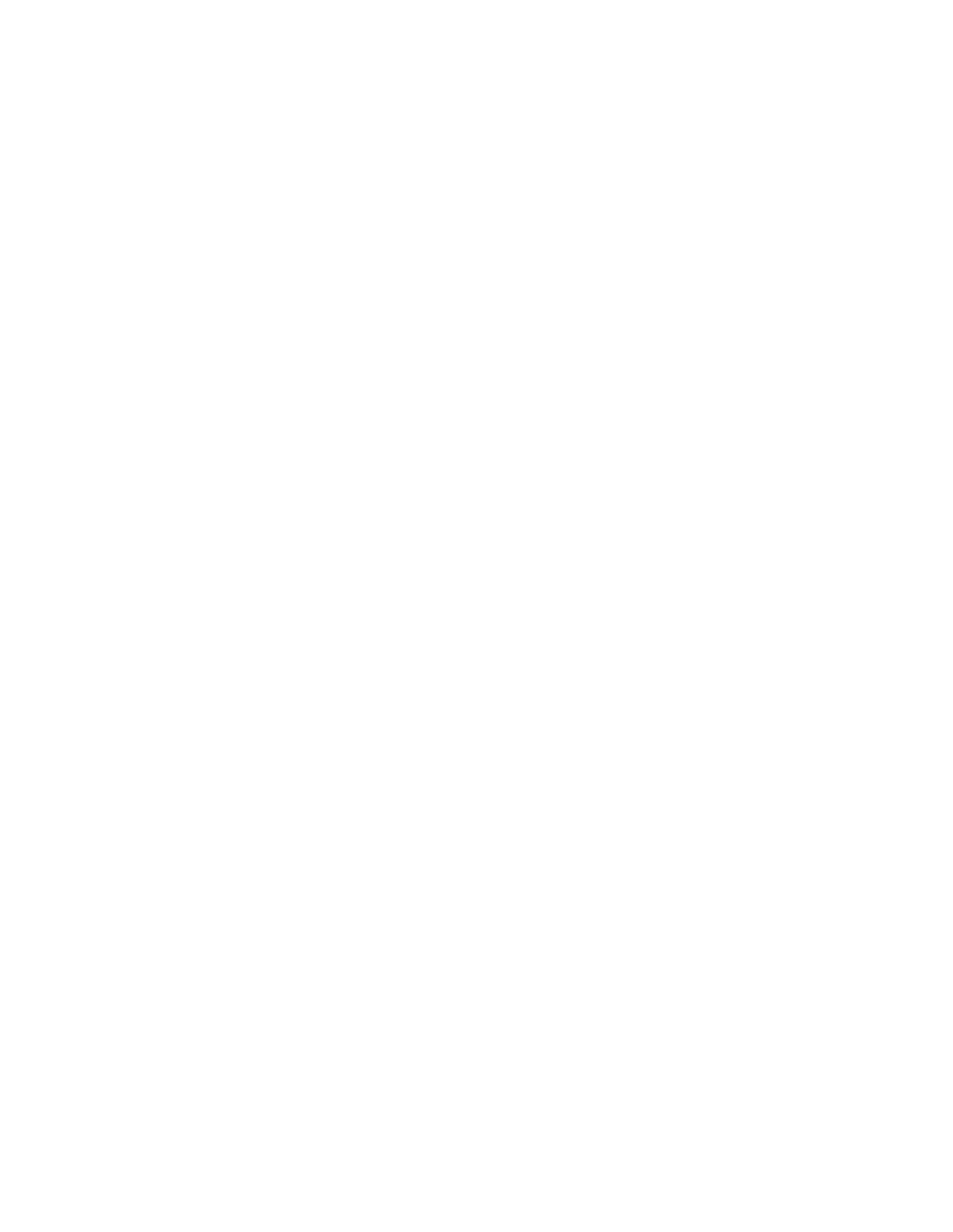# **TABLE OF CONTENTS**

| A Windows 95//10 Program By: | <b>Eric Bradley</b><br>453 Waterloo Row, Fredericton, N.B., E3B 1Z6<br>(506) 455-8176<br>castleb@nbnet.nb.ca |  |
|------------------------------|--------------------------------------------------------------------------------------------------------------|--|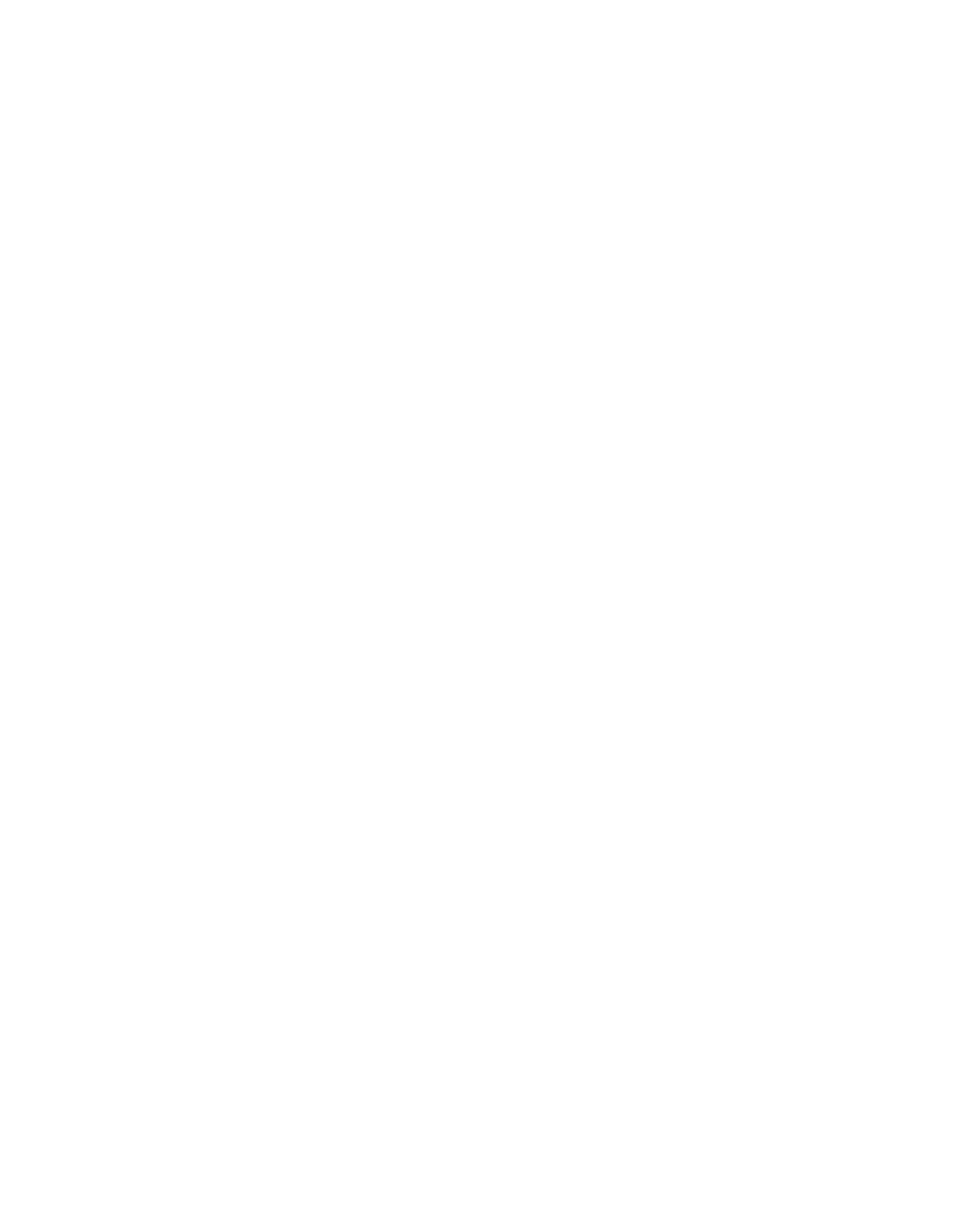# <span id="page-4-0"></span>*INTRODUCTION TO FLTDUTY XLS 2.06*

FLTDUTY XLS 2.06 is a scheduling program designed for the Canadian commercial pilot in any type of operation except 705 airlines. The program will record the pilot's schedule and make calculations to show current status with respect to the CARs (Canadian Aviation Regulations) in terms of accumulated flight time, flight duty time and rest.

All entries are checked against the CARs requirements Part VII for Commercial operations, Division II, (or Part VI for Private operations, Subpart 4, Division IV) for compliance and for options available under the Standards. The program applies Operations Specifications 092, 093 and 094 automatically. (If these Ops Specs are not in place check the menu item in Options or the check box on the startup screen for more restrictive limits.) Operators with a multi-pilot staff as well as individual pilots can use the program.

To use the program, load it into a PC (must have Windows 95 or higher) and complete entries each day for flight duty time and flight time. This is generally 3 entries (report time, released time, flight time) once a day per pilot. If the data is current, the program will display the status of the pilot in terms of accumulated flight times as required by the CARs and show when the next "time free from duty" (day off) must be. If any limit is approaching, the program will indicate a warning on the display and in some cases offer options. If any Regulation or Standard has been violated, the program will note these with an explanation and a reference to the specific CARs.

Entries can be made in advance, to check that a proposed schedule will be in compliance, or entries can be made after the duty assignments to track and monitor pilot status as per CARs 700.14(1). In any case a record is developed and maintained with a constant check to the relevant regulations.

# <span id="page-4-1"></span>*GETTING STARTED*

#### <span id="page-4-2"></span>**USER's MANUAL**

The user's manual is included with the program as a file as a PDF document on the CD ROM in D:\User's Manuals\FltdutyUsersManual.pdf. Use Windows Explorer to see the contents of the FLTDUTY install CD ROM. Double click on the user's manual file name and Windows will open the file and display it in Adobe Reader. Print for double sided printing to reproduce the manual.

There are other README files on the CD as well including a Word version of the manual. A sample form called Pilot Form.doc is a sample of a possible pilot form used for submitting duty and flight times to enter into the FLTDUTY record.

#### <span id="page-4-3"></span>**SYSTEM REQUIREMENTS**

**Computer: Requires an IBM compatible PC running Windows 95 or higher.** The installation takes about 4 MB of disk space. If space is a problem on your hard drive, you can delete the README file if you have a printed copy of the user's manual. Your files will grow as your time progresses and the required space will reflect this.

FLTDUTY XLS was originally run on an IBM compatible 486SX/25 MHz and ran quite slowly when the record period got more than a few months along. The Auto Calculate feature helps to minimize the annoying wait. Faster CPU's and any Pentium make short work of any of the calculations and have been very satisfactory.

**Controls:** FLTDUTY XLS 2.06 can be navigated with a mouse; or without a mouse using the tab key, Enter key, Esc key and the hot keys. Using a mouse is simpler but takes hands off throttle and stick...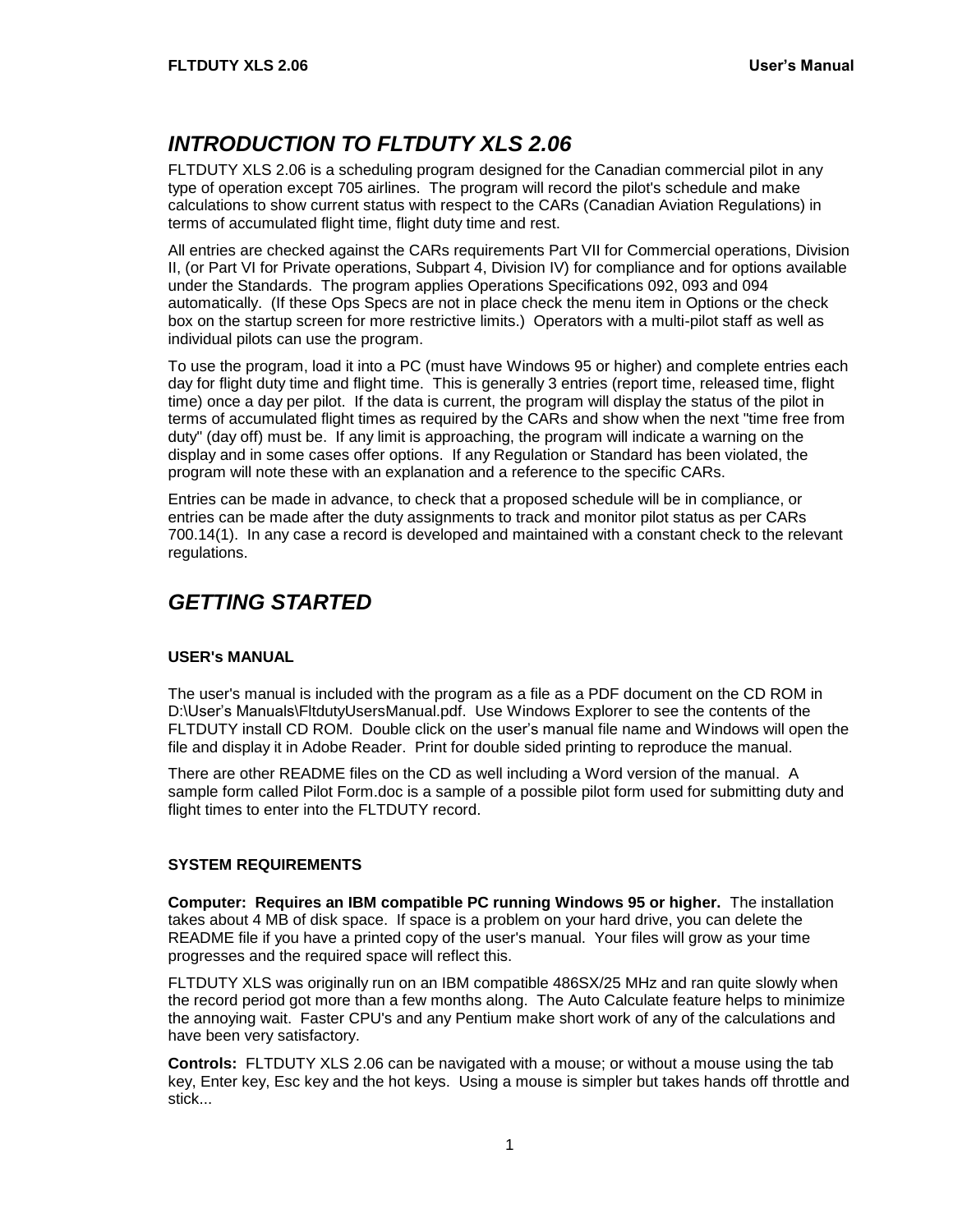**Display:** The design screen size was 800 x 600 pixels. Larger screen sizes will show a partial screen for the display. FLTDUTY XLS has been run on laptops and on home and office PC's with 14" and larger monitors. FLTDUTY XLS was also designed to accommodate 640 x 480 pixels screen size but the graphics are crowded. Your Regional Settings must be set to English (Canadian) in Windows Control Panel. (Click Start > Settings > Control Panel > open Regional Settings > select English (Canadian) from the list. Under Date your Short Date format must be in the order dd/MM/yy.)

**Operating System:** FLTDUTY XLS was originally written using Microsoft's Visual Basic Version 5.0 and was upgraded to Visual Basic Version 6.0 in February 2004. It is compatible with Windows 95 or higher.

#### <span id="page-5-0"></span>**INSTALLING THE PROGRAM**

- 1) Insert CD-ROM in the drive and use Windows Start menu with Settings > Control Panel > Add Programs.
	- From your desktop, click on **Start** (left mouse button).
	- Move the mouse arrow up to **Settings**.
	- Move the mouse arrow to **Control Panel** and click.
	- Find the icon that says **Add/Remove Programs** and double click.
	- When the form comes up, click on **Install**. Then click on **Next** and look for D:\SETUP.EXE to appear in the text box. Click on **Finish** and SetUp will run.
- 2) Follow SetUp to have the program written to your hard drive. The program will be installed in a directory called "FLTDUTY XLS" in your root C:\ directory if you do not specify another location. (Use the default directory so updates and patches can be automatically incorporated.) If you move the program after it has been installed, the uninstall feature will not work to remove it later if you change your mind, and later revisions may have to be manually installed.
- 3) To start the program, use the icon now appearing in your Start Menu under All Programs. You can also double click on the Fltduty.exe Application file from Explorer or My Computer in C:\FLTDUTY XLS. You can also create a shortcut for your desktop from there or go to Explorer or My Computer and find C:\Start Menu\All Programs and create a shortcut (right mouse button, Create Shortcut) to the FLTDUTY XLS shortcut already there and drag it to your desktop.

#### **INSTALLING ON A NETWORK**

FLTDUTY XLS is not multi-user compatible in the strict sense. There can be multiple copies of the program running at the same time, however, if different users are accessing the same pilot file at the same time in a network environment, there will be no protection of revisions. Records will be overwritten as the files are saved (click Save or close the file) with the last one becoming the only version. No provision has been made for exclusivity or concurrent revisions. With these limitations in mind, FLTDUTY XLS can be installed on a network and accessed from workstations or terminals. Since the program uses shared files and Windows library files, each copy of Windows using the program must be updated with these files. The Setup routine will make the needed entries but each terminal or workstation must run the installation Setup separately to become updated.

Make the initial installation and manually enter the host/server drive as a destination for the install during Setup. If you are using Windows NT or later, this must be on a machine with Administrator privileges. Then do the installation again on each client/work station/terminal and use the default destination. After Setup has run, use Add/Remove Programs to **uninstall** FLTDUTY XLS from each of the client computers (except the first one). When the message Box comes up asking if you want to remove shared files, be sure to click No or Remove None. Save the shared files on the client copy of Windows. Create a shortcut to the server Fltduty.exe file and rename it FLTDUTY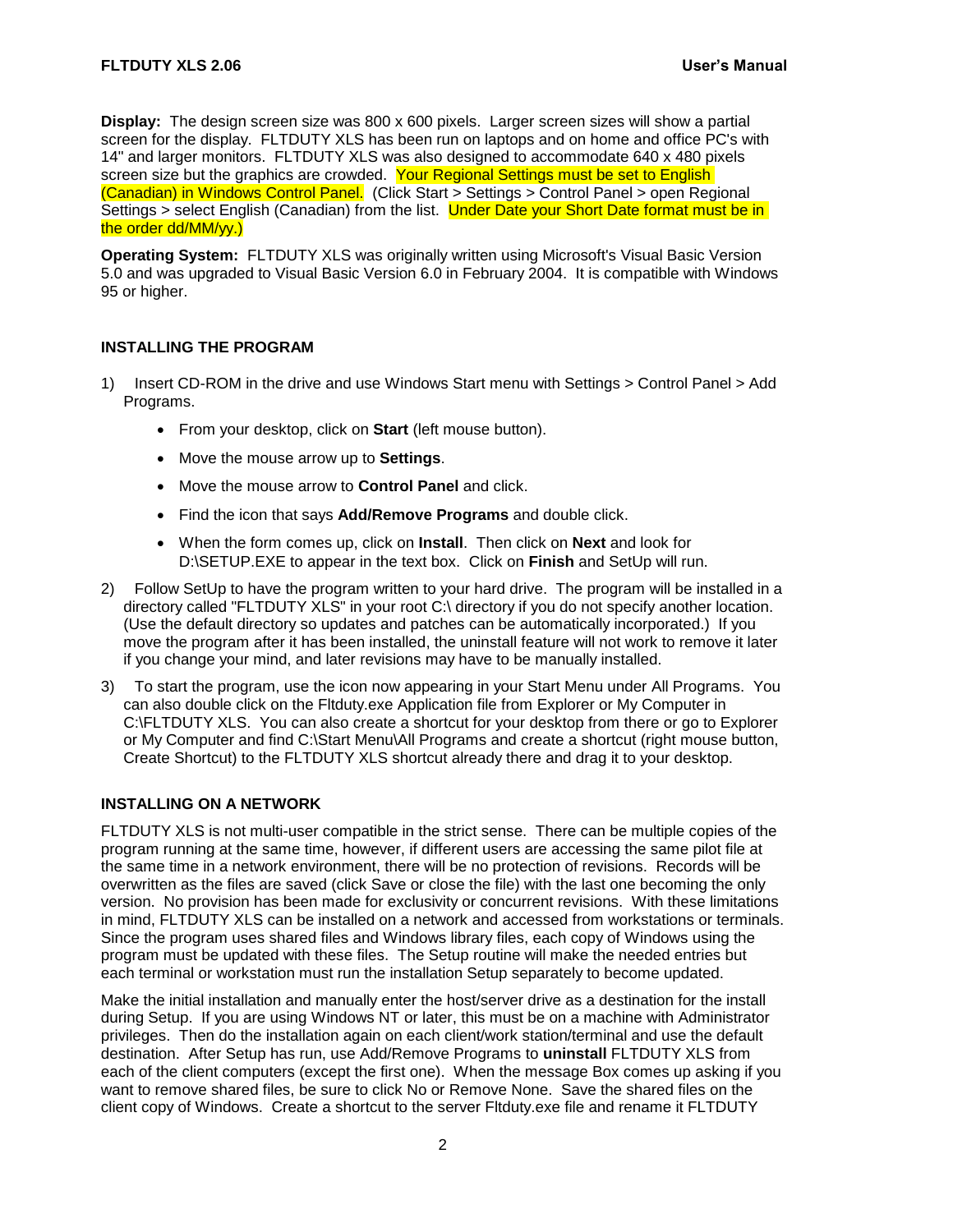XLS. You can put this in C:\WINDOWS\Start Menu\Programs folder or on the Desktop of the client computer.

Users should be cautioned about simultaneous revisions to the same file. One way to avoid problems here is to have Single Pilot password security enabled. Administrators must ensure that their revisions are done at a time when it's unlikely there will be simultaneous entries from other users.

#### **CAUTION**

You should back up your pilot record files often to a portable medium like a jump drive or flash memory card and store away from your computer in case there is a major malfunction in your system and a program crash. These files are recognizable by the pilot name and the Text Document designation (with ".txt" extension). If you don't want to do this manually, there are several options from within the program but these take a little time to execute. The command button **BackUp** on the program and **Complete BackUp** in **File** from the main menu bar will send you to the Export screen where you can select record(s). Check Include Profile Information and browse to your desired destination or storage device, then click Copy.

#### <span id="page-6-0"></span>**QUICK START OVERVIEW**

This program is used to keep a record or plan a schedule of "flight duty time" and "flight time" and ensures that you know whether or not the pilot is in compliance with the CARs requirements. Make time entries for (1) report for flight duty, (2) released from flight duty and (3) total flight time during the period. This will take constant updating like a logbook, but offers a clear picture of pilot status and requirements to meet the CARs minimums at any time.

To get started without going through the rest of this manual, follow these steps. If you run into trouble, break down and read the complete instructions...

- 1) Install the program onto your hard drive by following SetUp.
- 2) Open the program from your Windows Start menu. You will be asked to log in with your Company Name the first time. (To change this later or edit the label, right click on the Splash screen during start up in subsequent sessions.) When the main form loads, from File on the menu bar, click on New.
- 3) Enter pilot's name as you want it to appear in the title section. This can include other identification like aircraft registration, job description or license number. Remember that this will become the filename so illegal characters will not be allowed and will be automatically replaced by a blank space.

|            |                      | <b>ELTDUTY XLS</b> | Version 2.0 |      |
|------------|----------------------|--------------------|-------------|------|
|            | File Edit View       |                    | Options     | Help |
| <b>New</b> |                      |                    | Ctrl+N      |      |
| Open       |                      |                    | $Ctrl + 0$  |      |
| Save       |                      |                    | $CrI + S$   |      |
| Close      |                      |                    |             |      |
|            | <b>Printer Setup</b> |                    | $Ctrl+T$    |      |
|            |                      |                    |             |      |



Section 2: CALCULATIONS (Status on Enl

4) Enter the date you want the record to start. This can be as far in the past as you are willing to make daily entries, or a future date if you've yet to start the job. Click on **Add**.

When the main screen appears, your choices will be in place.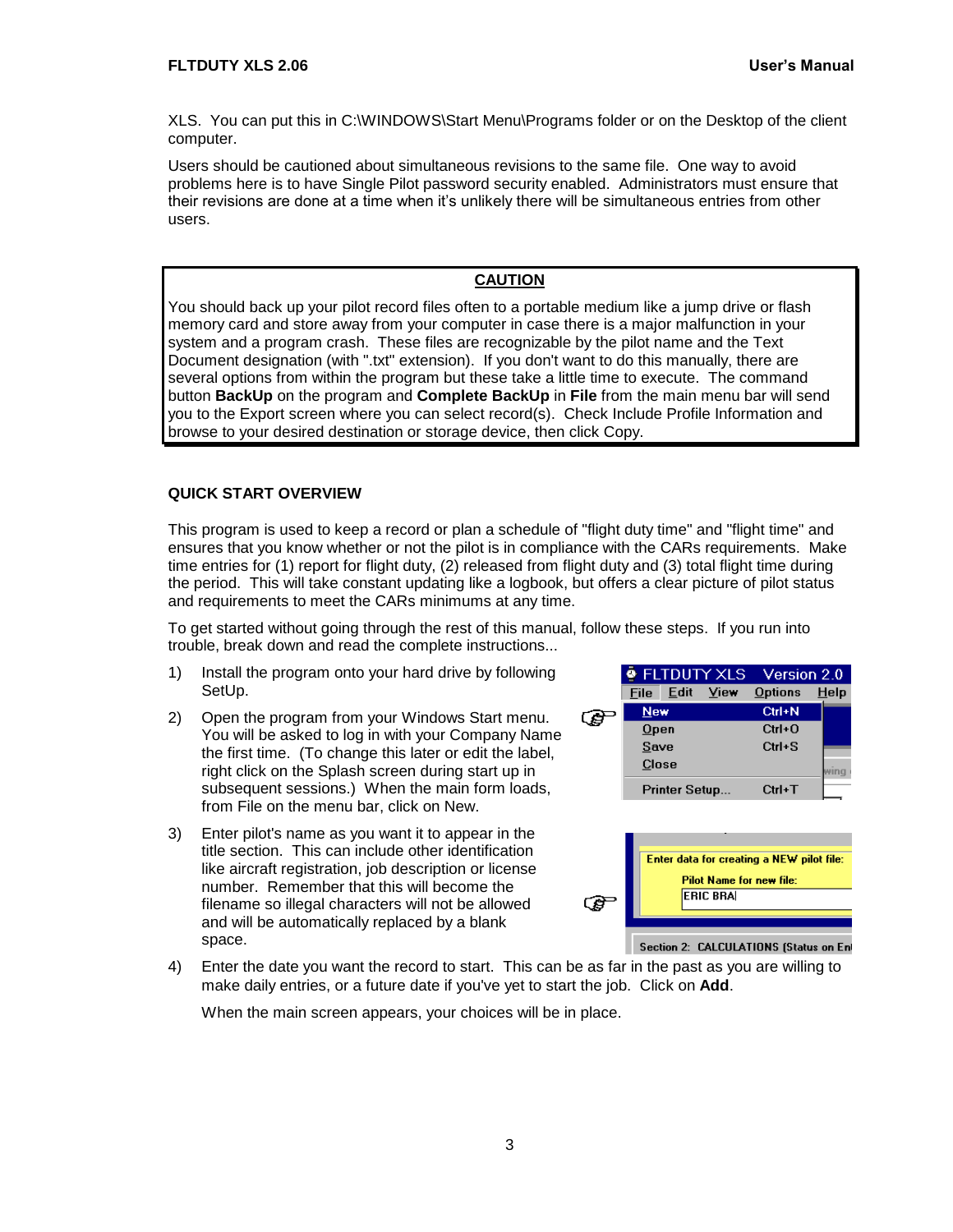

5) For each date (select from the drop down list or click on the icon or Entry Date label to see calendar), enter the start time and finish time (in a recognized time format or 0800,1700, etc.) for flight duty time, and flight time (in hours and tenths of hours 4.2, 0.7, 8.5, etc.).

| File<br>Edit                                                       | Options<br><b>View</b>         | Help              |                                     |                                                |                |                                                                                                 |   |
|--------------------------------------------------------------------|--------------------------------|-------------------|-------------------------------------|------------------------------------------------|----------------|-------------------------------------------------------------------------------------------------|---|
| <b>ERIC BRADLEY</b><br>Beginning:<br>Date format is Day/Month/Year |                                |                   |                                     |                                                |                |                                                                                                 |   |
|                                                                    |                                |                   |                                     |                                                |                |                                                                                                 |   |
| <b>Section 1: PILOT ENTRIES</b><br>Daily Schedule:                 |                                |                   |                                     | Fixed wing operation, aerial work or air taxi. |                |                                                                                                 |   |
| 법2                                                                 | Entry Date $\vert$ Jun 8, 2000 |                   | Calculate                           |                                                | <b>Special</b> | <b>Split</b>                                                                                    |   |
| <b>REPORT</b><br><b>FOR DUTY</b>                                   | INA NN BAI                     |                   | <b>RELEASED</b><br><b>FROM DUTY</b> | 10:00 PM                                       | ⊽              | Airline or Commuter <b>B</b> DHC-6<br>Aerial work or Air taxi<br><b>Private Ops (Passenger)</b> |   |
| Section 2: CALCULATION                                             |                                |                   |                                     | Set Defaults for Aerial Work or Air Taxi       |                | $\times$                                                                                        |   |
| Daily Times                                                        | <b>Max Flight</b><br>Duty Time | taxi operations.? |                                     |                                                |                | Do you want all future dates to be checked for aerial work or air                               |   |
| ⊢Accumulated Flight Time                                           |                                |                   | Yes                                 |                                                | No             |                                                                                                 |   |
| <b>Flight Time</b><br>Last 7 Days                                  | 7.5<br>Flia<br>Las.            |                   |                                     |                                                |                | <b>On Reserve</b>                                                                               |   |
| -Accumulated Davs Off                                              |                                |                   |                                     |                                                |                | Unforeseen circumstances                                                                        |   |
|                                                                    | Days Off<br>Last 30 Days       | 12                | Days Off<br>Last 90 Days            | 54                                             |                | <b>Early recall from Reserve</b><br>$<<$ Done $>>$                                              | P |
|                                                                    | --                             |                   |                                     |                                                |                |                                                                                                 |   |

6) To set the type of flight for this entry, click on **Special** and check the appropriate boxes for your operation. When the prompt comes up for setting all future dates the same, you can decide if this is likely to be the type of flight for the rest of the record and reset the defaults to reflect this without later prompting. You can change these settings at any time in the future. This prompt is merely to save time if the type of flight is likely to remain unchanged for some time. Your choices will be shown at the top of Section 1.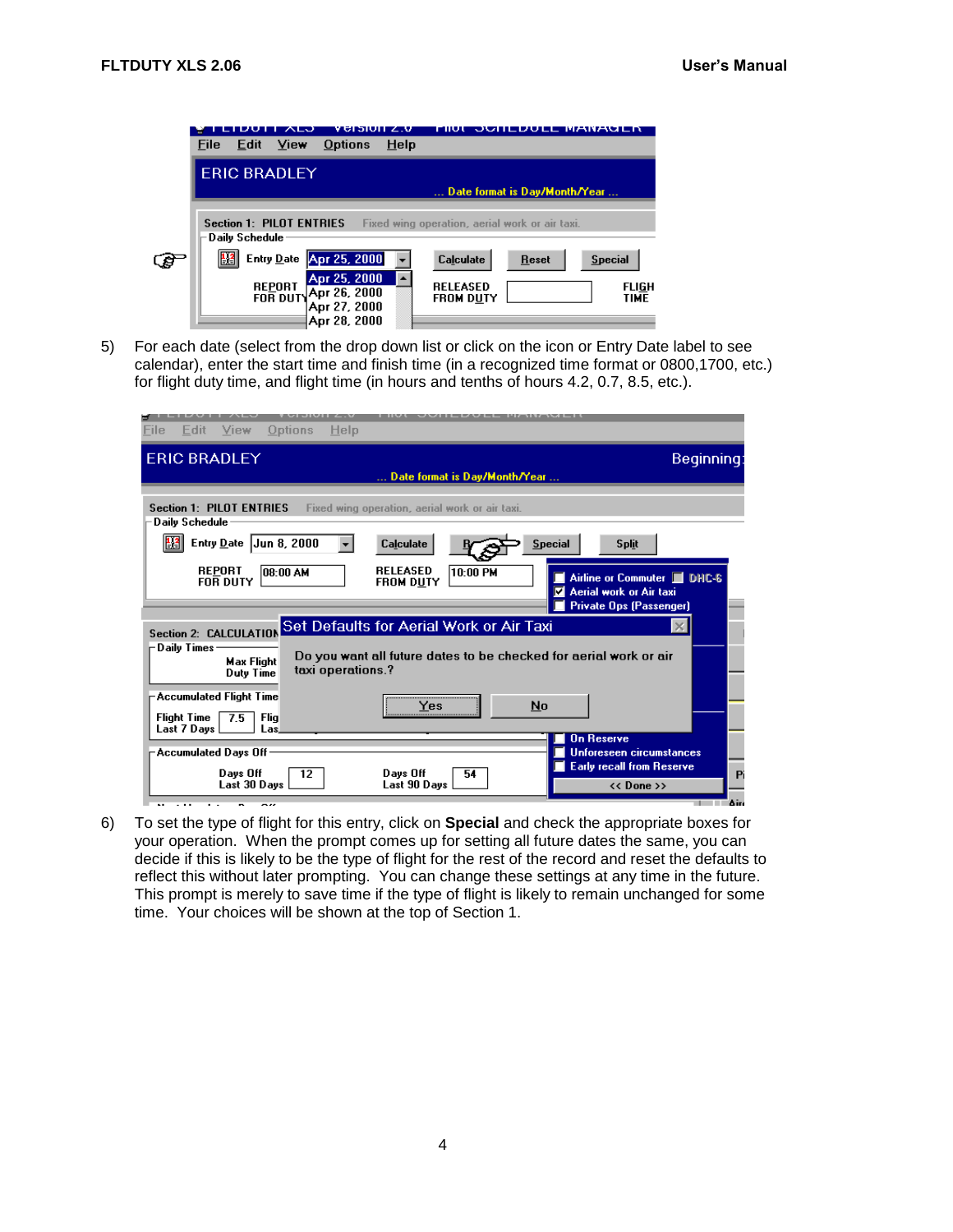7) To add notes or make comments that will be saved with your entry, click on **Notes ON**.

To save to disk, click on **Save**. Entries are automatically saved when closing a file using **File**, **New**, **Close** or **Open**, or on exit using **Exit** or the Windows close icon "**X**" in the upper right corner.



If you need to refer to the CARs, click on **CARs ON**. If you are entering a schedule for a commercial

operation, the relevant Part VII CARs will be displayed. If you are entering a schedule for a private operation carrying passengers, the relevant Part VI, Subpart 4 CARs will be displayed. On startup both CARs are available - Part VII before Part VI. Use the Search feature to look up key words.

If you want a summary of your entries in a table, click on **Table ON** and enter a range of dates. To print the table, click on **File**, then **Print Table**. Your printer must be set to landscape orientation if you choose too many of the columns to fit on the page from **Options** > **Printout Options**.

You can add information for each pilot in the profile section. Click on **Pilot Records** and enter current Personal, Licensing and Training information for the pilot.

- 8) You can add as many pilots as you want to the list. Click on **File**, then **New** from the main screen, or click on the **New** command button on the startup screen. Each will have his own file and distinct record.
- 9) You can group pilots (like those on a particular aircraft, or those on a base) who share common schedules then make a single entry that will be repeated automatically. Click on **Edit**, then **Edit Groups** and create groupings from the list of pilot names you have already entered. Select **Groups** option beside the pilot list box to see the groups. Select and then make the common entry. If flight times for the day are different, click **All Pilots** and enter the appropriate flight times beside each pilot name. (For no flight time enter a zero here.) Click **OK** and each pilot in the group will have the entry for that day added to his record.
- 10) If you want a report for more than one pilot on any particular day, click on **Daily Status Report**, select the date and those pilots (or groups) you want in the table and click on **Open**. To print the report, click on **File**, then **Print Table**. You can set the columns you want printed using **Options** > **Printout Options**, and set print font sizes.
- 11) If you think you may want to use the security/password features, you should establish at least one person as having Administrative Level clearance right away. Click on **Options** > **Security** > then enter a name (yours) and a password and select **Administrative** for clearance level. Click **OK**. Repeat the password to confirm, click **OK**. You can leave the security features deactivated, but for future use, you have established your control over changes.

#### <span id="page-8-0"></span>**CHECKING OUT THE DEMO FILE**

The demonstration file will be opened the first time you run the program. This is a made up schedule already past and complete, which shows the features you can expect if you enter your own data and come up against various limits and situations affected by the CARs.

To view the status on any date, click on the Entry Date box or move the cursor to highlight the Entry Date box in Section 1: Pilot Entries. This is a drop down list box. By clicking on the drop down arrow beside the box with "Apr 1, 2000", you will be presented with 91 days of dates, beginning with April 1/00 through to June 30/00 in the demonstration file. These have already been completely entered and you use the demo file to see the results of a complete schedule from the past. To choose a date, click on the date in the drop down list. You can also use the pop up calendar - click on the icon or double click the Entry Date label.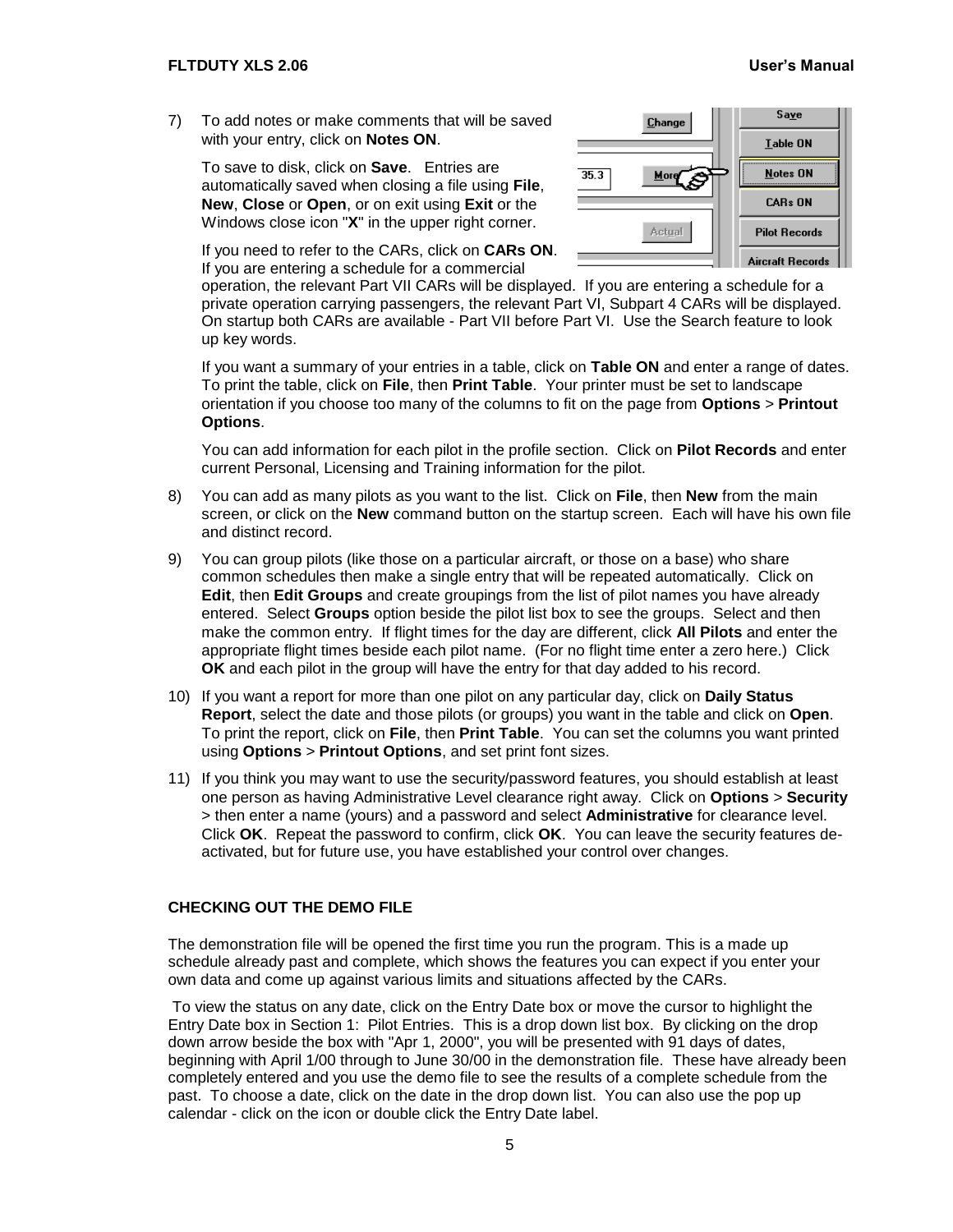#### **NOTE**

If calculations seem to be taking too long, click on **View** in the main menu bar on top of the screen and then ensure that **Auto Calculate** is not checked. This will interrupt some of the calculations and offer you the choice to continue if you need more information. You can search out a particular date and see the basic entries without taking the time to complete all the calculations. Once you click on **Calculate**, some of the calculations are done. If you need more, click on **Actual** to see the rest. (On my 'old reliable' when the dates got farther from Day 1, I had been waiting 10-60 seconds for the calculations to complete...)

| <b>FLTDUTY XLS</b> Version 2.0                 |                         |                                            |             |                                              |      | Pilot SCHEDULE MANA |                |
|------------------------------------------------|-------------------------|--------------------------------------------|-------------|----------------------------------------------|------|---------------------|----------------|
| Edit<br>File                                   | View                    | <b>Options</b>                             | <b>Help</b> |                                              |      |                     |                |
| <b>ERILSAT</b>                                 |                         | Auto Calculate (ON for faster PC's) Ctrl+A |             |                                              |      |                     |                |
|                                                |                         | <b>Show Actual Days Off totals</b>         |             |                                              |      |                     | h/Year         |
|                                                |                         | Show 180/365 Day Flight Times              |             |                                              |      |                     |                |
| Section 1: P<br>Daily Sched                    |                         | Calendar                                   |             |                                              |      | $Ctrl + D$          | άĪ.            |
| <b>Entry</b>                                   |                         | High Limits Summary                        |             |                                              |      | Ctrl+H              | $\mathbf{S}$ p |
| <b>REI</b>                                     |                         | Show Table                                 |             |                                              |      |                     |                |
| FOI                                            |                         | Show Notes                                 |             |                                              |      |                     |                |
|                                                |                         | <b>Show Pilot Records</b>                  |             |                                              |      |                     |                |
|                                                |                         | Show Aircraft Records                      |             |                                              |      |                     |                |
| Section 2: CALCULATIUNS (Status on Entry Date) |                         |                                            |             |                                              |      |                     |                |
| Daily Times                                    |                         |                                            |             |                                              |      |                     |                |
|                                                | Max Flight<br>Duty Time | 14.0                                       |             | <b>Rest Period</b><br><b>Since Last Duty</b> | 38.0 |                     |                |

#### **With Auto Calculate OFF:**

Once you have selected a date and it is shown in the Entry Date box, only the entries that have been made for this record show in the boxes in Section 1, and the Notes screen. Section 2 will be blank. You can scan the entries and the notes by clicking the **Notes ON** command button and selecting entry dates. Select dates by choosing from the drop down list or calendar or by advancing the dates with the Down Arrow key or decreasing dates by pressing the Up Arrow key when the cursor is in the entry date box (Page Up/Down changes date in 1 week increments). To see the calculations and the pilot's status in Section 2, click on the **Calculate** command button next to the Entry Date box or press the Enter key when the cursor is in the Entry Date box. The program will run, showing the hourglass mouse icon, and the schedule recorded in the demo file will be examined.

#### **With Auto Calculate ON (for fast PC's):**

If you have checked **Auto Calculate**, then all calculations will be done as you select new dates. Your dates can be changed by pressing the Down Arrow key or Up Arrow key and will increment or decrement by a day with all calculations presented in Section 2 as well. Or you can select a new date from the drop down list or calendar.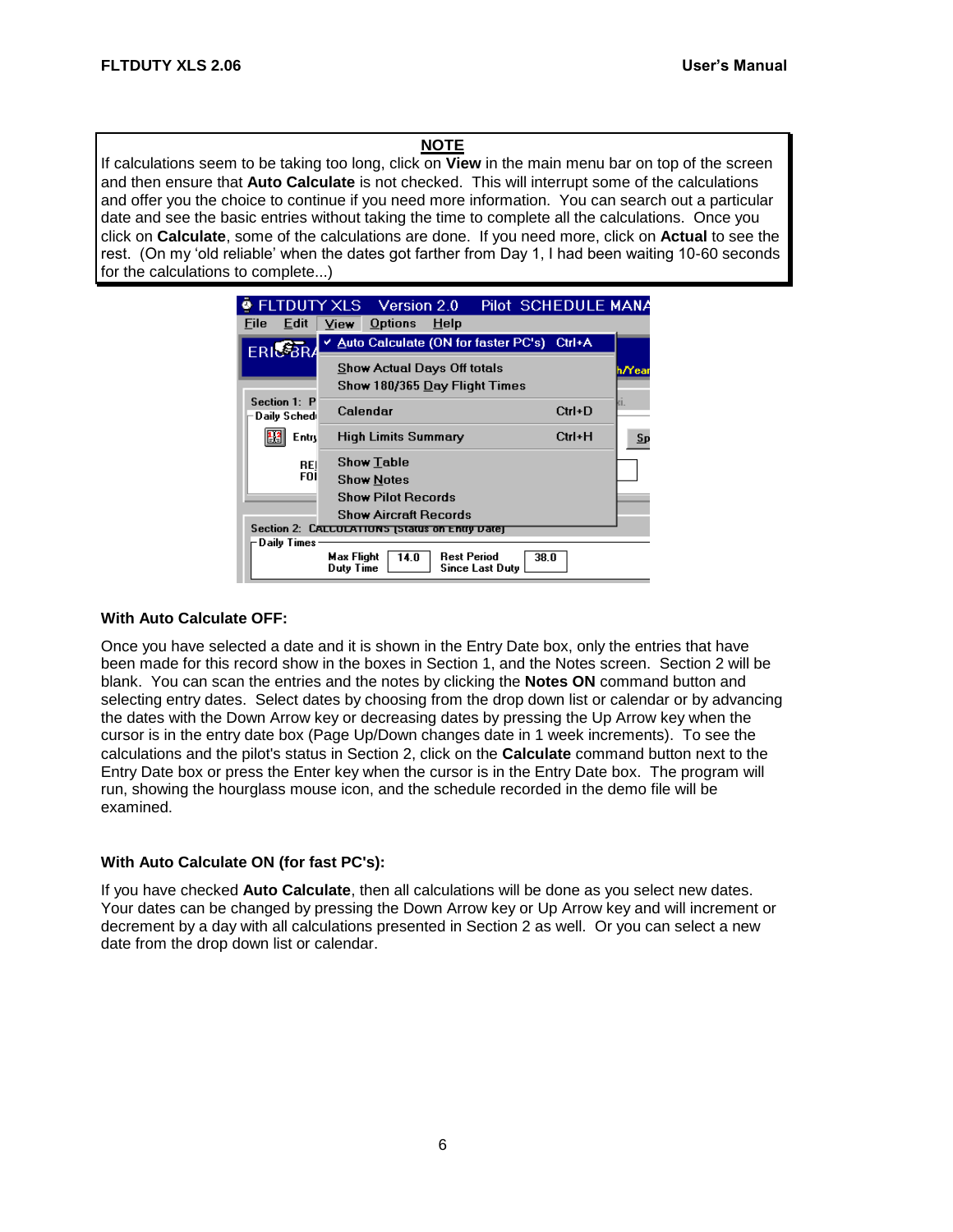#### **A Quick Overview of the Demo File:**

This schedule starts on April 1, 2000 and is a 90-day record of a young pilot hired by a company at an airport where there is lots of flying going on. He has a regular job and occasionally gets to fill in on other missions but, as you will see, comes up against many CARs violations.

Here is a day by day summary of the schedule presented in the Demo File. This is what has happened during the period in the demo file to cause the displays you see each date. If you want to see how a flight or duty period has been entered, or the display when specific circumstances come up, select the date indicated from this table. There are notes with most entries (click on Notes ON if the yellow back light is on) that describe the fictitious schedule in words and also describe what the program is doing for each entry.

#### **SCHEDULE FROM DEMO FILE**

| April 1-5      | 5 consecutive days off before the start of the job.                                       |
|----------------|-------------------------------------------------------------------------------------------|
| April 6-12     | First days on the job getting settled in and some flying.                                 |
| April 13-14    | 2 days off                                                                                |
| April 15-24    | Building lots of flight time.                                                             |
| April 25       | First warning that accumulated flight time may need managing.                             |
| April 26-May 4 | Continues flying every day with no break.                                                 |
| May 8          | Delayed due to unforeseen circumstances (as defined by CARs) to avoid<br>violation.       |
| May 9, 10      | No excuse - violation!                                                                    |
| May 11         | Violation even with unforeseen circumstances                                              |
| May 12         | Too much flight time - now requires at least 2 days off.                                  |
| May 20-24      | 5 day break                                                                               |
| May 25         | Goes On Call (less than 1 hour).                                                          |
| May 28         | 36-hour rest satisfies On Call requirement for rest.                                      |
| May 29-June 8  | Takes on spray job with associated split duty days and limits.                            |
| June 9-13      | 5 day break                                                                               |
| June 14-20     | Spray job and other duties - very busy                                                    |
| June 21        | Gets a break and flies right seat for commuter - violation on accumulated flight<br>times |
| June 22        | Does single pilot IFR duty - violation on daily flight time limit.                        |
| June 23        | Recreational flying on a day off - OK                                                     |
| June 28        | CARs Day Off, even with flight duty time, after 24 consecutive hours free from<br>duty.   |
| June 30        | LAST DAY Emergency call in for medevac and full day - lots of violations                  |

You can enter changes in the Demo File to see the effect of various options in scheduling or "What if...?" scenarios. The program will accommodate your changes and calculate accordingly. When you close the Demo File your revisions will be lost and the original file will come back the next time you open the demo. Your changes are not saved to disk but are stored and acted upon until you close.

Once you have seen the Demo File and are comfortable using this program, you can delete the Demo File *after you have begun your own file or files*. The DEMO FILE item in the Pilot Name list box will be erased permanently. If you are the only pilot name on the list, when you start up the program the main screen will come on with your file active without going through the open file screen.

#### <span id="page-10-0"></span>**ENTERING A NEW PILOT RECORD**

To start a new pilot record, from the main screen click on **File** on the main menu bar and then click on **New**. Or from the initial screen on startup, click on **New**. A yellow background frame will appear with the cursor flashing in a box for the new name.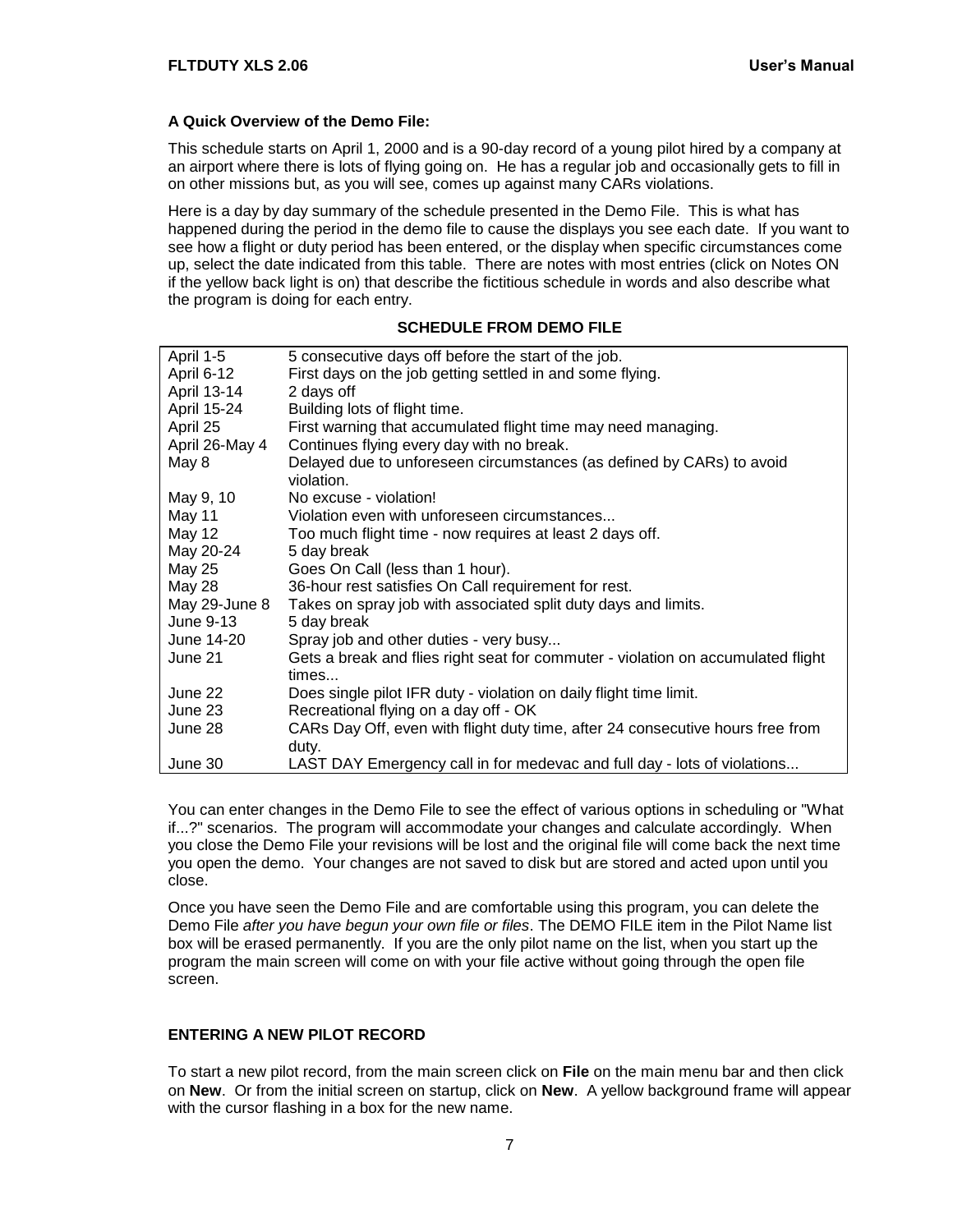- 1. Enter the new name as you want it to appear at the top of the main screen later. DO NOT USE "DOUBLE QUOTATION MARKS". Your entry can be all capital letters, initials, include job titles along with the name or any other combination you wish to see. For example: ERIC BRADLEY Tanker #24 will show the name in capital letters and the aircraft fleet number following 5 spaces. Remember that the file name the program uses for future reference internally will be created here. The rules for Windows 95/98 long file names apply. Illegal characters will be automatically replaced with a blank space. You cannot have two files for the same pilot under the same name (the program will warn you of a duplicate name).
- 2. Enter a start date for the new record using a recognized date format. This date will be Day 1 for the record and no earlier dates will be accepted once this has been set here. The default date of today's date appears here initially but you can enter any past, present or future date depending on when you want to start using the program. However, if you do not enter accurate and complete data for past dates, some calculations will be off for as much as 1 year (accumulated flight time totals)...
- 3. Once you are happy with the new file name and start date, click on **Add** (or press Enter). The Pilot Name list box will be updated to include your new file (listed in alphabetical order) for when you next open the program. The new file will be opened for you to make entries. The default date will be today's date or Day 1 whichever is appropriate and the schedule will be blank.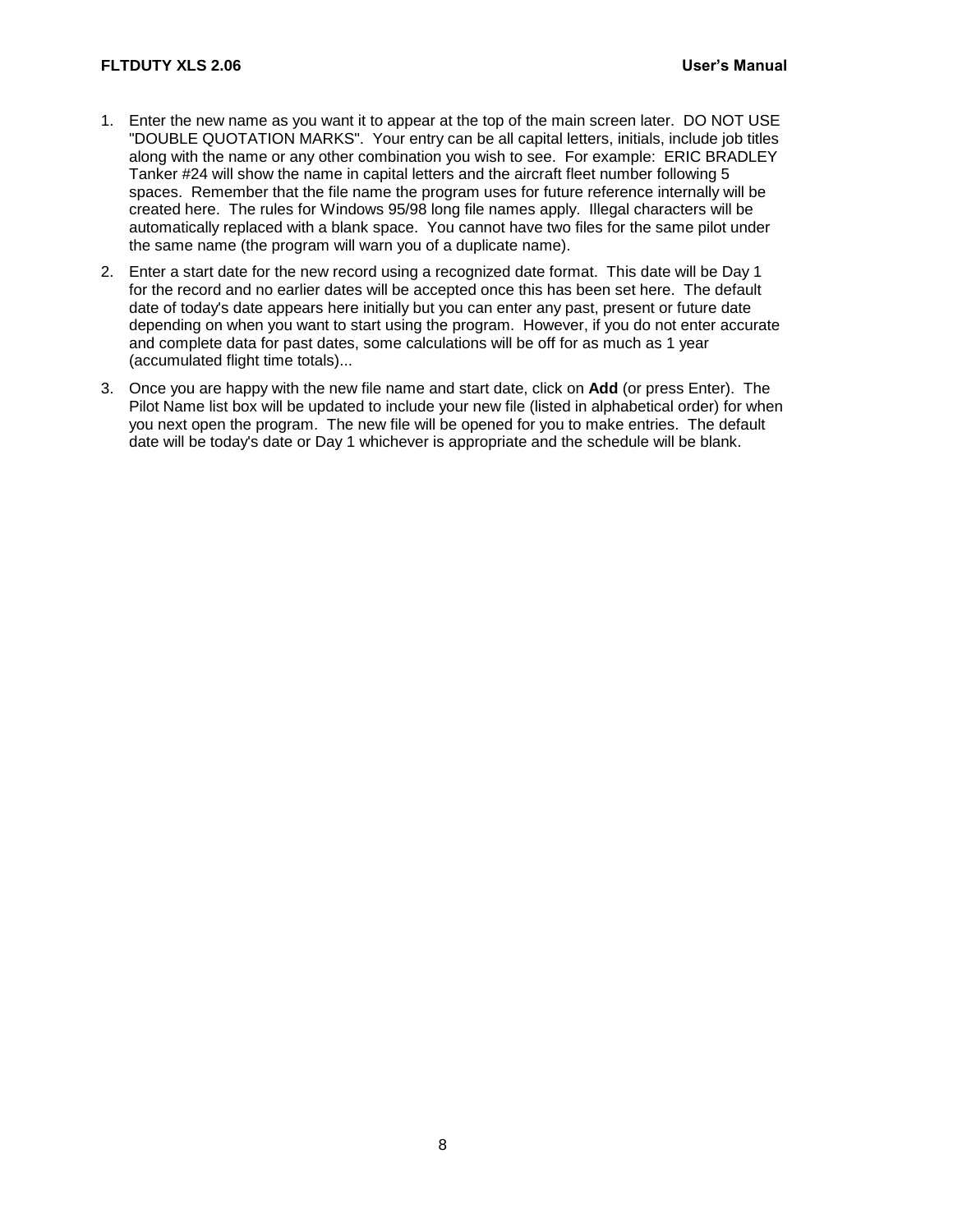# <span id="page-12-0"></span>*THE PROGRAM COMPONENTS*

#### <span id="page-12-1"></span>**SECTION 1: MAKING ENTRIES**

#### **Single Pilot**

Once you have opened a file (selected a pilot name from the list; double click or click on **Open**), the main screen will appear with the pilot name in the dark blue title section on the upper left of the screen and the start date for the record in the upper right of the screen.

**NOTE**

The main screen is divided into Sections.

#### Under the main menu bar (standard Windows feature) with **File**, **Edit**, **View**, **Options** and **Help** is the dark blue Title Section with the pilot name and start date.

Below that is Section 1: Pilot Entries. You will make entries in this section for the date you have selected. There are boxes for your flight duty schedule and your flight times.

Below that is Section 2: Calculations where you will see the results of the calculations for the schedule you have entered in Section 1.

To the right of Section 2 is the command button section with the main buttons to click.

**You will normally only make entries in Section 1.** First select a date in the **Entry Date** box. You can type in a date using a recognized date format, or you can select from the dates presented in the drop down list. There is also a calendar for easier reference. To select a date from the calendar, click on the icon. The program will only accept future dates no more than 120 days ahead of today's date each session and none before your start date. (To get more usable dates, close the pilot record and re-open for another block of eligible dates.) Once your selected date appears in the **Entry Date** box, you may make entries that will be stored with this date, or you may view the status in Section 2 for what has already been entered for this date by clicking on **Calculate**. (With **Auto Calculate** checked this is automatically done as soon as you select a date that has previous entries.) For your first time on any particular date, the default entries will initially be offered to copy the previous day's entries and no automatic calculation will be done.

- 1) To make entries for flight duty time and flight time, place the cursor in the **Report for Duty** box and enter the time you started your flight duty (either for a flight or for standby) in a recognized time format (or a 4 digit time notation on a 24 hour clock like 0800 or 1730).
- 2) Move the cursor to the **Released from Duty** box and enter the time you finished your flight duty. (See the definitions in the CARs by clicking **CARs ON**, or check in the glossary at the end of this manual.)
- 3) If you made a flight or series of flights, enter your total flight time for the duty period in the **Flight Time** box in hours and tenths. (like 3.2 or 0.5). {*Optional:* In the PLUS Edition version, any flight time entry will bring up the Flight Time Detail window to allow you to associate the flight time with an aircraft type and also allow you to enter any recurrency or recency items that you want to track in addition to flight and duty time (like Night TO's and landings or IFR approaches or IMC time).}
- 4) Click on **Special** to see the list of options for the type of flight. Choose your type of operation and any special circumstances that apply. You may need to check more than one box.
	- **Commuter** operations are Subpart 4 (704) operations, scheduled and passenger carrying.
		- Also check **Non-sched DHC-6 or Heli** if using Twin Otter or helicopter for nonscheduled passenger operations for exceptions under CARs.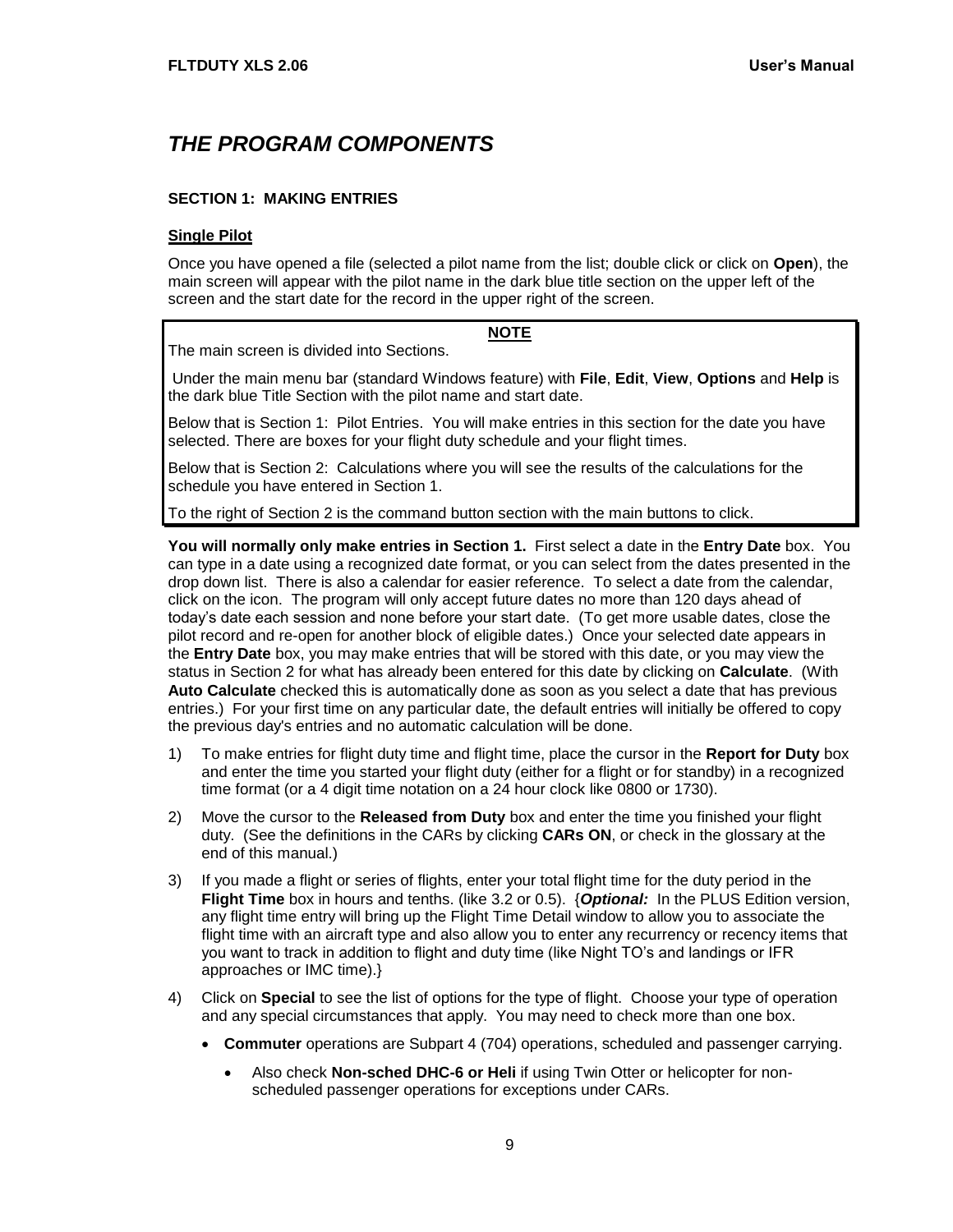**Deployed operations** are those operations operating from a remote base for more than 10 consecutive days. These operations can replace the requirement for 3 consecutive calendar days free from duty within each 17 day period with a requirement for 4 consecutive calendar days free from duty within each 19 day period.

*Note: As of 05/05/05 this amendment is still a proposal and has been coded into FLTDUTY but with a reference to the proposed Standard.*

 Also check **Non-sched Summer Hrs** for non-scheduled on demand operations using the increased flight time limits and 48 hour/12 day rest cycle during the summer months for alternative requirements under the CARs.

*Note: As of 05/05/05 this exists as an Exemption to the CARs and is available to operators under specific conditions for specific time periods. FLTDUTY applies the conditions and restrictions if this option is checked here.*

- **Aerial Work** operations are Subpart 2 (702) operations, nonscheduled with passengers or not.
- **Air Taxi** operations are Subpart 3 (703) operations, nonscheduled with passengers.
- **Airline** operations are Subpart 5 (705) operations, scheduled with passengers and are not included in FLTDUTY calculations (although flight time can be entered).
- **Private Operator** operations include many corporate and government operators not conducting operations under CARs Part VII but subject to some flight duty time, flight time and rest limitations. These operations are passenger carrying, using turbine, pressurized or large aircraft. See the CARs text for Part VI by clicking CARs ON for the differences. If you have this box checked the text box will contain the Private Operator regulations and standards.
- **Helicopter** are rotary wing operations and could be of either Subpart 2 or 3 or Subpart 4 or 5. (Check both here and the Subpart box to set your type of operation.)
- **Recreational** flying should be included in your record but no flight duty time is associated with this type (you will need to leave the Report and Released times blank).
- **Fire Suppression** operations do not have the increased rest limits as a result of being On Call under a Transport Canada national exemption with no immediate expiry date nor any plans to incorporate this rule into the CARs.

*Note: This exemption has been coded into FLTDUTY for air tanker operators. The national exemption expires regularly but will probably either be extended indefinitely or eventually incorporated into the CARs.*

- **Single pilot IFR** flying carries some daily limits under the CARs.
- **Aerial Application** operations have some special considerations for split duty days. (Check here and Aerial work box.)
- **Heli-logging** operations have specific limits single and 2 pilot operations.
- If you were on call (as defined by the CARs), check the box labeled **On Call** and enter the start and finish times for your period of responsibility in the yellow shaded boxes that appear below the report for duty and released from duty boxes. If there was overlap with a flight duty period, enter the start time for the earliest On Call and the end for the end of the latest On Call in the on call boxes. On Call is not considered flight duty. If you were on call for part of the day and on flight duty for part, enter the flight duty period normally and the on call period in the yellow boxes after you have checked the **On Call** box. It is important that you enter your on call schedule so that the program treats the day differently from a day off. Entries here will affect your rest periods but not your flight duty times. The **On Call** check box is not available if your flight time for 30 days is over 100 hours, as per the CARs.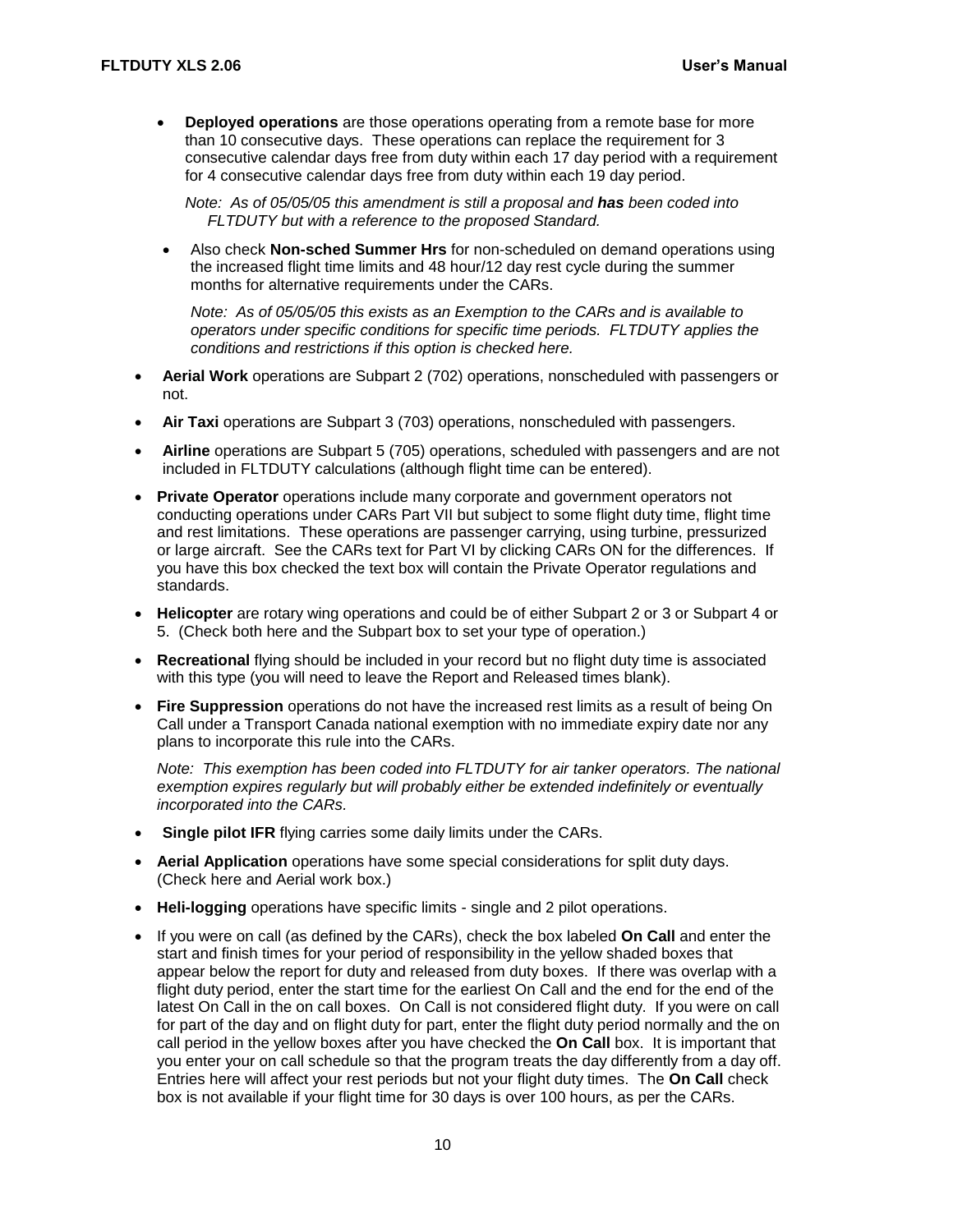- If you were on reserve (as defined by the CARs), check the box labeled **On Reserve** and enter the start and finish times for the period in the yellow shaded box the same as for an On Call period. On reserve is not considered flight duty but is also not considered time free from duty. Entries here will affect your rest period but not your flight duty time.
- Emergency **Life saving MEDEVAC** is allowed during a required rest period or when an extension to the maximum flight duty time is necessary. Use this option only when a violation might otherwise occur.

*Note: As of 05/05/05 this amendment is still a proposal and has been coded into FLTDUTY with reference to the proposed Standard.*

- **Unforeseen circumstances** as defined by the CARs can allow some extensions to limits and prevent violations in specific cases.
- An **early recall from reserve** status (less than 10 hours notice or a call in the middle of the night) has consequences for flight duty time and the following rest.

For some of these special types of flight, after you have checked the box, a message will come up asking if you want to change the default to reflect this change for all future flights. For example: If you are flying under Subpart 4 and expect most of your entries will be the same, choose Yes here and you won't have to make this selection for each future entry. If you do make another type of flight, you can always reselect this option to change it back at the time. If you don't expect to repeat this type of flight, choose No and only the current entry will show this special condition.

When you have checked at least one of the options from this list that has a direct affect on CARs limits, a yellow "back light" will show around the command button, if you come back to look at this date, to indicate that special circumstances apply to the calculations on that date.

5) If you have had a split duty day or more than one duty period during the day, click on **Split** and another set of entry boxes will appear below your first duty period.

Enter the second duty period the same way. Enter your duty periods in chronological order (first one first), and don't have any overlap between your duty periods.

6) Once you are satisfied with your entries, click on **Calculate** and the program will calculate the status up to that point. If you have made a mistake or want to change the entries on any selected date, click on **Reset** and all boxes and calculations will be set to blanks. You can make changes by just deleting and re-entering data in any box in Section 1 the usual way at any time. Remember to click on **Save** after making changes and permanently register the new data. The new entries are automatically saved when you exit or close a file.

#### **Group Entry**

You can make a shared entry and have it automatically repeated for each pilot in a group (or groups) as defined by you. Assign pilots from your list to groups by clicking on **Edit** > **Edit Groups** in the main menu bar.

When you select **Groups** option from beside the pilot name list box, you will see the names of the groups you have created. To make a shared daily entry, select the group name(s) and click **Open**. Make the entry in the new form. Select a date (use the calendar by clicking on the icon), then enter the Report and Released times. Enter the flight time, if any. If the flight times for the individual pilots in the group are different, you can make separate entries by clicking on **All Pilots**. First enter a flight time in the original flight time box, then click on **All Pilots**, then make the adjustments for each pilot. A blank entry in the individual pilot list will be filled by the entry in the original flight time box. For no flight time, enter a zero here. Click on **Special** to change the CARs limits if necessary - the defaults will be offered initially and may not need to be changed. You can enter Notes, Optional Parameters, Split shifts and Actual rest times the same as on the main screen. Click **OK** to start the common entries. Each pilot file will be opened and the entries made. A Warning Advisory box will appear if there have been any warnings or violations as a result of your group entry for the entry date.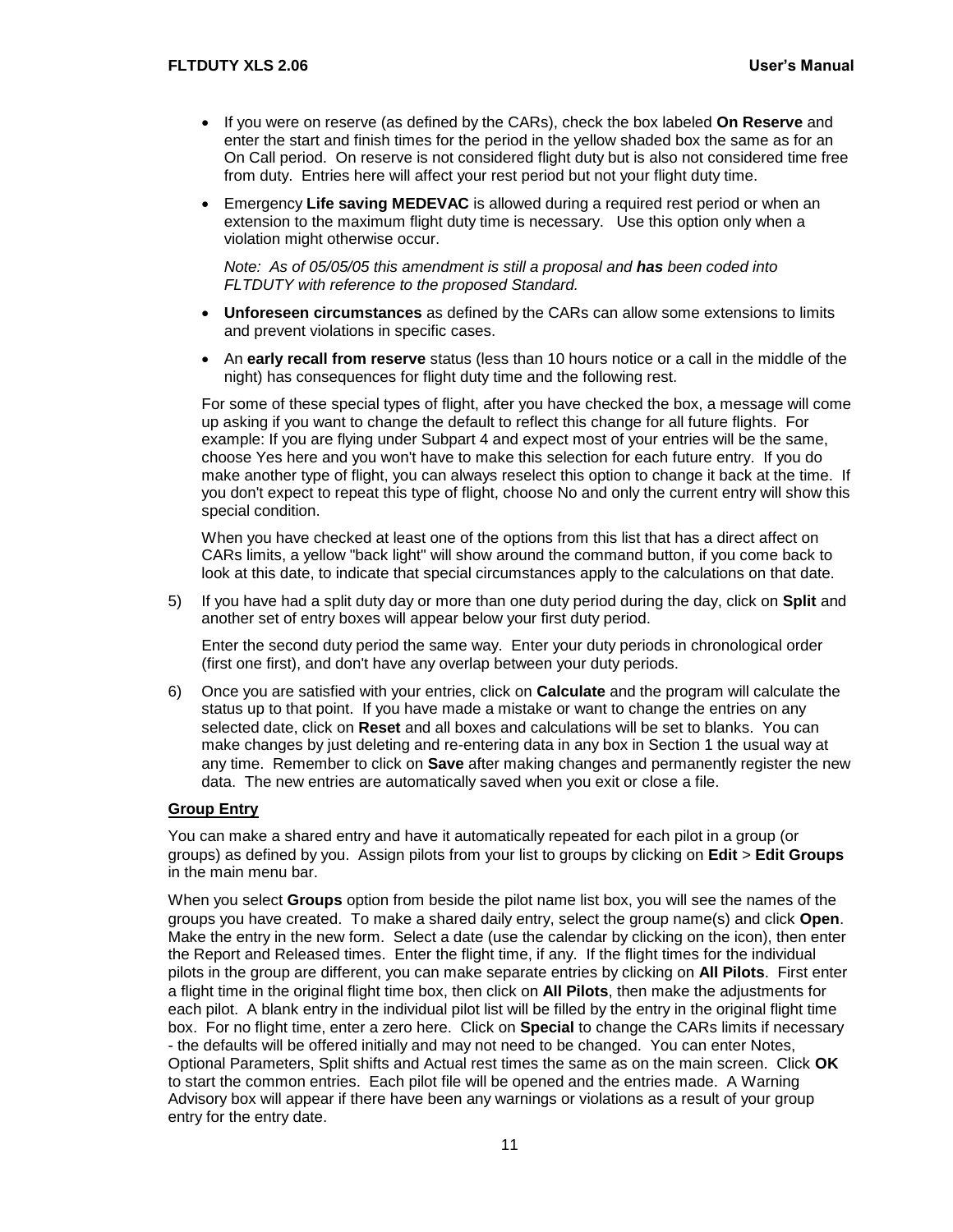#### <span id="page-15-0"></span>**SECTION 2: GETTING RESULTS**

The calculations take longer, the longer the record up to 365 days. Airline 705 operations will not have calculations completed or displayed.

Once the schedule and flight times have been entered for a date, the program calculates and compares all the previous entries against the specific requirements from the CARs and displays the results in Section 2: Calculations (Status on Entry Date). This section is further divided into 4 frames dealing with different CARs requirements.

| Section 2: CALCULATIONS (Status on Entry Date)                            |               |
|---------------------------------------------------------------------------|---------------|
| $\vdash$ Daily Times                                                      |               |
| Max Flight<br>Rest Period<br>Since Last Duty<br>38.0<br>14.0<br>Duty Time | <b>Change</b> |

The first frame shows **Daily Times**. It initially has a box showing the calculated maximum flight duty time in hours and the rest period since last duty in hours. These are the maximum times determined from your entries on the entry date and the previous day or whenever the last duty period was ended. The maximum flight duty time is the longest single entry (consecutive hours of flight duty) in any 24 consecutive hours that has been entered as flight duty time. This includes the flight duty time on the previous day. The rest period is the longest possible period for rest and, in an overnight situation (less than 24 hours since last duty), is calculated with 1 hour subtracted from the gap in the flight duty schedule to allow for meals, hygiene and travel.

If a split duty day has been entered, the frame will also have a box showing the midday rest period in hours, calculated from the schedule you entered with 1 hour taken off for meals/hygiene..

| Section 2: CALCULATIONS (Status on Entry Date)                                            |             |  |  |  |
|-------------------------------------------------------------------------------------------|-------------|--|--|--|
| $\vdash$ Daily Times<br>Max Flight<br>5.5<br>Actual<br><b>Overnight Rest</b><br>Duty Time | Change<br>£ |  |  |  |
| $\vdash$ Accumulated Flight Times :                                                       |             |  |  |  |

If you have some reason to disagree with the rest calculations, because of something the program has not considered, you can manually make entries in this frame to reflect what has actually happened and all further calculations will be based on your adjusted entries. (This might happen if you don't get the rest indicated as possible because you were on other duties besides flight duty.) To make the changes, click on the **Change** command button and a new label and box will appear in which you can make an entry. Leaving the box empty will result in the calculated values reappearing, but any entry you make as an adjustment will be labeled as Actual for later viewing. Generally it is not necessary to enter the actual rest unless it is below the minimum required. The program checks that the minimum rest required is possible and then ignores any excess.

After you have made your changes, click on **Calculate**. New calculations will then be made using the adjusted values.

| Duty Time Since Last Duty                                                                                               |      |
|-------------------------------------------------------------------------------------------------------------------------|------|
| ⊩Accumulated Flight Times−                                                                                              |      |
| Flight Time 1.1 Flight Time 8.1 Flight Time 14.8 Flight Time 14.8<br>Last 7 Days Last 30 Days Last 42 Days Last 90 Days | More |
| $\vdash$ Accumulated Days Off $\cdot$                                                                                   |      |

The second frame in Section 2 shows **Accumulated Flight Times \***. It has boxes showing the flight time for the previous 7, 30, 42 and 90 days based on your entries up to the entry date. There is also a command button labeled **More** in the frame that when clicked, will show the accumulated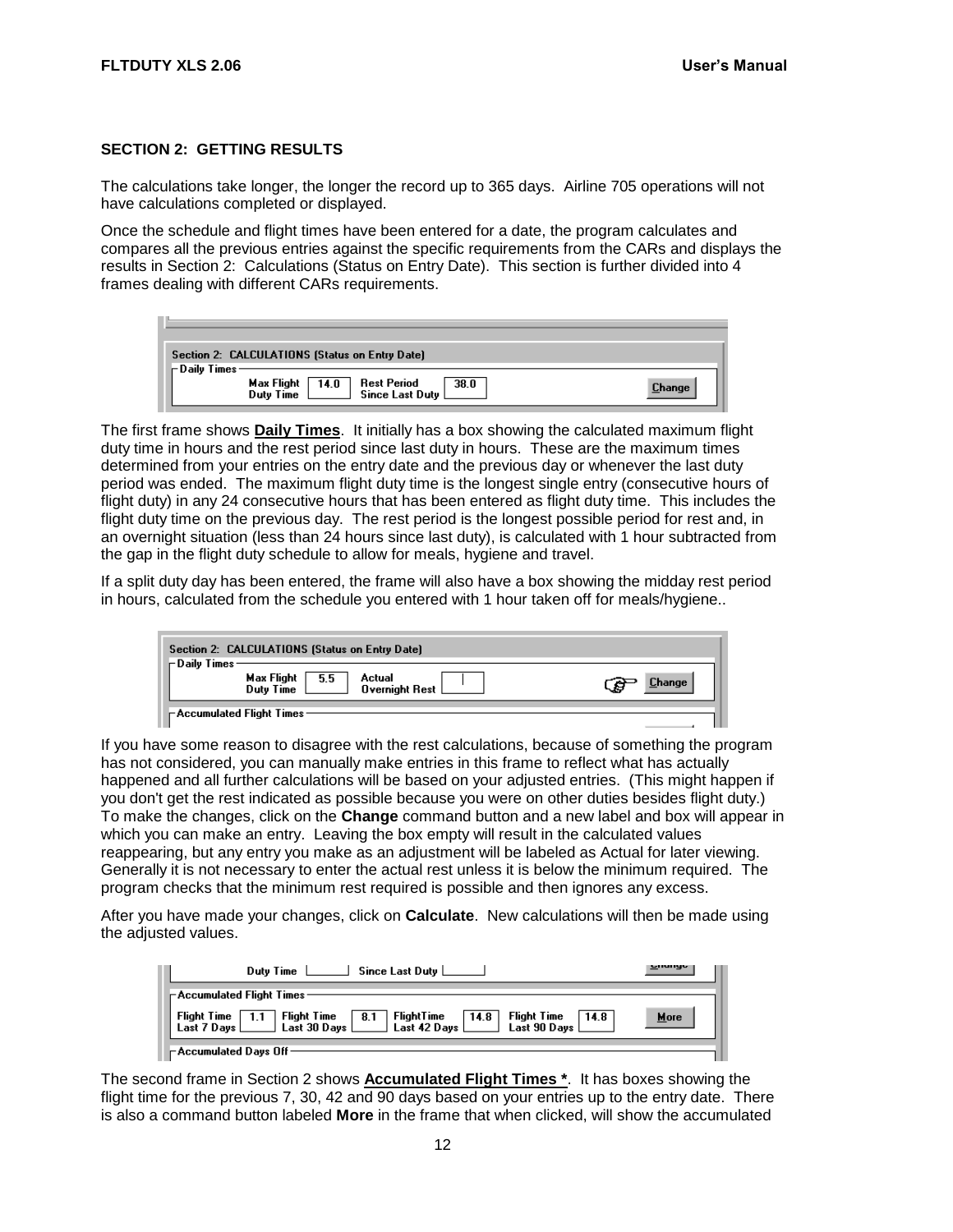flight times for the previous 180 and 365 days. These time periods are all relevant to the CARs and have associated limits. The 30, 42 and 90-day totals can be reset to zero in some types of operations after 5 consecutive days off, as per CARs for a limited number of times in a year. The totals are calculated values and you cannot change them here. If a total is incorrect, the previous entries are inaccurate or incomplete.

If you double click on the white area of this frame or the title beside the asterisk, you will see the history over the past year of your options to reset your flight time totals to zero. This may be important for use of the High Limits as allowed under the Standards (CARs 720.15 and 720.16). You may have unnecessarily used a block of 30 days to reset flight time totals to zero when you later needed the block. Or you may have declined to reset your flight time totals to zero and subsequently had higher flight times than anticipated and approached or gone over a limit. To change your mind about resetting flight time totals to zero, you need to return to the date following the 5 day break, clear your entries by clicking the Reset button (be sure to write down the schedule and flight times first) and make your entries again and click Calculate. Select the appropriate option to reset your flight time totals when the message appears again.

When the record period does not go back as far as the desired accumulated time, the labels and the values are "greyed" to indicate that the total is based on a lesser period and all days prior to Day 1 are assumed to have been days off with no flight time. This may or may not be true and is affected by how willing you are to go back in your logbook and schedule to copy the information into this record. If you choose to look ahead rather than back, you may have some inaccuracies until your record extends into each specific period or you reach a reset point after a 5-day break. This will take up to 1 year for the 365 day total... Other values will become accurate more quickly, especially if there is a 5-day break early in the record and your type of operation allows resetting to zero.

| $\vdash$ Accumulated Days Off -          |                                  |                                  |
|------------------------------------------|----------------------------------|----------------------------------|
| Days Off<br>Last 30 Days [<br>$\perp$ 12 | Days Off<br>Last 90 Days [<br>54 |                                  |
| ⊢Next Mandatory Day Off-                 |                                  | Jun 29/00 Next Mandatory Day Off |

The third frame in Section 2 shows **Accumulated Days Off** . It has boxes showing the number of days off (as in "24 consecutive hours free from flight duty") in the previous 30 days and 90 days. If you have **Auto Calculate OFF**, this frame will also have a command button labeled **Actual**.

With **Auto Calculate OFF** the program stops looking for days off in your record as soon as the specific requirement for the CARs has been met. The number in the box will show the minimum and a "+" (plus sign). "3+" means that more than the required 3 days off in 30 days are in the schedule or "13+" means more than the required 13 days off in 90 days are in the schedule. In other words, no violation has occurred. The labels and values will be "greyed" if days prior to Day 1 are assumed to be days off. If this information is not complete enough for your examination, click on the **Actual** command button and the calculations will continue for the full period and give an actual count of the days off in the period. This takes some additional time.

If you have checked **Auto Calculate ON**, this frame will show the actual days off in the periods and you'll probably not notice the extra time taken. The program again assumes all days prior to Day 1 of this record were days off and will count those in the 30 and 90 day periods until later in the record when actual entries will be used. If this is not the case, you cannot change the values here. You may wish to start your record earlier to get accurate 30 and 90-day values for today, but you will lose all your entries when you start a new record so make this decision early in the record period or not at all. The labels and values will be "greyed" when the record period is less than the 30 or 90 days.

If you have entered a split duty day (aerial application) or an on call period and this now defines the limit until a mandatory day off, a note in *italic* print will appear over the 30-day value to indicate to you that the CARs requirements are changed as a

| -Accumulated Days Off<br>Solit<br>Days Off <sup>er</sup><br>Last 30 Days |  |  |  |
|--------------------------------------------------------------------------|--|--|--|
| -Next Mandatory Day Off                                                  |  |  |  |
| Days to $\boxed{24}$                                                     |  |  |  |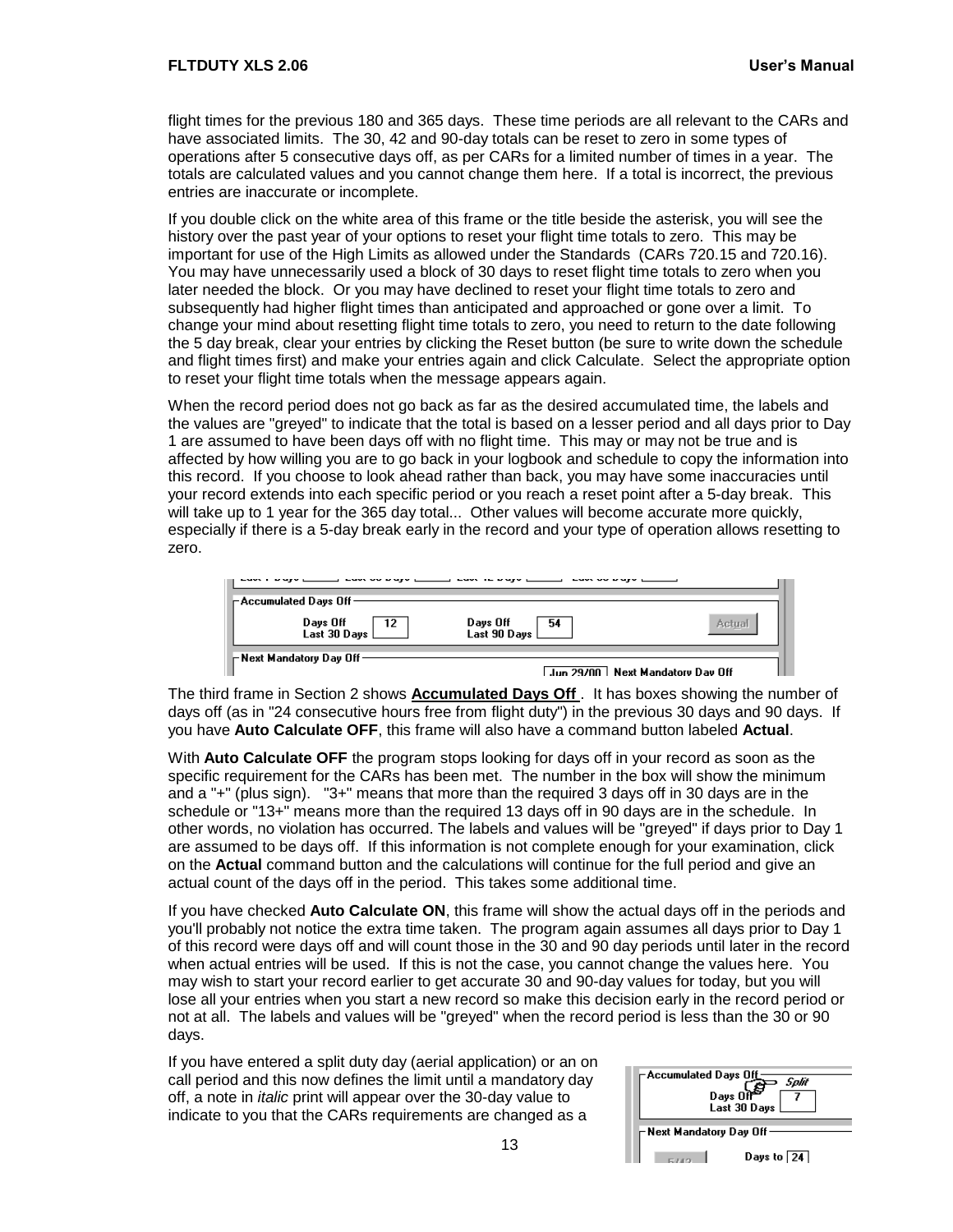result of these special cases. When the special requirement is met, the note will disappear. No note means some other factor besides a split duty or an on call day has determined the first mandatory day off. A split duty day in aerial application means 5 days off in every 30-day period and an on call entry means 36 hours of rest within 7 days or 3 consecutive days off within 17 days. In either case, the note will correspond to the mandatory days off dates in the next frame.

| ⊢Next Mandatory Day Off<br>Days to $\boxed{24}$<br>5/42<br>Go | Sep 9/00 Next Mandatory Day Off<br>Sep 10/00 Second Next Day Off<br>Sep 11/00 Third Next Day Off |
|---------------------------------------------------------------|--------------------------------------------------------------------------------------------------|
| CAR. VIOLATIONS.                                              |                                                                                                  |

The fourth frame in Section 2 shows **Next Mandatory Days Off**. There is a box showing the number of days to go from the entry date until a "mandatory day off" as prescribed by the CARs requirements. There is also a box showing the date of that next mandatory day off. Below the date box are two more dates showing the second next and third next mandatory day off which may be consecutive with the next mandatory day off or not. Knowing the potential mandatory holidays may help in planning your future schedule. These dates are determined by the entries you have made in your record and the CARs requirements. Various factors, including the type of operation, the spacing of your previous days off, your accumulated flight time totals near a limit and whether or not you have had a split duty day or an on call period, affect the date of your next day off. Any days off as they occur may cause the next mandatory date to shift.

*The program calculates this date as if there are no days off between the entry date and the next mandatory date. This means the date showing here is the latest you can go without a 24 consecutive hour period free from flight duty. A date far in the future should cause no real concern if days off are expected or possible due to weather or scheduled time off, but as the "days to go" approach 1 your options diminish until you must take tomorrow off.*

| $\vdash$ Next Mandatory Day Off $\cdot$ |                      |                                                                      |                                     |                                                                       |
|-----------------------------------------|----------------------|----------------------------------------------------------------------|-------------------------------------|-----------------------------------------------------------------------|
| 5/42                                    | Days to $ 10 $<br>Go | Days to Go 2                                                         | Aug 15/00<br>Aug 16/00<br>Aug 17/00 | Next Mandatory Day Off<br>Second Next Day Off  <br>Third Next Day Off |
|                                         |                      | There must be a 36 hour rest period before Aug 8/00 at 12:00:00 PM.] |                                     |                                                                       |
|                                         |                      |                                                                      |                                     |                                                                       |

There may also be an icon showing a large "36", "48", "80" or "DDD" and a date and time line of text. These icons appear in an On Call period or in Airline or Commuter operations and indicate the option that is in place to give the least restrictive limits for time free from duty at any point in time. The line of text indicates the exact date and time by which at least 36 hours of rest must be scheduled and completed to begin another cycle. When the countdown gets to 1, then at least 36 hours must be scheduled prior to the next flight duty period. Double click on the icon or pause the mouse over it to also see the actual limit for getting in the rest.

If a 3 date rest has been given, the "DDD" icon will show. Following the rest the Days to Go countdown will start at 14 days for the 17 day cycle. If an 80 hour rest has been given, the "80" icon will show and the countdown will also start at 14 days for the 17 day cycle. If a 48 hour rest has been given (after May 1/02 when this exemption came into effect) during the summer months (May to September) for 704/705 non-scheduled operations, the "48" icon will show (You must check Nonsched Summer Hrs under Special to use this exemption) and the countdown will begin at 10 days for the 12 day cycle. If a 36 hour rest has been given, the "36" icon will show and countdown will be from 5 days for the 7 day cycle. The minimum rest following any duty is at least 36 hours to begin a 7 day cycle. More rest may qualify for a longer cycle and FLTDUTY will allow and calculate based on the least restrictive limits available following the rest. Some rest may not extend the next day off requirement if there is no benefit (ie. A 36 hour rest early in a 17 day cycle would not allow any extra duty - the 17 day cycle is still the least restrictive.)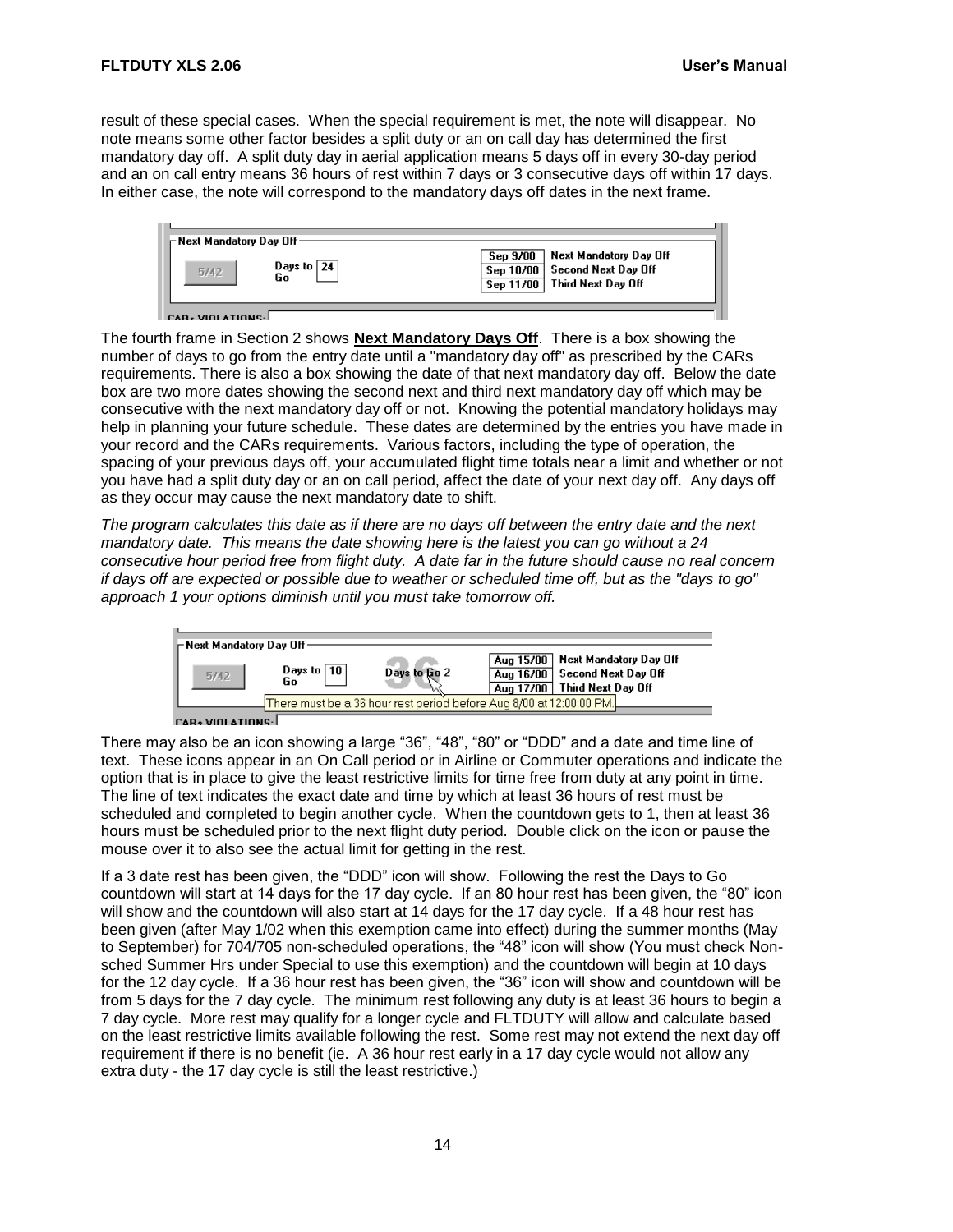Under some circumstances there will be a fifth frame over the fourth frame or instead of it. This frame shows the **Extension Option**. This is an option under the CARs for replacing the 3 days off in 30 days requirement with 5 consecutive days off in 42 days (CARs 720.19). Sometimes, when

the prerequisites have been met, this option is available for a limited time period. In the fourth frame there is a command button labeled **5/42** (for 5 days off in 42 days). If the printing on the label is not "greyed", then the option is available for scheduling purposes and no violation will occur if you go more than 30 days with less than 3 days off. To see what option the extension offers, click on the

| ⊢Next Mandatory Day Off      |
|------------------------------|
| Days to $\boxed{26}$<br>5/42 |
| CAR. VIOLATIONS              |

**5/42** command button. If the option is available, the frame will change to show the days to go using the option and the dates of the next mandatory days (all consecutive because the requirement after using the extension is for 5 consecutive days off). This will always be more than the regular 3 days off in 30 but may not necessarily be much more (at most 12 days). To show the regular frame again, click on the same command button now labeled **3/30** (for 3 days off in 30 days)



If you have gone through the 30-day requirement without at least 3 days off, and the extension option is available, and if there has been a stretch of consecutive flight duty assignments extending more than 30 days (CARs 720.19 (1b)), the fourth frame in Section 2 will be the **Extension Option** frame and you will be committed to the requirements for using the extension rather than incur a violation under the 3 days in 30 days rule. The **3/30** command button is disabled because you no longer have the option of taking 3 days in 30 and you are required to take 5 consecutive days off to satisfy the CARs. The program moves automatically into the extension option which commits you to a 5-day break, rather than show a violation of the CARs. If you want to decline to use the extension option, you are given the choice on the first day. If you decide not to use the extension option, you will incur a violation of the CARs on that day and every day until you have regained a total of 3 days off in the previous 30 days. This may be better in some cases than waiting for the extension to expire and then being in violation every day until you have had 5 consecutive days off (this may never happen in a busy season...). A single violation now may be better than many violations later - in any case you will be caught short. The best scenario is to heed the warnings given by this program to avoid having to make this type of decision. *If you later change your mind about declining the extension option, you can go back to the first day of the extension, click on Reset to void your entries (including checking the Decline Option box) and re-enter your schedule and flight times as they were but when the choice comes up again, leave the Decline Option box unchecked. (Changing your mind back again will involve the same reset and also, to reset all the following dates, you must move to the next day and make the calculation, the rest of the affected dates will be adjusted back so that the extension is in use.)*

|                         | uo. |  | Jun 16/00 Third Next Day Off |
|-------------------------|-----|--|------------------------------|
| <b>CARs VIOLATIONS:</b> |     |  |                              |

The final frame in Section 2 shows the **CARs Violations**, if there are any, as a result of the entries you have made. The violations will be described in a few words in a list box. To get the specific CARs reference for particular violation, double click on the description line and a message box will appear over the main screen. For a complete version of the relevant regulation or standard, click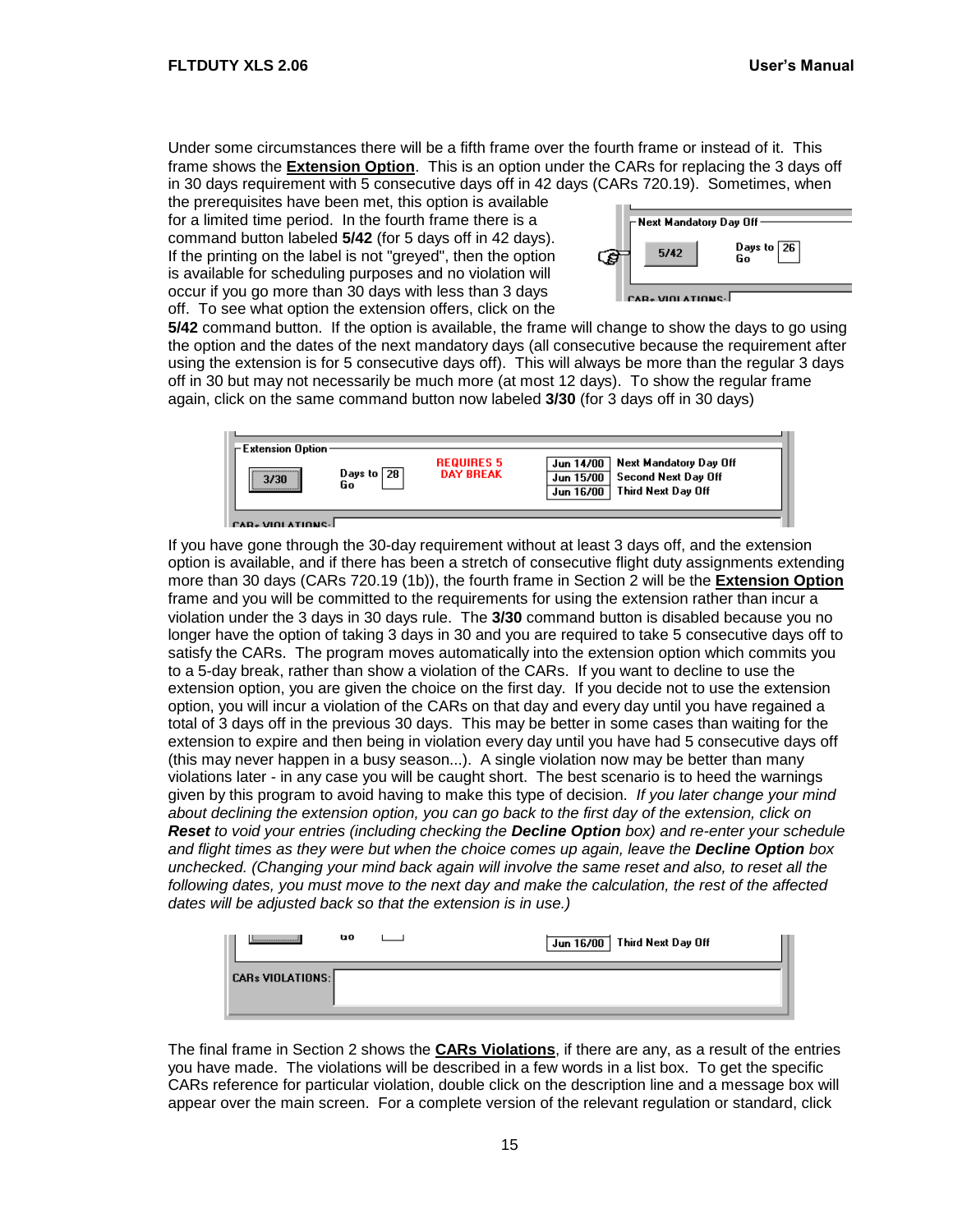#### **FLTDUTY XLS 2.06 User's Manual**

on the **CARs ON** command button and look it up. The auto lookup feature will present the reference initially.

#### <span id="page-19-0"></span>**THE COMMAND BUTTONS**

There are 8 command buttons in the section at the right of the main screen: **Save**, **Table ON**, **Notes ON**, **CARs ON**, **Pilot Records**, **Aircraft Records**, **BackUp** and **Exit**. The **Table ON**, **Notes ON** and **CARs ON** buttons change to **Table OFF**, **Notes OFF** and **CARs OFF** when the options they control are presented. At the top of this section is a day counter that indicates the number of days from the start of the record.

**Save**: Use this button after you have made or changed entries on a date. When you click on the **Save** button the program does the calculations and permanently saves the entries you have made by writing to the data file. This button can be used instead of **Calculate** and results in a permanent record but takes more time.

**Table ON**: Means "Do you want the Table presentation turned ON?" Click on this button and you will be presented with a different screen with 2 sections. Section 1: Pilot Entries is where you can enter a range of dates if you are interested in a table of values showing most of the information presented for each day in the main screen. Enter a "start date" in the appropriate box in a recognized date format that is within the record period and an "end date" the same way. If you have **Auto Calculate OFF** there is an option box for calculating actual days off for the table with a warning that this will take more time. Once you are happy with the range of dates, click on **Enter** and the program will process each day in your range and develop a table summarizing the calculated values. *The time involved is roughly the same as taking the time for calculating a single day and multiplying it by the number of days you have requested. (If your normal single day calculation takes 10 seconds, 20 days in the table will take about 3 minutes to finish...)* 

| <b>File</b> | Edit View                       |      | Options                                                                                                                              | $He$ lp      |               |               |                               |                                 |                       |                       |                       |            |
|-------------|---------------------------------|------|--------------------------------------------------------------------------------------------------------------------------------------|--------------|---------------|---------------|-------------------------------|---------------------------------|-----------------------|-----------------------|-----------------------|------------|
|             | <b>ERIC BRADLEY</b>             |      |                                                                                                                                      |              |               |               |                               |                                 |                       |                       |                       | Beginning: |
|             |                                 |      |                                                                                                                                      |              |               |               | Date format is Day/Month/Year |                                 |                       |                       |                       |            |
|             | <b>Section 1: PILOT ENTRIES</b> |      |                                                                                                                                      |              |               |               |                               |                                 |                       |                       |                       |            |
|             |                                 |      | Select the dates that you want to see in the Table. Remember that this<br>operation takes more time, the longer the selected period. |              |               |               |                               |                                 |                       | Enter                 |                       |            |
| 醞           | $Starting$ from: $\parallel$    |      |                                                                                                                                      |              | Until:        |               |                               | <b>Press</b><br>Tab or<br>Enter |                       | Cancel<br>Hide        |                       |            |
|             |                                 |      | <b>Section 2: TABLE OF CALCULATIONS</b>                                                                                              |              |               |               |                               | <b>Actual Days Off</b>          |                       |                       | <b>Reset Dates</b>    |            |
|             |                                 |      |                                                                                                                                      |              |               |               |                               |                                 |                       |                       |                       |            |
|             | Day                             |      |                                                                                                                                      |              | <b>Flight</b> | <b>Flight</b> | Rest<br>Since                 | <b>Flight</b><br>Time           | <b>Flight</b><br>Time | <b>Flight</b><br>Time | <b>Flight</b><br>Time |            |
| <b>DATE</b> | Off                             | CARS | <b>Special</b>                                                                                                                       | <b>Notes</b> | Duty          | Time          | Last<br>Duty                  | 7<br>Days                       | 30<br>Days            | 42<br>Days            | 90<br>Days            |            |
|             |                                 |      |                                                                                                                                      |              |               |               |                               |                                 |                       |                       |                       |            |
|             |                                 |      |                                                                                                                                      |              |               |               |                               |                                 |                       |                       |                       |            |

Once the table has been developed, it will be shown in Section 2: Table of Calculations with scroll bars where needed. From the table you can get an idea of the total season rather than just a single day perspective. You can see trends and count days off, violations etc. On the table at the top right are two more command buttons. If you have **Auto Calculate OFF**, the **Show Days Off** button will let you display actual days off for the dates you have selected if you find after the table has been made, you want this information. *The time taken will be as long as if you had first selected this in the initial calculation because the program goes back and recalculates every day.* The **Reset**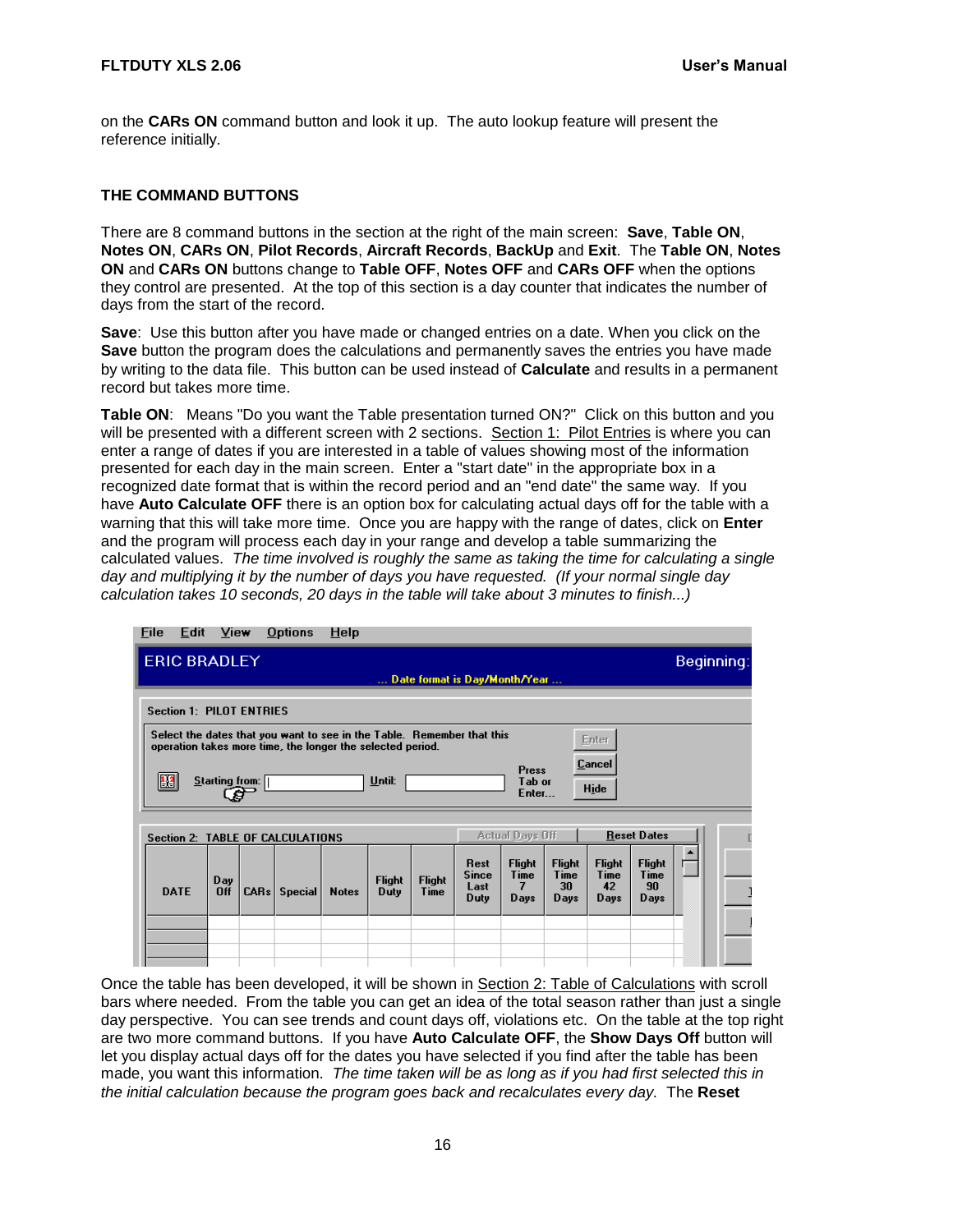**Dates** button brings back the Section 1 frame and allows you to choose another set of dates for a new table.

To see the main screen again, click on **Table OFF**. The table will stay available, even if you click **Table OFF**, until you exit or select another pilot in a multi-pilot setup.

**Notes ON**: Clicking on this button brings up another frame over Section 2. Within this frame is a large box labeled **Notes** in which you can make notes and store miscellaneous data as you want. The information here is stored as text and cannot be acted on by the program, but any notes will be saved with the date for which you made them. If you select **"Line #1 of Notes"** from **Options** > **Printout Options** in the main menu bar, the first 20 characters here (or until you skip to the next line) will show for each day in the tables. You might want to include route or aircraft information to customize your reports.

Beside the **Notes** box is an area that contains boxes for you to keep track of anything you want and carry as a total. The labels for these options can be set by you (at initial startup or anytime you decide there is something you want to keep a running total on) and will be saved and reappear each time you start the program (See **Options** > **Optional Parameters** on the menu bar). You might want to keep a running total of hectares sprayed, tons of cargo, mileage, passengers, dollars earned or whatever, depending on the nature of your business. You can reset the totalizer (**Total to Date**) value to zero by clicking on the check box at the lower right. The **To Date** total will be zero for the next day and increment from there. All previous totals will remain and be displayed as you made them whenever you select those previous dates. You can use this feature when switching from job to job or season to season. Entries in the **Notes** frame will be saved automatically but to see the results of an entry (**Total to Date**) you will need to click on **Calculate**.

To see the main screen again, click on **Notes OFF**. If you have made an entry in the **Notes** frame, a "back light" (yellow bars) will come on around the command button whenever you select that date to indicate that there are notes associated with this date.

**CARs ON**: Clicking on this button brings up a frame containing the Canadian Aviation Regulations relevant to this program. The frame covers Section 2 of the main screen and you can look up the regulations and standards by scrolling through the text or use the key word search feature. This copy is up to date as of January 1/03 (with some inclusions for proposed amendments not yet incorporated in the CARs but effective under NPA's, Advisory Circulars and Exemptions). The calculations are done based on the regulations and standards presented here. For significant changes to the CARs, I will try to send out updated versions of the program. Nothing stays the same...

To see the main screen again, click on **CARs OFF**.

**Pilot Records**: Clicking on this button will bring up a form for entering Personal, Licensing and Training information for the pilot. Enter information for the pilot as a reference for currency requirements. Warning colour changes will appear at 30 days (or your set period) before due. The Options can be set to anything you want by clicking to highlight the labels and typing your own description. The labels will stay and you can make entries in the text boxes normally. (There is an add-on which has expanded capabilities in this area for those users interested in computerizing their training records in a customized format. See PLUS Edition.)

**Aircraft Records: (Add on)** In the database version of the program, aircraft movements can be monitored for your fleet. You can enter flights and then get summary information in reports on levels of activity and aircraft use through queries and searches. You can upgrade to have this feature enabled at any time. See PRO Edition.

BackUp: Clicking on this button will bring up the Export features window. Be sure to have a portable media in the drive when you want a backup made (flash drive). Select the pilot name and check to "Include Profile information" and "Include Label text" if you want the training/licensing and custom label formatting saved. The backup will save your most current entries prior to writing to the on disk. You can also use **File** > **Import/Export** > **Export Pilot File** to create a backup.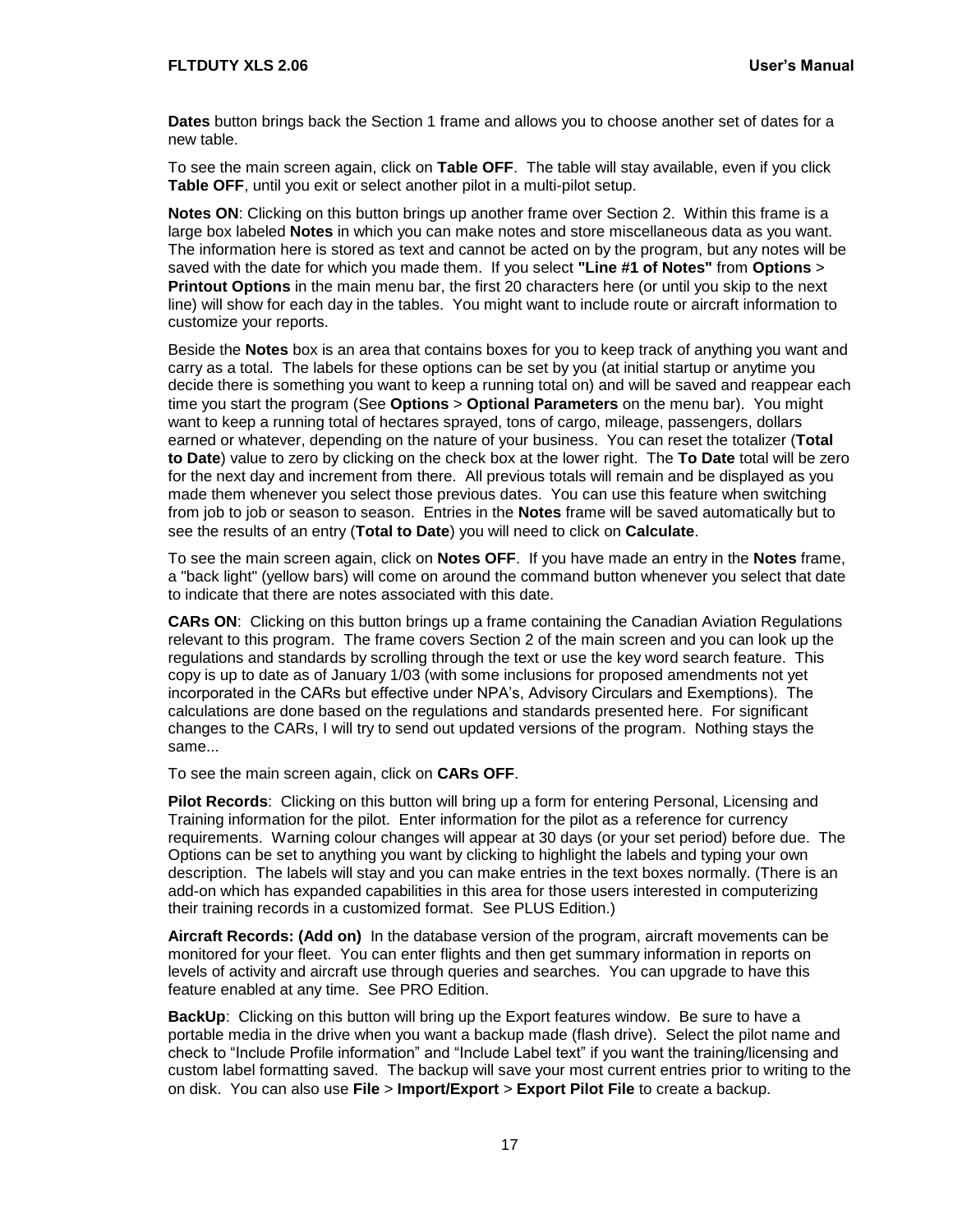**Exit**: Clicking on this button will end your session, save all entries in a separate file and exit the program.

#### <span id="page-21-0"></span>**MAIN MENU BAR**

The menu bar at the top of the screen is a typical Windows feature and operates in the standard way. Most of what is contained in the menu bar is duplicated by command buttons on the main screen and option screens.

#### **File:**

- Click on **File** on the menu bar and a drop down list will appear as you expect. Click on **New** to close the file you have open and bring up the initial startup screen with the New Pilot entry options available. Calculations will be blank until after you have opened a new file (and clicked on **Calculate** with **Auto Calculate OFF**). Your old file will be saved with all your recent changes. Use this when you have a new pilot to begin a file.
- Click on **Open** when you want to close one file and open another for another pilot already on the list. This will blank the calculations and present the initial startup screen for you to select another pilot name from the list.
- Click on **Save** to permanently store new entries. (Same as **Save** command button.)
- Click on **Close** to close one file and open another for another pilot already on the list. This will blank the calculations and present the initial startup screen for you to select another pilot name from the list. (Same as **Open**.)
- Click on **Printer Setup** to see the current settings for your printer. You can select the appropriate paper orientation and other features.
- Click on **Print Schedule** to get a hard copy of the data you have entered. Another frame will appear asking for a range of dates to be included in the printout. Select the range within the record period, be sure that your printer is ready to go and click on **Print**. A table will be printed that shows the entries you have made for the schedule each day without any calculations. "No Flight Duty Time" here means a day without entries, not a CARs day off (No duplicate control on the screen.)
- Click on **Print Table** to get a hard copy of the table you have produced. This option is only available after you have made a table. The printer may need to be in landscape mode for this operation if you have selected many columns to print from **Options** > **Printout Options**. The table will be printed as it has been made for Section 2. (No duplicate control on the screen.)
- Click on **File Import/Export** to move pilot files between copies of FLTDUTY XLS in an operation that has more than one base with multiple copies of the program and pilots transferred between bases regularly. Pilot Name.txt files can be manually copied, cut and pasted using My Computer or Explorer but this internal method allows for the transfer of files directly. (This is not the same as **BackUp** or **Complete BackUp** as files can be either moved or copied - both in and out.)
- Click on **Complete BackUp** to have all your pilot records copied to a safe destination. Be sure to have a flash drive in the USB port. Select all and Copy. This can be your backup disk but all files will be overwritten.
- Click on **Exit** to save your entries, close your file, end your session and shut down the program. (Same as **Exit** command button.)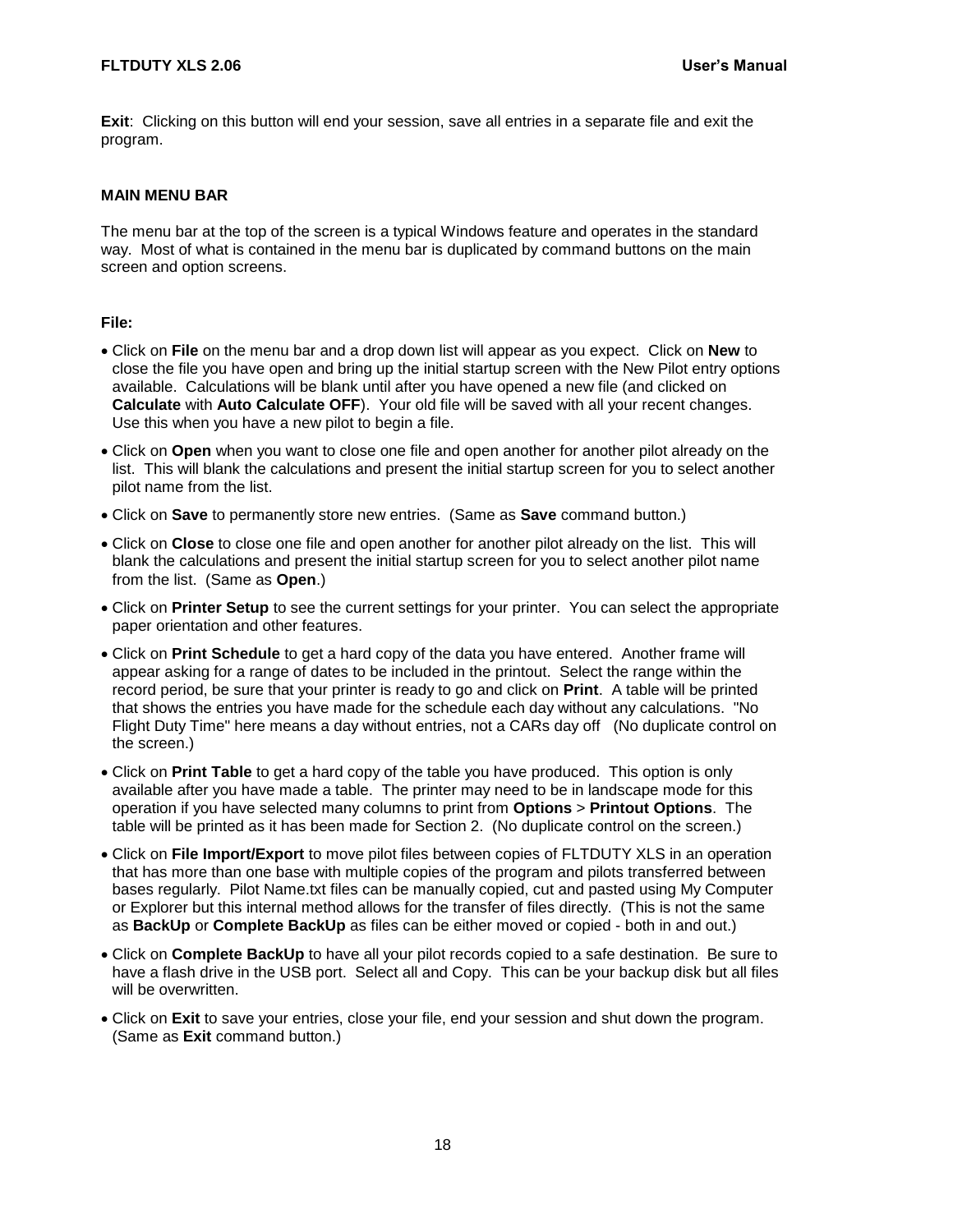**Edit:**

- **Cut, Copy and Paste** are standard Windows features that allow edit functions to and from text boxes. The CARs text cannot be altered although selected strings can be copied and pasted elsewhere (such as to the Search text box). Keyboard shortcuts are standard Ctrl + X, Ctrl + C,  $Ctrl + V.$
- Click on **Split Duty** to bring up extra time entry boxes for more than one flight duty period in a day. (Same as **Split** command button in Section 1.)
- Click on **Change Whole Entry** when you want to reset the entries for the date all to blanks and start again. (Same as **Reset** command button in Section 1.)
- Click on **Actual Rest** to allow actual times to be entered for Rest in Daily Times in Section 2. (Same as **Change** command button in Daily Times in Section 2.)
- Click on **Edit Groups** to add/modify/delete pilots to groupings for shared entries and reports. (Same as **Edit Groups** in Daily Status Report selection screen.)

#### **View:**

- Click on **Auto Calculate (ON for faster PC's)** and a check will appear beside the label and calculations will be completed each time you select a new date. With **Auto Calculate OFF**, calculations will be interrupted somewhat to give partial values and speed up the analysis time. You will need to click on **Calculate** to have calculations for the entry date completed. (Same as the check box in the startup screen.)
- Click on **No Ops Spec 092, 093, 094** if your operation does not have these Operations Specifications from Transport Canada appended to your OC. These Ops Specs allow you to use the higher flight time, duty time and reset your flight times to zero options available in the Standards. FLTDUTY will calculate your limits based on the Regulations only if you check here. (Same as check box in the startup screen.)
- Click on **Show Actual Days Off Totals** and the calculations will continue for the entry date to show actual days off rather than just enough to satisfy the CARs. (Same as **Actual** command button in Section 2.)
- Click on **Show 180/365 Day Flight Times** to see the longest 2 periods of accumulated flight times in Section 2. (Same as **More** in Section 2.)
- Click on **Calendar** to see a pop up calendar from which you can select dates for entries instead of using the drop down list, incrementing with the Up Arrow and Down Arrow keys or typing a date. The calendar can be used to select Entry Dates, to set start and end dates for making a Table and to select a date for the Daily Status report. (Same as double clicking on **Entry Date** label or clicking on icons.)
- Click on **High Limits Summary** to see a summary table of the non-overlapping 30 consecutive day periods referred to in CARs 720.15 and 720.16 for extending the limitations to flight time and flight duty time. The dates of the 30 consecutive day periods will be shown with the dates on which the high limit option was used. Count the number of periods. If there are less than 6 in the previous 365 days, then the high limits are available on the entry date. If there is a 6th block currently in use (the end date of the block is after the entry date), then the use is allowed on the entry date. (No duplicate control on the screen.)
- Click on **Violation Summary** to check any number of pilot records over any period of time for existing CARs violations. Enter a range of dates and select any number of your pilot names. Click Enter and each pilot record will be opened and scanned for any violations. A Table will be created which can be printed as a summary. This operation will take some time. To reduce the calculation time, uncheck Auto Calculate in View > Auto Calculate (ON for faster PC's) You can minimize the FLTDUTY window and work on other applications during this potentially extended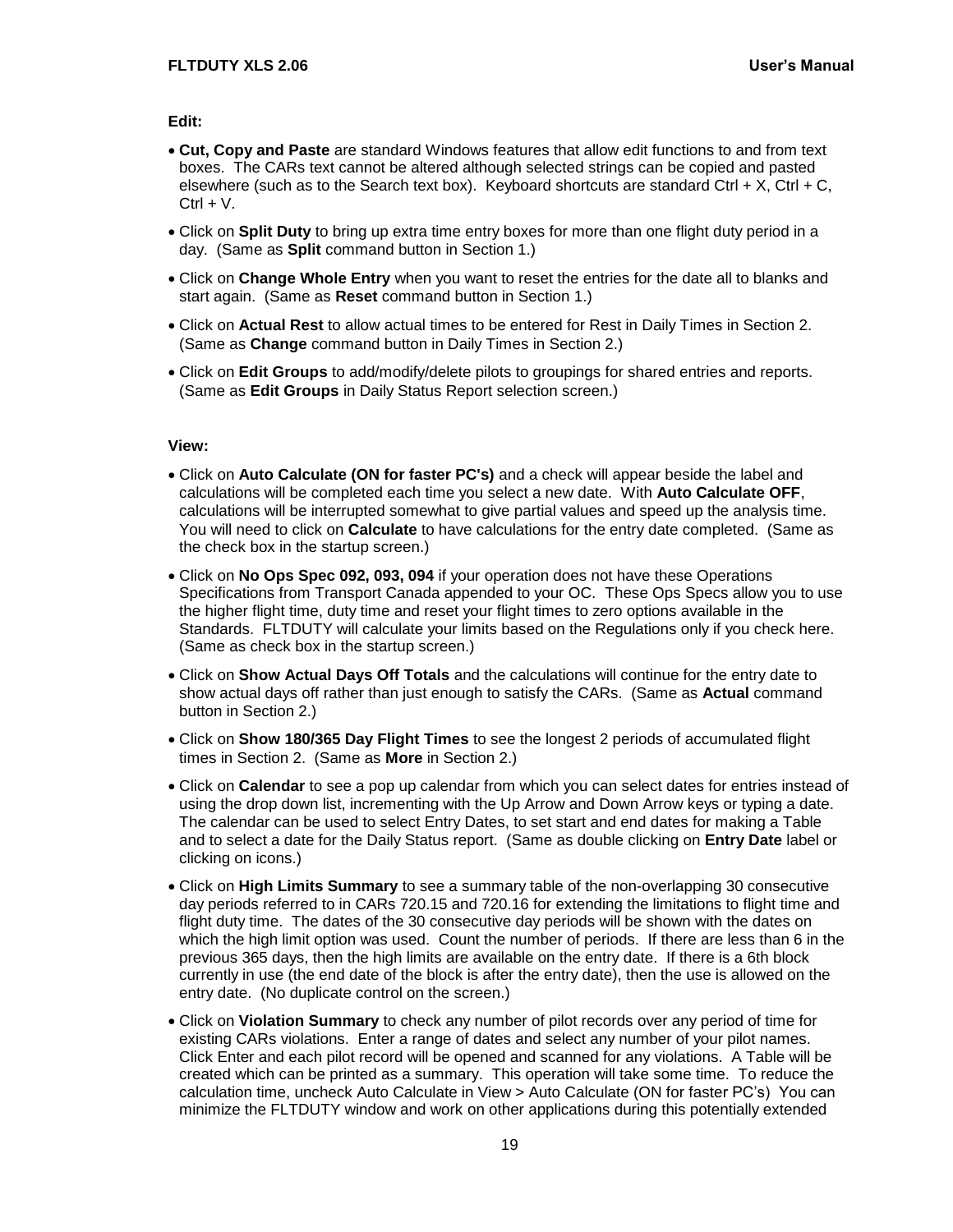operation, even if your mouse icon shows the hourglass. Click Minimize in the upper right corner. Do not do any other operations in FLTDUTY while these calculations are being made. (No duplicate control on the screen.)

- Click on **Pilot Record Update Summary** to check the date of the last recorded information, the total number of days in the record and the current total flight time in each of your pilot records. Select the pilot names you want to check and click OK. A Table will be created as each pilot record is opened and checked for the last entry date. This could take some time. You can Print the table contents. (No duplicate control on the screen.)
- Click on **Show Table** to have the table assembly screen come up asking for range of dates for a table of daily calculations. To hide the table (but not delete it) click on **Show Table** again. (Same as **Table ON/OFF** command button.)
- Click on **Show Notes** to have the notes screen come up. To hide the notes (but not delete them), click on **Show Notes** again. (Same as **Notes ON/OFF** command button.)
- Click on **Show Pilot Records** to show the folder for recording pilot information. Enter personal, licensing and training information for the pilot. (Same as clicking **Pilot Records** command button.)
- Click on **Show Aircraft Records** to show the folder for entering aircraft movements. A database is built and reports can be generated based on queries and searches for levels of activity and use of the company fleet. (Same as clicking **Aircraft Records** command button.)

#### **Options**:

| <b>FLTDUTY XLS</b>                                 | Version 2.0<br><b>Pilot SCHEDULE MANAGER</b>                                                                      |
|----------------------------------------------------|-------------------------------------------------------------------------------------------------------------------|
| View<br>Edit<br>File:<br>Options                   | HeIp                                                                                                              |
| ERIC BRADE                                         | <b>Optional Parameters</b>                                                                                        |
| Pri                                                | onth/Year<br>Optional Parameters<br>$\mathsf{x}$                                                                  |
| W.<br>Section 1: PILOT EN1<br>Daily Schedule<br>Se | Enter the label caption(s) for your optional<br>taxi.<br>parameters. These will appear along with<br>Ivour Notes. |
| Entry Date $[Oct 19]$<br>Еđ                        | <b>Special</b><br><b>Revenue Hours</b><br><b>Option #1</b>                                                        |
| <b>REPORT</b><br><b>FOR DUTY</b>                   | FLIGH<br>Official Days Off<br>Option #2<br>TIME                                                                   |
|                                                    | Double ODO's<br>Option #3                                                                                         |
| Section 2: CALCULATIONS (<br>Daily Times           | <b>Option #4</b>                                                                                                  |
| Max Flight<br>Duty Time                            | $<<$ Done >>                                                                                                      |
| ⊢Accumulated Flight Times                          | -                                                                                                                 |

 Click on **Optional Parameters** and a box will appear in the same area that asks for label names for options in the notes section. You can keep a running total of any parameter you wish in the notes section. This could be something like revenue hours, passengers flown, hectares sprayed, fires worked, \$\$\$'s or whatever suits the nature of your business. There are 4 options possible and you can choose what you want. In this screen you will set the labels that appear beside the option entries and totals. What you enter here will be presented for a period forward until you select reset. This is referred to as a block of values. If you are changing a label in an earlier part of the record where values have been previously entered, you will be asked if you want the values to be changed or just the labels. Enter the label as you want it to appear in the notes section for any or all of the options. Click on **Done** to hide the frame. Each pilot and each block can have different labels but for consistency in the Daily Status Report it is better if you arrange the options the same for each pilot. After you set reset no earlier value will be considered in the current total but the label will remain until you change it here again.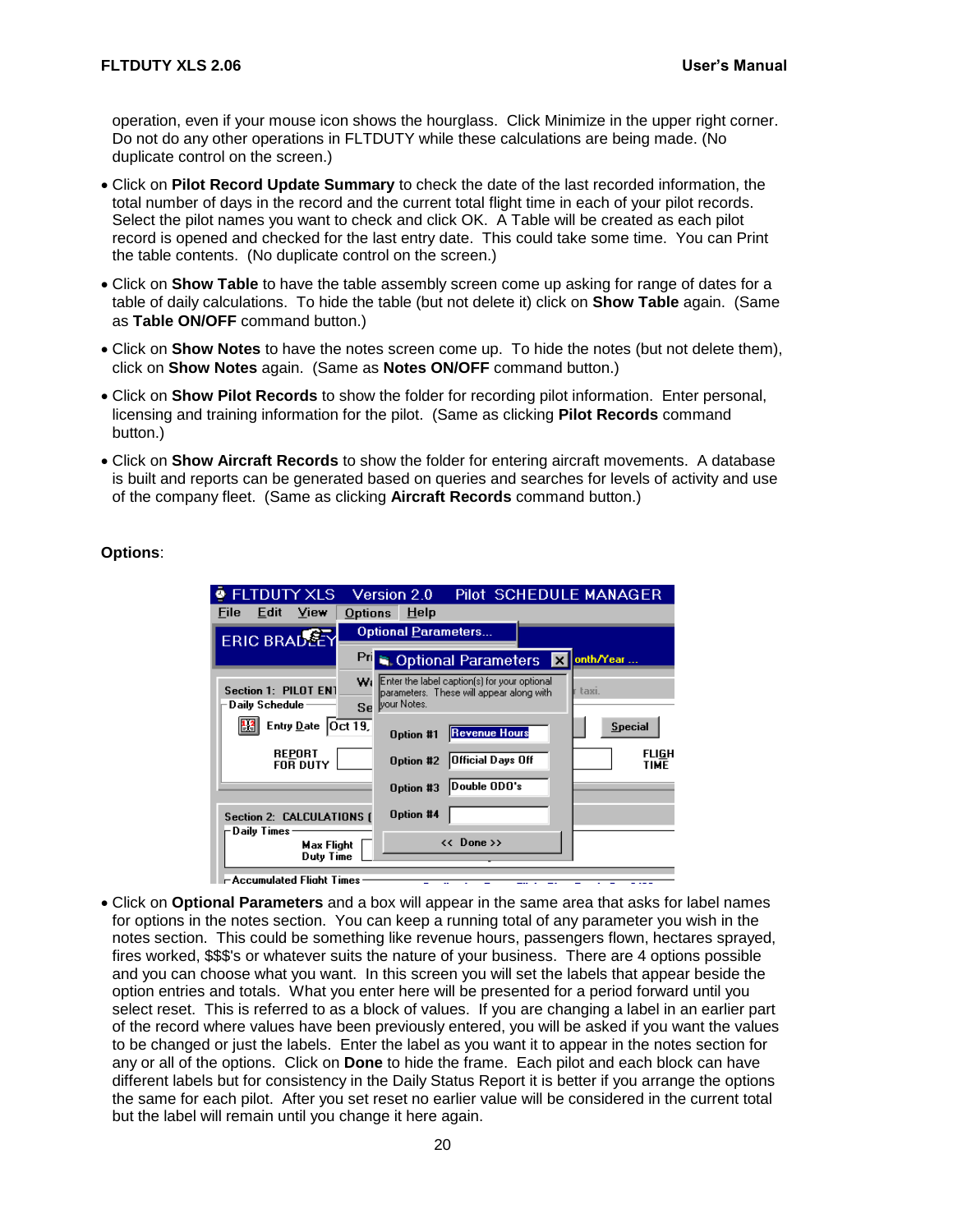Click on **Printout Options** to see a list of available columns that can be included in the printed report. There is not enough room for all the columns to be printed, even in landscape paper orientation and small font size. You should select those columns that you think will be the most valuable for your hard copy record.

You can enter column header text for the Optional Parameters columns that may be a better fit than the original Optional Parameters name (use contractions and abbreviations). If you make an entry in the header text box, this will over ride any name entries in the Optional Parameters and will apply to all pilots all the time. If you have changed Optional Parameter names or have different optional parameters for some pilots, leave these boxes blank and the original names will appear (possibly truncated for space) in the headers. For multi-pilot reports, a generic header will be used.

There is a default selection that will appear if you click on **Return to Default** or when you initially load the program. Your own selections will be preserved, if you make changes, session to session and record to record.

Check **Print Summary Information** to have the totals for the period for flight time, flight duty time and your optional parameters (if any) shown at the end of the report tables and in the printouts.

Select one of the **Font Size** options for your printer font. The larger the font, the more space the columns will take up. For more columns, you can select landscape paper orientation and for even more room, select a smaller font size.

- Click to check **No Ops Spec 091, 092, 093** if your operation does not include these Ops Specs which allow the use of the alternatives offered in the Standards. Predicted limits will be based on the Regulations only and will be more restrictive. Same as checking the option on the main screen start up window.
- Click to check **24 hour clock entry format** to have your entries in Report, Released and On Call entry boxes default to a 24 hour clock (08:00, 22:00) rather than the AM/PM format. Use local base times consistently no matter what time zone the pilot starts in, travels through or ends up in. Make long term adjustments during a rest period significantly longer than the minimum required. Do not use UTC.
- Click on **Warnings** to see the limits set for when the yellow background flags will come up. You can change from the default settings of 7 days before a mandatory day off and 10 hours before an accumulated flight time total and 30 days before an exam or check ride, in whole numbers.
- Click on **Security** to see the security features page. Activate the security features by clicking on **Activate Security Features**. With security ON, the program will open with a login screen that will require a user to enter a password. Users can be set up with passwords and clearance levels that will allow different capabilities within the program. Users with Administrative level clearance can de-activate the security features to eliminate the password requirement.

#### **Help**:

- Click on **Contents** to see the FLTDUTY XLS 2.06 Help File. Use the Contents page like a table of contents. Use the Index and Find pages to look up a particular topic.
- **Search** same as Contents.
- Click on **CARs Reference** if there is a violation noted in the CARs Violations section and a message box will appear with a reference to the specific regulation by number. If there is no violation shown you will hear a Beep. (Same as double clicking on the line of text in the CARs Violations box.)
- Click on **CARs Text** and a copy of the Canadian Aviation Regulations Part VII, Division II or Part VI, Subpart 4, Division IV associated with this program will appear over Section 2 with a scroll bar so you can read the regulations and standards this program considers. Use the key word search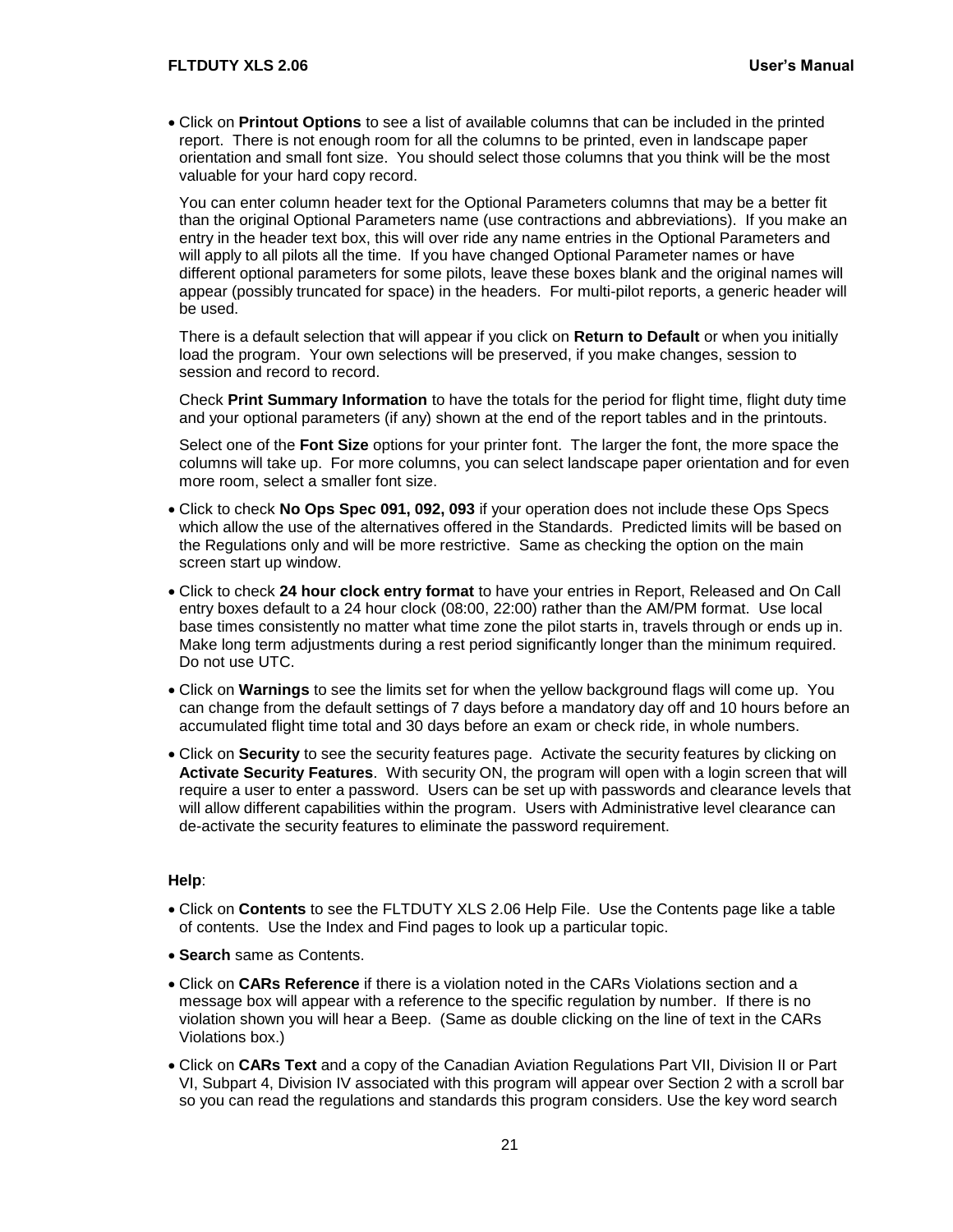feature to find specific rules. To hide the CARs text click on **CARs Text** again. (Same as **CARs ON/OFF** command button.)

- Click on **Upgrade/Conversion** to make any older version pilot record correctly formatted for the current version of FLTDUTY. Select the old file and click **Convert** to make the amendment at the source. Import in the normal way once the upgrade is complete. (No duplicate control on the screen.)
- **About FLTDUTY**... Has the serial number for your copy of this program and other information. (Click on the logo at the bottom of the Command Button section to see your serial number under CARs Violations in Section 2.)

#### <span id="page-25-0"></span>**THE FLIGHT TIME DETAILS SCREEN (PLUS Edition Only)**

| <b>メFlight Time Details</b>                                                                                                                                                                                                                                                                                                                                                                                                                                                                                                                                                                                                                                      |          |                                       | $\vert x \vert$ |
|------------------------------------------------------------------------------------------------------------------------------------------------------------------------------------------------------------------------------------------------------------------------------------------------------------------------------------------------------------------------------------------------------------------------------------------------------------------------------------------------------------------------------------------------------------------------------------------------------------------------------------------------------------------|----------|---------------------------------------|-----------------|
| [To associate flight time[s] with this duty period, select or enter the Aircraft Type in the box. To add a type to the list, type in the<br>Iname and click Add. To remove a type from the list, select the name and click Remove. If there was more than a single type<br>lassociated with this duty period, enter the portion of the flight time and select or type the type name in the lower box[es]. If this<br>lduty period included some flight time that can be credited toward recurrency items, indicate the total in the appropriate box(es).<br>To update the Next Due date, click Recalculate. Click OK to store entries and return to main screen. |          |                                       |                 |
| <b>Logbook</b>                                                                                                                                                                                                                                                                                                                                                                                                                                                                                                                                                                                                                                                   |          | Setup Recurrent                       |                 |
| 1. Aircraft                                                                                                                                                                                                                                                                                                                                                                                                                                                                                                                                                                                                                                                      |          |                                       |                 |
| ERIC BRADLEY on Jul 25/05 flew 2.5 hour(s) in                                                                                                                                                                                                                                                                                                                                                                                                                                                                                                                                                                                                                    |          | Air Tractor AT-802                    | Add<br>Remove   |
| Also flew                                                                                                                                                                                                                                                                                                                                                                                                                                                                                                                                                                                                                                                        | hours in | Air Tractor AT-802<br>Cessna 188      |                 |
| Also flew                                                                                                                                                                                                                                                                                                                                                                                                                                                                                                                                                                                                                                                        | hours in | Cessna 210<br>TBM-3 Avenger           |                 |
| 2. Recurrent                                                                                                                                                                                                                                                                                                                                                                                                                                                                                                                                                                                                                                                     |          | Vans RV-4                             |                 |
| Enter the recurrency items for this duty period.                                                                                                                                                                                                                                                                                                                                                                                                                                                                                                                                                                                                                 |          | Next Due                              | Print           |
| 1. Night Take Off's and Landings                                                                                                                                                                                                                                                                                                                                                                                                                                                                                                                                                                                                                                 | times    | At least 5 times before Oct 21, 2005. |                 |
| 2. IFR Actual/Filed                                                                                                                                                                                                                                                                                                                                                                                                                                                                                                                                                                                                                                              | hours    | Not Applicable                        |                 |
| 3. IFR Approaches                                                                                                                                                                                                                                                                                                                                                                                                                                                                                                                                                                                                                                                | times    | Not Applicable                        |                 |
| 3<br>4. Fire suppression drops                                                                                                                                                                                                                                                                                                                                                                                                                                                                                                                                                                                                                                   | times    | At least 1 times before Aug 01, 2005. |                 |
| 5.                                                                                                                                                                                                                                                                                                                                                                                                                                                                                                                                                                                                                                                               |          |                                       |                 |
| 6.                                                                                                                                                                                                                                                                                                                                                                                                                                                                                                                                                                                                                                                               |          |                                       |                 |
|                                                                                                                                                                                                                                                                                                                                                                                                                                                                                                                                                                                                                                                                  |          |                                       |                 |
|                                                                                                                                                                                                                                                                                                                                                                                                                                                                                                                                                                                                                                                                  |          | Recalculate<br>Cancel                 | <b>OK</b>       |
|                                                                                                                                                                                                                                                                                                                                                                                                                                                                                                                                                                                                                                                                  |          |                                       |                 |

When you make an entry in the Flight Time box, a window will pop up which allows you to enter some detail on the flight time. You can associate the flight with a type or types of aircraft so that total flight time on types will be recorded for this record and appear in the reports generated by the Pilot Records section and show in the Tables. You can also designate some recurrency or recency items that can be tracked and associated with the flight time (like night take-offs and landings, or IFR approaches or time in IMC). Warnings will appear if you are coming close to the end of the cycle for these recency items and the Next Due for each will be tracked.

When the window appears after a flight time entry (or change), select or enter the type of aircraft designator in the text box. If the type does not appear on the list, you can type in the designator and click Add to have the list updated. If you want to clear a type designator from the list, select it and click Remove. If you flew more than a single type during the duty period, enter the portion of the total flight time for the second type and select or type it in the second box. The top box label will reflect the split flight time and the 2 types will be associated with the duty period for display and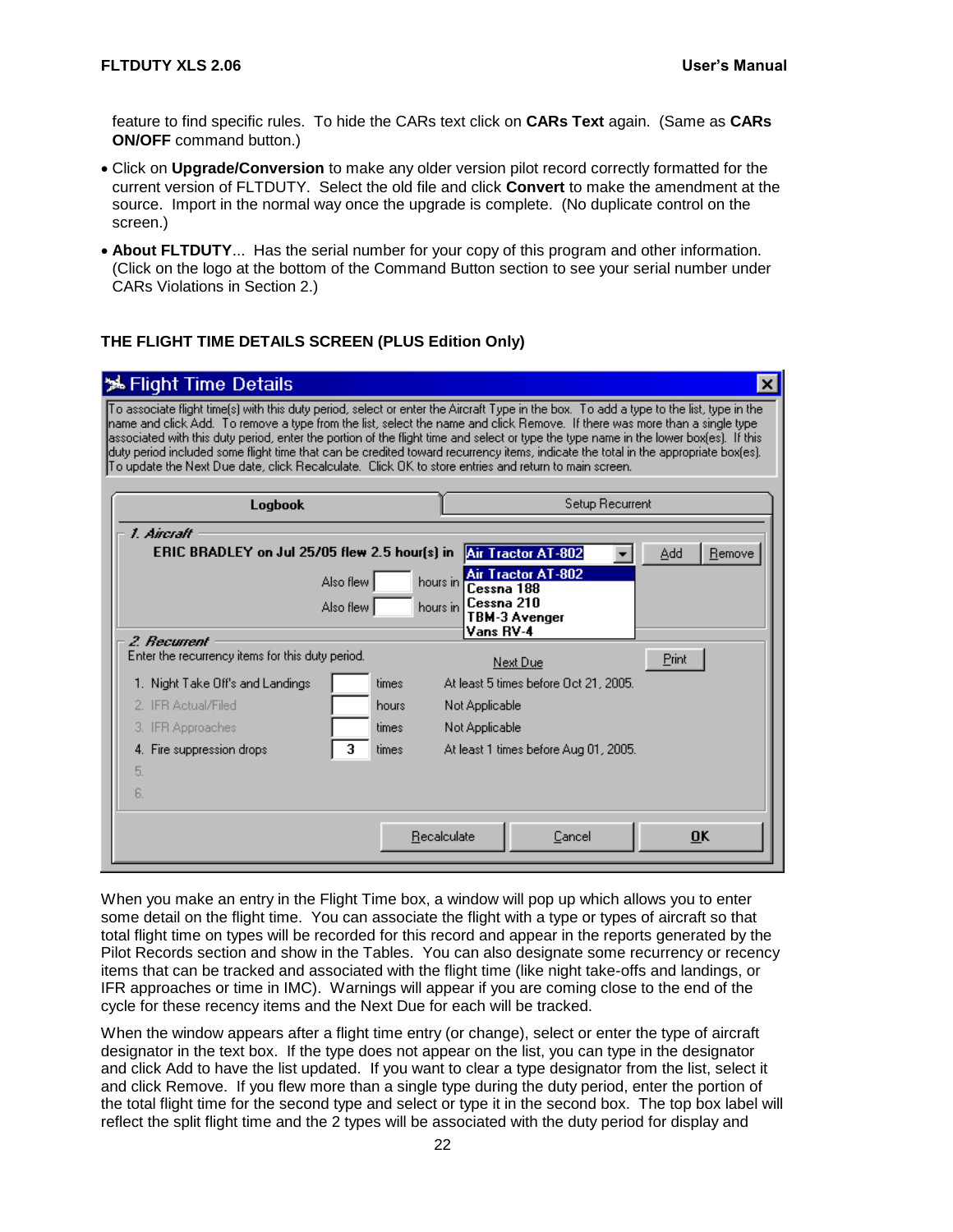reports. A third type can also be entered with another portion. Click OK to return to the main entry screen. The associations will be displayed beside the Flight Time box

Click on the Setup Recurrent page to set up your recurrency and recency items (up to 6 different possibilities).

In the top Section 1. Pilot, you click to check the recurrency items you have created that apply to this pilot from the entry date onward. Not all pilots all the time will have the full set applicable. If you have the item checked in the top section, then the warnings and next due dates will be displayed. You will be able to enter the recency items as they occur on the Logbook page for each duty period.

| <b>メFlight Time Details</b>                                                                                                                                                                                                                                                                                                                                                                                                                                                                                                                                                                                                                                    |              |                                                                       | $\vert x \vert$ |
|----------------------------------------------------------------------------------------------------------------------------------------------------------------------------------------------------------------------------------------------------------------------------------------------------------------------------------------------------------------------------------------------------------------------------------------------------------------------------------------------------------------------------------------------------------------------------------------------------------------------------------------------------------------|--------------|-----------------------------------------------------------------------|-----------------|
| To associate flight time(s) with this duty period, select or enter the Aircraft Type in the box. To add a type to the list, type in the<br>hame and click Add. To remove a type from the list, select the name and click Remove. If there was more than a single type<br>associated with this duty period, enter the portion of the flight time and select or type the type name in the lower box(es). If this<br>lduty period included some flight time that can be credited toward recurrency items, indicate the total in the appropriate box(es).<br>To update the Next Due date, click Recalculate.  Click OK to store entries and return to main screen. |              |                                                                       |                 |
| Logbook                                                                                                                                                                                                                                                                                                                                                                                                                                                                                                                                                                                                                                                        |              | <b>Setup Recurrent</b>                                                |                 |
| 1. Pilat<br>Check the recurrency items that are applicable to ERIC BRADLEY<br>from Jul 25, 2005 onward.<br><b>Night Flight / Fire Drops</b>                                                                                                                                                                                                                                                                                                                                                                                                                                                                                                                    |              | 2. IFR Actual/Filed<br>3. IFR Approaches<br>4. Fire suppression drops |                 |
| 2 Recurrent<br>Click Set button. Enter a description of the recurrent item, then enter its limit and validity period. Enter a CODE that<br>you will recognize on the main screen. [Example: 1, Night Take Off's & Landings 5 times in 6 months. Code as<br>NIGHT.) Click Set button again to save.                                                                                                                                                                                                                                                                                                                                                             |              |                                                                       |                 |
| Description                                                                                                                                                                                                                                                                                                                                                                                                                                                                                                                                                                                                                                                    | Limit        | Validity                                                              | CODE            |
| 1. Night Take Off's and Landings 5 times in 6 months. Code (Night Flight)                                                                                                                                                                                                                                                                                                                                                                                                                                                                                                                                                                                      |              |                                                                       | Set 1           |
| 2. IFR Actual/Filed 6 hours in 6 months. Code (Filed IFR)                                                                                                                                                                                                                                                                                                                                                                                                                                                                                                                                                                                                      |              |                                                                       | Set 2           |
| 3. IFR Approaches 6 times in 6 months. Code (App).                                                                                                                                                                                                                                                                                                                                                                                                                                                                                                                                                                                                             |              |                                                                       | Set 3           |
| 4. Fire suppression drops 1 times in 1 weeks. Code (Fire Drops).                                                                                                                                                                                                                                                                                                                                                                                                                                                                                                                                                                                               |              |                                                                       | Set 4           |
| 5.1                                                                                                                                                                                                                                                                                                                                                                                                                                                                                                                                                                                                                                                            | $\mathbf{m}$ |                                                                       | Set 5           |
| 6.                                                                                                                                                                                                                                                                                                                                                                                                                                                                                                                                                                                                                                                             |              |                                                                       | Set 6           |
|                                                                                                                                                                                                                                                                                                                                                                                                                                                                                                                                                                                                                                                                |              |                                                                       |                 |

To set up the recurrent items you want to track, enter the validity period along with a description and Code in Section 2. Recurrent. Click on the Set button for each item to set up and then click again to store. In the example for Set 1, click Set 1 to make the boxes appear; enter "Night Take Off's and Landings" in the Description box; enter "5" in the Limit box and select "times" from the drop down list; enter "6" in the validity box and select "months" in the drop down list; enter a code (for easy display) "Night Flight" in the code box. Click Set 1 to store. Your first recurrency item is now set to be "Night Take Off's and Landings 5 times in 6 months." Click Set 2 and enter another description, limit, validity and code then click Set 2 again to store. All of your pilots will be the same for these items so set what you want to track for all pilots and then choose which are relevant at what times for the individual pilot in section 1. Pilot. The label will reflect your choices and the Logbook page will be updated.

On the main screen, you will see a small airplane icon appear above the Flight Time box when you are approaching a recurrency limit as a warning. You can **double click** on this icon to have the Flight Time Detail window appear with more information. You will see the actual limit and time remaining on the Logbook page with yellow for warning and red for expired items.

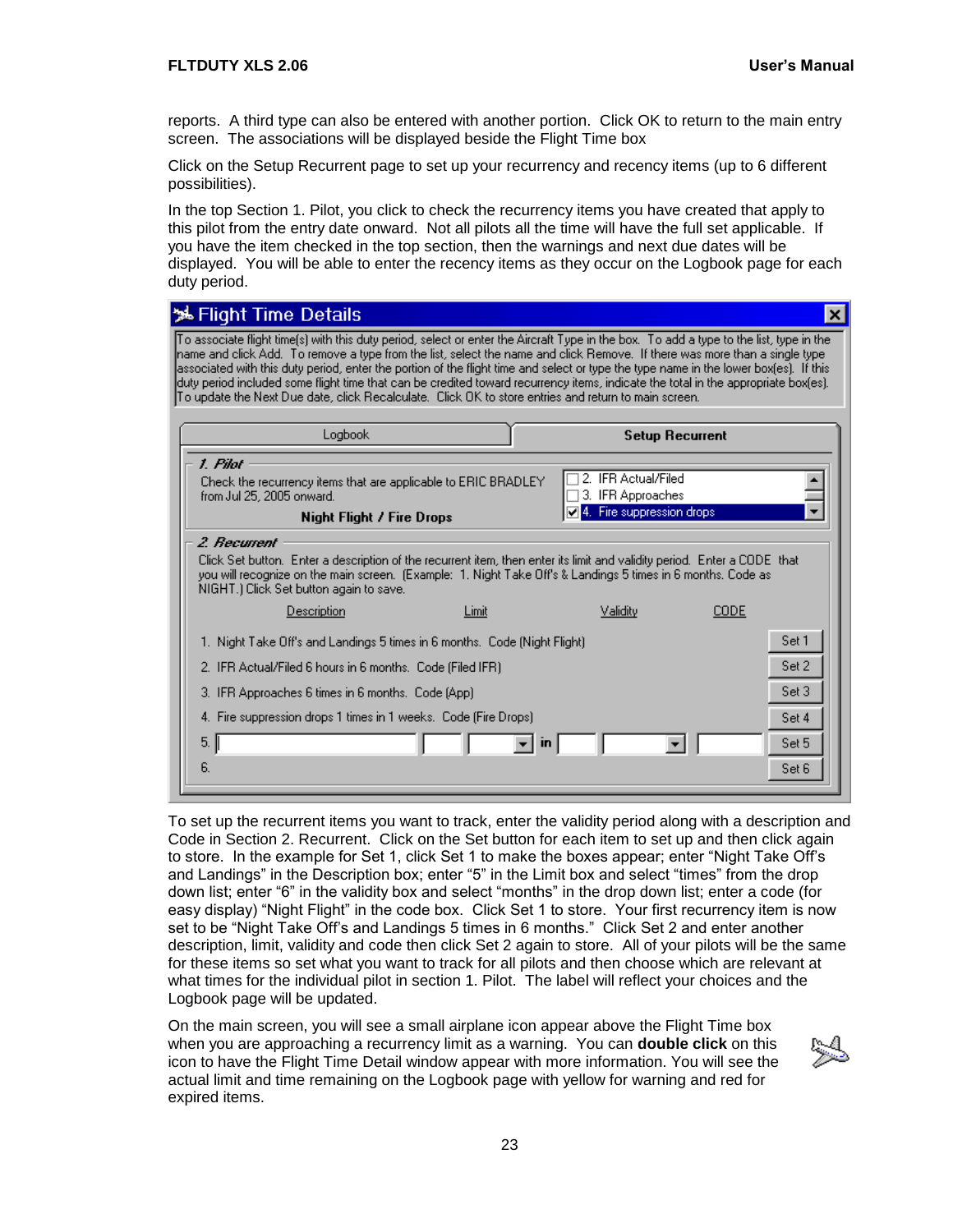The entries you make on the Logbook page will display on the main screen as text beside the Flight Time box on each duty day that there was flight time or recurrency items logged.

#### <span id="page-27-0"></span>**THE MULTI-PILOT STARTUP SCREEN**

| ELTDUTY XLS Version 2.0<br>Pilot SCHEDULE MANAGER                                                                                                                                                                                                                                                                                                                                                                                                                                                                                                                                                                             | ا 15                                        |
|-------------------------------------------------------------------------------------------------------------------------------------------------------------------------------------------------------------------------------------------------------------------------------------------------------------------------------------------------------------------------------------------------------------------------------------------------------------------------------------------------------------------------------------------------------------------------------------------------------------------------------|---------------------------------------------|
| View<br>Options<br>Help<br><b>File</b><br>Edit<br>To open a record, select a name from the list and click on Open.<br>To start a new pilot record, click on New<br><b>BOB MCKINNON</b><br><b>Pilot Names</b><br>$\epsilon$<br><b>CLAUDE FOURNIER</b><br><b>Auto Calculate (ON for</b><br>ঢ়<br><b>DEAN POTTS</b><br><b>Groups</b><br>faster PC's)<br><b>ERIC BRADLEY</b><br>ERWIN JOYALL<br>To make a table showing Daily<br><b>GLEN MACDORMAN</b><br>Status in a multi-pilot operation,<br>JOHN GOMANY<br>click here.<br><b>JOHN MACNEIL</b><br><b>KAREN SUTHERLAND</b><br><b>Daily Status Report</b><br><b>KEVIN DORCAS</b> | <b>Open</b><br><b>Delete</b><br>Exit<br>New |
| Section 2: CALCULATIONS (Status on Entry Date)<br>-Daily Times:<br>Max Flight<br><b>Rest Period</b><br><b>Change</b><br>Duty Time<br><b>Since Last Duty</b>                                                                                                                                                                                                                                                                                                                                                                                                                                                                   | Day ###<br>Save                             |
| $\mathsf{\neg\textsf{Accumulated Flight Times}}$ .<br><b>Flight Time</b><br><b>FlightTime</b><br>Flight Time<br>Flight Time<br>More.<br>$-1.20B$                                                                                                                                                                                                                                                                                                                                                                                                                                                                              | Table ON<br>Notes ON                        |

If you are using the program for more than one pilot, another screen will appear over Section 1 when you first start up the program or when you select **Open** or **New** from **File** on the menu bar. This frame offers the list of pilots by name in alphabetical order to select for starting. You select a pilot name by selecting the Pilot Name option and clicking on the name in the list box and it will become highlighted. To open that file, double click. Or, once you have selected the name, click on **Open** and the program will start. Select the Groups option (when you have created pilot groupings) to see the list of groups. You can select one or more groups to have a shared entry automatically added to each pilot's record. Click on **Open** and make the common entry, then click **OK**.

To delete a file permanently, select the offender and click on **Delete**. It will be erased without a trace. There is no Recycle Bin here... To leave the program from this point, click on **Exit** or **Exit** from the **File** menu bar.

To add a new pilot to your list and create a file, click on **New**. A yellow shaded frame will appear with a box to name your new file and select a start date for the record. Once you are satisfied with your entries, click on **Add** and the new name will be added to the list and the record will be started for you to make the initial entries.

Also on this screen, to the left, is the choice to set **Auto Calculate** now which is presented as you have set it previously and can be changed now, or at any time from within the program from the menu bar **View** list.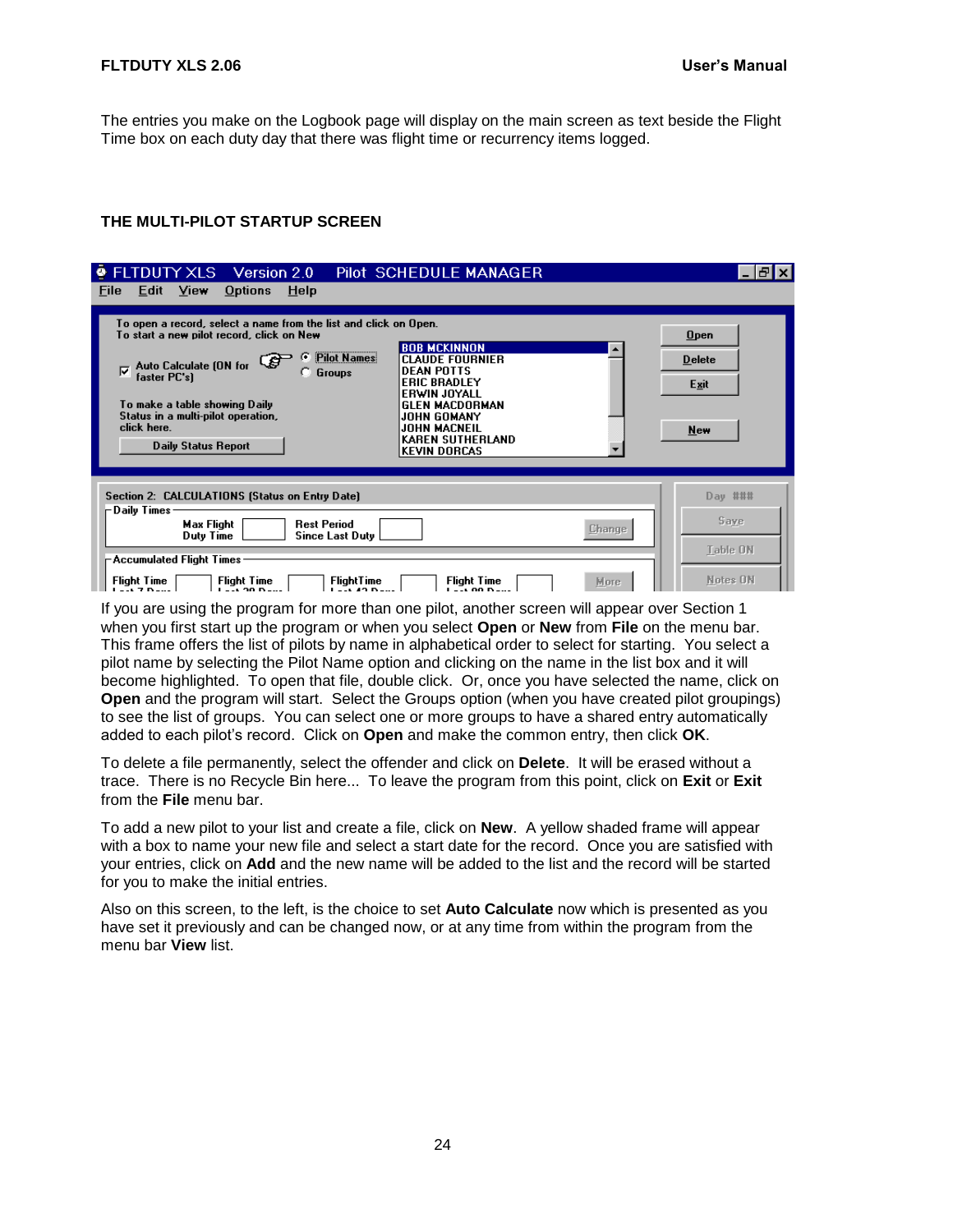Auto Calculate (ON for

To make a table showing Daily Status in a multi-pilot operation,

**Daily Status Report** 

Section 2: CALCULATIONS (Status on Entry

Max Flinht  $\Gamma$ 

 $\nabla$  Auto Calcula<br>faster PC's)

click here

Daily Times

C Pi

 $\overline{G}$  Gr

 $\overline{\phantom{a}}$  Rest P

#### <span id="page-28-0"></span>**DAILY STATUS REPORT**

There is a command button on the multi-pilot screen to allow you to create a table of calculations for any particular date for any number of your pilots. This is referred to as a Daily Status report and represents a summary of your flight crew status on a daily basis. From the multi-pilot screen click on **Daily Status Report** and the screen will change.

| <b>• FLTDUTY XLS</b><br>View<br>Edit<br>File                                                                                                                              | Options    | Version 2.0        | Help               | Pilot SCHEDULE MANAGER                 |                       |                       |                                             |                                    |                                     | Ð<br>l x                |
|---------------------------------------------------------------------------------------------------------------------------------------------------------------------------|------------|--------------------|--------------------|----------------------------------------|-----------------------|-----------------------|---------------------------------------------|------------------------------------|-------------------------------------|-------------------------|
| Choose the Date for the Status Report. Then choose to show either all pilot names or user<br>defined Groups. Select from the list, those you want included in the report. |            |                    |                    |                                        |                       |                       |                                             |                                    | <b>Show Table</b>                   |                         |
| DATE:                                                                                                                                                                     |            |                    | <b>RED TEAM</b>    | <b>BLUE TEAM</b>                       |                       |                       |                                             |                                    | Return to Main                      |                         |
| O<br>Jun 6, 2000<br>匷                                                                                                                                                     | G Groups   | <b>Pilot Names</b> |                    | <b>SPRAY OFFICE</b>                    |                       |                       |                                             |                                    | <b>Select All</b>                   |                         |
|                                                                                                                                                                           |            |                    |                    |                                        |                       |                       |                                             |                                    | <b>Edit Groups</b>                  |                         |
|                                                                                                                                                                           |            |                    |                    |                                        |                       |                       |                                             |                                    |                                     |                         |
| <b>Section 2: TABLE OF CALCULATIONS</b>                                                                                                                                   |            |                    |                    |                                        |                       |                       |                                             |                                    |                                     | Day ####                |
| AS OF:<br>Jun 6, 2000                                                                                                                                                     | Day<br>Off | CAR <sub>s</sub>   | <b>Special</b>     | <b>Notes</b>                           | <b>Flight</b><br>Duty | <b>Flight</b><br>Time | <b>Rest</b><br><b>Since</b><br>Last<br>Duty | <b>Flight</b><br>Time<br>7<br>Days | <b>Flight</b><br>Time<br>30<br>Days | Save<br><b>Table ON</b> |
| <b>BLUE TEAM</b>                                                                                                                                                          |            |                    |                    |                                        |                       |                       |                                             |                                    |                                     | Notes ON                |
| <b>BOB MCKINNON</b>                                                                                                                                                       |            | OK                 | 702-703            | <b>BLUE ALERT</b>                      | 6.0                   | 1.2                   | 18.0                                        | 4.2                                | 11.2                                |                         |
| <b>ROBERT LEBLANC</b>                                                                                                                                                     |            | OK                 | 702-703            | <b>BLUE ALERT</b>                      | 6.0                   | 1.2                   | 18.0                                        | 4.4                                | 13.6                                | <b>CARs ON</b>          |
| <b>JOHN MACNEIL</b><br><b>GLEN MACDORMAN</b>                                                                                                                              |            | ΩK<br>OK           | 702-703<br>702-703 | <b>BLUE ALERT</b><br><b>BLUE ALERT</b> | 6.0<br>6.0            | 1.3<br>0.0            | 18.0<br>18.0                                | 3.6<br>1.0                         | 11.6<br>11.8                        |                         |
| <b>PAUL BLACKMORE</b>                                                                                                                                                     |            | ΠK                 | 702-703            | <b>BLUE ALERT</b>                      | 10.0                  | 2.7                   | 14.0                                        | 3.2                                | 10.1                                | <b>Pilot Records</b>    |
| <b>RED TEAM</b>                                                                                                                                                           |            |                    |                    |                                        |                       |                       |                                             |                                    |                                     | <b>Aircraft Records</b> |
| <b>ERIC BRADLEY</b>                                                                                                                                                       |            | OK                 | 702-703            | <b>BLUE ALERT</b>                      | 6.0                   | 0.0                   | 18.0                                        | 6.1                                | 15.1                                |                         |
| <b>IOUN COMANY</b>                                                                                                                                                        |            | ΠK                 |                    | 702 702 DI HE ALEDT                    | бn                    | n n                   | 10 0                                        | БC.                                | 0.2                                 |                         |

To make the table:

- Enter a date. The default date is today's date but you can enter any date by typing over the default. Click on the calendar icon to have the pop up calendar appear to help select a date. If the selected date is not within the record period for any of the selected pilots, the program will leave the entries in the table blank.
- Select either Pilot Names or Groups to be displayed. To arrange your pilots into groups, click on **Edit Groups**. From the list of pilot names or groups, select those you want included in the table by clicking on them to highlight. Deselect by repeating the click. You can shortcut to select all using the **Select All** button.
- Once you have a date and all names you want selected, click on **Show Table** to start the calculations. This takes about the same time as opening a file and doing a single calculation times the number of pilots in your table. The table will be presented in Section 2 with most of the calculations done on each day in the columns. Scroll bars on the right side and bottom will move the table into view if it does not fit on the screen completely.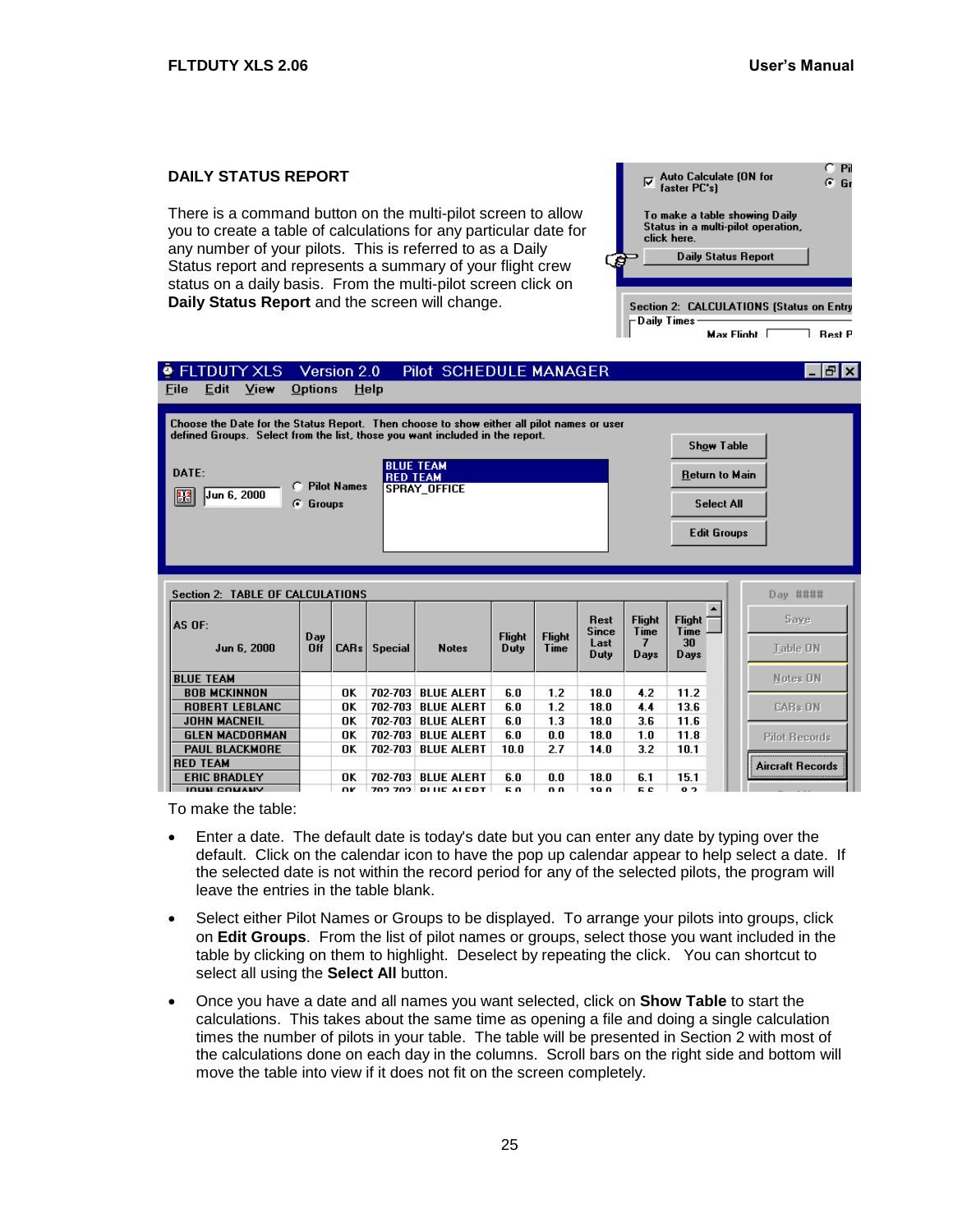- If any of the pilots show a Warning or a Violation on the date you have selected, an Advisory window will appear listing the names. You can print the advisory for future reference. Click **Cancel** (or press Esc or click close window "X") to close the window.
- To print the table, click on **Print Table** from **File** in the main menu bar. Use **Options** > **Printout Options** to arrange columns and fonts as desired.
- To clear the table from view, click on **Return to Main**.

This table can only be set up from the startup screen. From the main program, if you want a Daily Status Report, close your current pilot file by clicking on **File** in the menu bar then **Close** (or **Open**). This will present the startup screen with the option for the report.

#### <span id="page-29-0"></span>**GROUPS**

|                                               | <b>G. Dilot Mamoo</b>                                                                                                                                                                                                                                                                                          | IBUB MCKINNUN<br>$\sim$ $\sim$                                                                                                                                                                                                                                                                                                                                                                 |     |
|-----------------------------------------------|----------------------------------------------------------------------------------------------------------------------------------------------------------------------------------------------------------------------------------------------------------------------------------------------------------------|------------------------------------------------------------------------------------------------------------------------------------------------------------------------------------------------------------------------------------------------------------------------------------------------------------------------------------------------------------------------------------------------|-----|
|                                               | <b>Pilot Groups</b>                                                                                                                                                                                                                                                                                            | $\vert x \vert$                                                                                                                                                                                                                                                                                                                                                                                |     |
| e a<br>ın a<br>нe.                            | new Group name in the text box and then add pilot names. Click Save Group to save.                                                                                                                                                                                                                             | Arrange pilot names into groups under a specific name. To select a Group, click down arrow and highlight the desired Group.<br>To edit the Group, click to highlight a pilot name in either list and then click either Add or Remove as appropriate. To delete a<br>(Group, click to highlight the group name and click Remove Group to delete. To start a new Group, click Add Group, enter a |     |
| ) ail:                                        | <b>Pilot Names</b>                                                                                                                                                                                                                                                                                             | <b>User Defined Groups</b>                                                                                                                                                                                                                                                                                                                                                                     |     |
| $\alpha$<br>les.<br>ater<br>ne<br>ays<br>ater | <b>BOB MCKINNON</b><br><b>CLAUDE FOURNIER</b><br><b>DEAN POTTS</b><br><b>ERIC BRADLEY</b><br>ERWIN JOYALL<br><b>GLEN MACDORMAN</b><br>JOHN GOMANY<br>JOHN MACNEIL<br><b>KAREN SUTHERLAND</b><br><b>KEVIN DORCAS</b><br>PAUL BLACKMORE<br><b>ROBERT LEBLANC</b><br><b>RON CLOWES</b><br><b>YVES ST. GERMAIN</b> | <b>RED TEAM</b><br><b>ERIC BRADLEY</b><br>ay<br><b>JOHN GOMANY</b><br>ERWIN JOYALL<br>Add >>><br><b>YVES ST. GERMAIN</b><br><b>DEAN POTTS</b><br>lable<br><<< Remove<br>lotes<br>Cancel<br>AR <sub>s</sub><br>at Re                                                                                                                                                                            | Sas |
| nda                                           |                                                                                                                                                                                                                                                                                                                | aft F<br>Save Group<br>Add Group<br>Remove Group                                                                                                                                                                                                                                                                                                                                               |     |
|                                               | एवण्ड रठ<br>Go                                                                                                                                                                                                                                                                                                 | Back<br>Second Next Day Off<br>n ee                                                                                                                                                                                                                                                                                                                                                            |     |

You can create Groups and then add pilots from the list of pilot names. This might be the crew of a particular aircraft who would share the same schedule or perhaps all the pilots on a particular base who might sometimes share a common schedule. You can add a single pilot to any number of groupings so arrange your groupings to suit your operation and minimize repetition for daily entries. Make the names descriptive so you'll recognize them in the list. Use this feature when you want a report on a specific group of pilots in Daily Status Report or when you want to make a common entry to avoid repeating entries for pilots who share the same schedule.

Click **Edit** > **Edit Groups**. A form will appear that shows all your pilot names in a list on the left, and a text box with a drop down list that shows your group names with the pilots in each group listed below.

To add a new group to your drop down list, click on **Add Group** and enter the new group name in the text box on the right; select pilot names from the list on the left and click **Add>>** to have them added to the group. Your pilot names can be listed in alphabetical order or in the order that you select them. Choose the option that you prefer. Continue creating the list of pilot names until your group is complete, then click on Save Group to permanently save the group name and list. To remove a pilot name from the list, select the name in the right hand list box and click on **<<Remove**.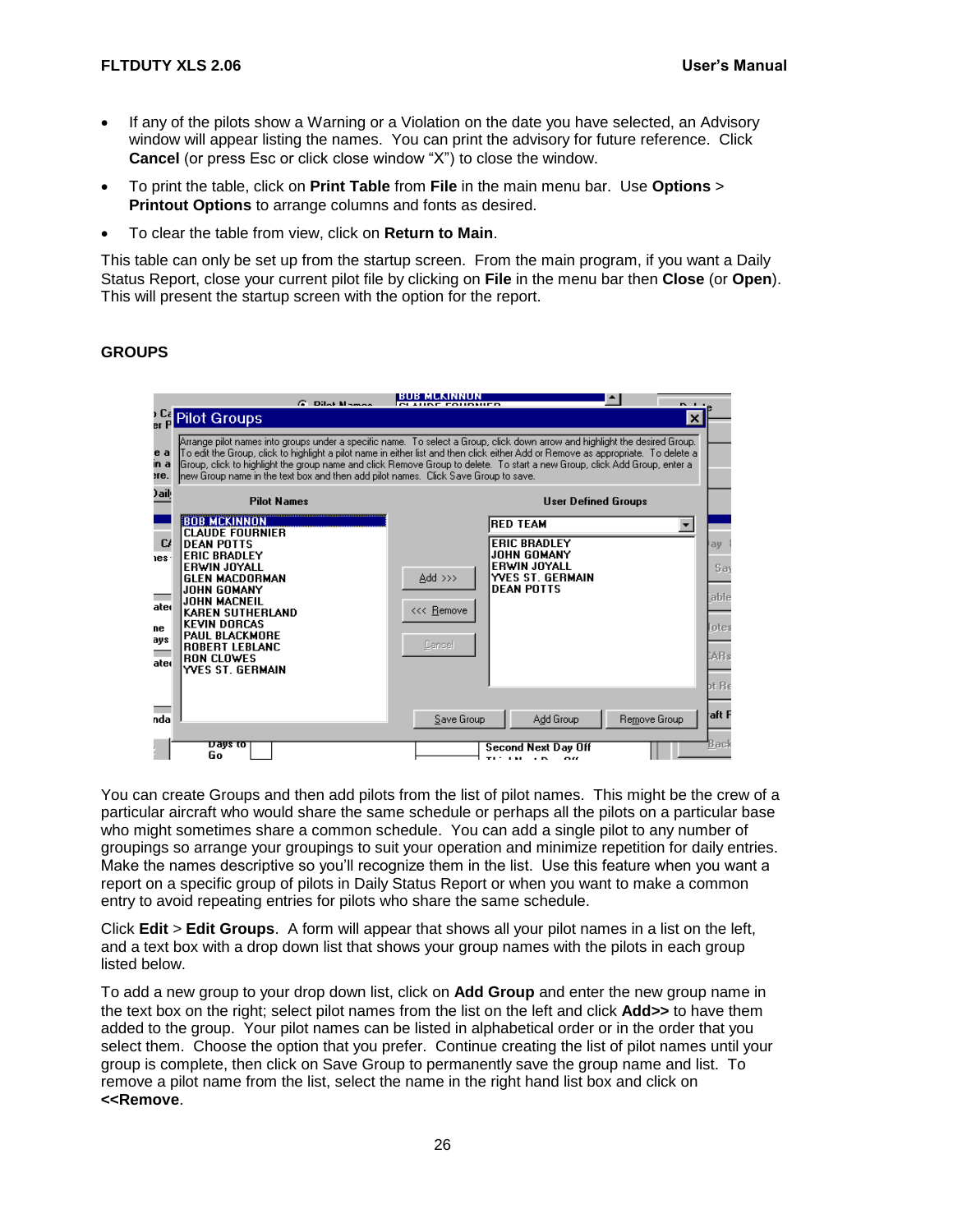#### **FLTDUTY XLS 2.06 User's Manual**

To make changes to a previously entered group, click on the down arrow and select the group. Click on the pilot names and either add or remove as desired.

To remove an entire group, click on **Remove Group** and the group name and all the pilot names in the group will be erased. This does not affect the records, just the user defined groupings for the Daily Status Reports and Group Entries.

Close the edit groups form by clicking on the close window **X** in the upper right corner (or press Esc). If you select Groups to be displayed, you will now see the group names that you have made rather than the pilot names.

#### <span id="page-30-0"></span>**SECURITY**

| able showing Daily:                             | <b>GLEN MACDORMAN</b>                                                                                             |                                                |
|-------------------------------------------------|-------------------------------------------------------------------------------------------------------------------|------------------------------------------------|
| muli j<br><b>Edit Security Features</b>         |                                                                                                                   | ×<br>New                                       |
| Sta<br>JOK.                                     | Enter a new user name, select the appropriate security clearance level desired and then type in a password. Click |                                                |
| <b>Register New User</b><br>LCL                 | <b>Make Changes</b>                                                                                               | <b>Remove User</b>                             |
| User Name<br>Мá                                 |                                                                                                                   | <b>Security LEVEL</b><br><b>ADMINISTRATIVE</b> |
| Dυ<br>Password<br>Flic                          |                                                                                                                   | <b>OPERATIONAL</b><br>n<br>SINGLE PILOT        |
|                                                 |                                                                                                                   | <b>READ ONLY</b><br>n                          |
| ÷<br>Da<br><b>De-activate Security Features</b> | $\overline{\mathbf{0}}$ K<br><b>Show List</b>                                                                     | Close<br>Cancel                                |
| ) av<br>_ast 30 Days                            | Last 90 Days                                                                                                      | Př                                             |

The program can be set up to require a password to open. Users must be registered and given a password (which they can change to better suit at any time) and a security clearance level (which allows various restricted access to the program features). This feature is optional and can be activated or de-activated at any time.

**Administrative Level Features:** Some users (at least one user) can be given Administrative level clearance. At this level, all the program features are available including adding users with passwords, deleting users and passwords and making changes to the security features. To access the security features window, click on **Options** in the main menu bar > click on **Security**. A window will appear that allows setup and changes.

To add user names to the list of recognized users, click on **Register New Users** (the default). Enter a user name in the text box. If you are anticipating setting up a Single Pilot user with access only to his own record, then click to check **Single Pilot** in the Clearance Level frame and a list of all pilots will be presented. Select a name from the list to avoid spelling differences between the user name with password and the pilot file name. These must be identical to open the specific pilot file after login. For other users, enter the user name; then select one of the clearance level options; then enter a password. Click **OK (**or press Enter). You will need to repeat the password to confirm the spelling in the yellow shaded box. Click **OK (**or press Enter) again and the user/password/clearance level combination will be registered and recognized on login.

To see a list of all registered users, click **Show List**. To hide the list and continue editing, click **Hide List** (or **Cancel**).

To make changes to existing users' passwords and clearance levels, click on **Make Changes**. A list of all the users will appear; select from the list by clicking to highlight (or scroll with up/down arrow keys); click **OK**. Make your changes to the password or clearance level and click **OK**.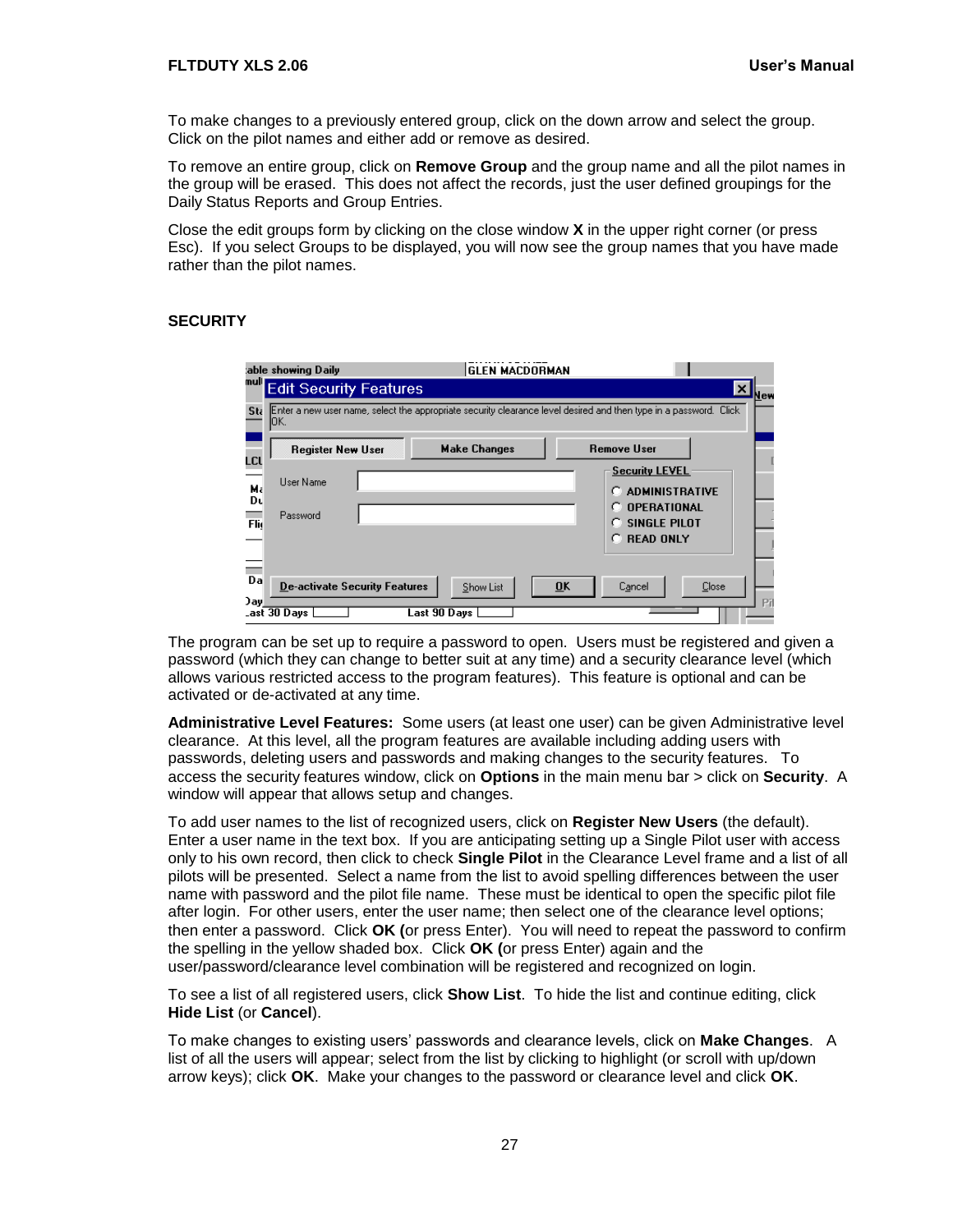To remove a user from the list, click on **Remove User**. The list of recognized users will appear; select from the list by clicking to highlight (or scroll with up/down arrow keys); click **OK**.

You can activate or de-activate the security features option by clicking on **Activate Security Features** / **De-activate Security Features**. A message box will appear and the next time the program is opened the option will be in place.

**Operational Level Features:** Users with this level clearance will have access to all program features except Delete pilot record files and they cannot make changes to security features. At this level, change password by clicking **Options** > **Security** > then enter a new password, confirm by repeating and click **OK**.

**Single Pilot Level Features:** Users at this level must have an identical user name and pilot name. This will provide access to only their own pilot file. They can make entries in their own file and use the program features as a single user. They will not be able to access to read or alter any other pilot record. Change passwords by clicking **Options** > **Security** > then enter a new password, confirm by repeating and click **OK**.

**Read Only Level Features:** Users with this level clearance can access all program features and all files but cannot make entries or alter the files permanently. Change password by clicking **Options** > **Security** > then enter a new password, confirm by repeating and click **OK**.

#### <span id="page-31-0"></span>**PILOT PROFILE**

| DU OT CNTDICC        | Pilot Records: ERIC BRADLEY |                                      |                  | $\vert x \vert$ |
|----------------------|-----------------------------|--------------------------------------|------------------|-----------------|
| Personal             | Licensing<br>Training       | Flight Times 2<br>Flight Times 1     | Print 1          | Print 2         |
| Duty:                | <b>Chief Pilot</b>          |                                      |                  |                 |
| Name: *              | ERIC BRADLEY                | Date of Birth:                       | Jul 9, 1953      |                 |
| Address:             | 453 Waterloo Row            | Home Phone:                          | (506) 778-8111   |                 |
| City:                | Prov: NB<br>Fredericton     | Next of Kin:                         | Veronica (wife)  |                 |
| Postal Code: E3B 1Z6 |                             | <b>Emergency Phone:</b>              | $(506)$ 455-8176 |                 |
| Email:               | castleb@nbnet.nb.ca         | Pesticide License:                   | NB/ON/NS         |                 |
| Option #2            |                             | Option #4                            |                  |                 |
| Notes:               |                             |                                      |                  |                 |
|                      |                             |                                      |                  |                 |
|                      |                             |                                      |                  |                 |
|                      |                             |                                      |                  |                 |
|                      |                             |                                      |                  |                 |
|                      |                             | Nov   b/00   "Next Mandatory Day Off |                  |                 |

Click **Pilot Records** and enter pilot information in this section. You can keep track of **Personal** information like address, home telephone, next of kin, emergency telephone number and notes. Enter a first name and last name here if the boxes are visible for doing this. After these boxes have been filled in, you will see the name as used in the rest of the program. The first and last names are used to sort some lists by surname in other program areas. If you don't fill in last names for some of your pilots, the alphabetizing in lists of pilots will be incomplete, however, all pilot names will be on the lists - just not ordered. To change the spelling or format of the first and last names, double click on the Name:\* label to have the option boxes re-appear.

Under the **Licensing** tab there is space to note recurrency requirements like medicals, instrument check rides and PPC's. If you have entered a Date of Birth in the Personal Section, a default date for the due date for the next medical will be offered - 6 months for 40+ age and 12 months for <40 age. IFR check rides will have 24 month (1st day of 25th month) defaults offered for next due date and the same option will appear for PPC's. For PPC's (up to 4 different types), enter the type of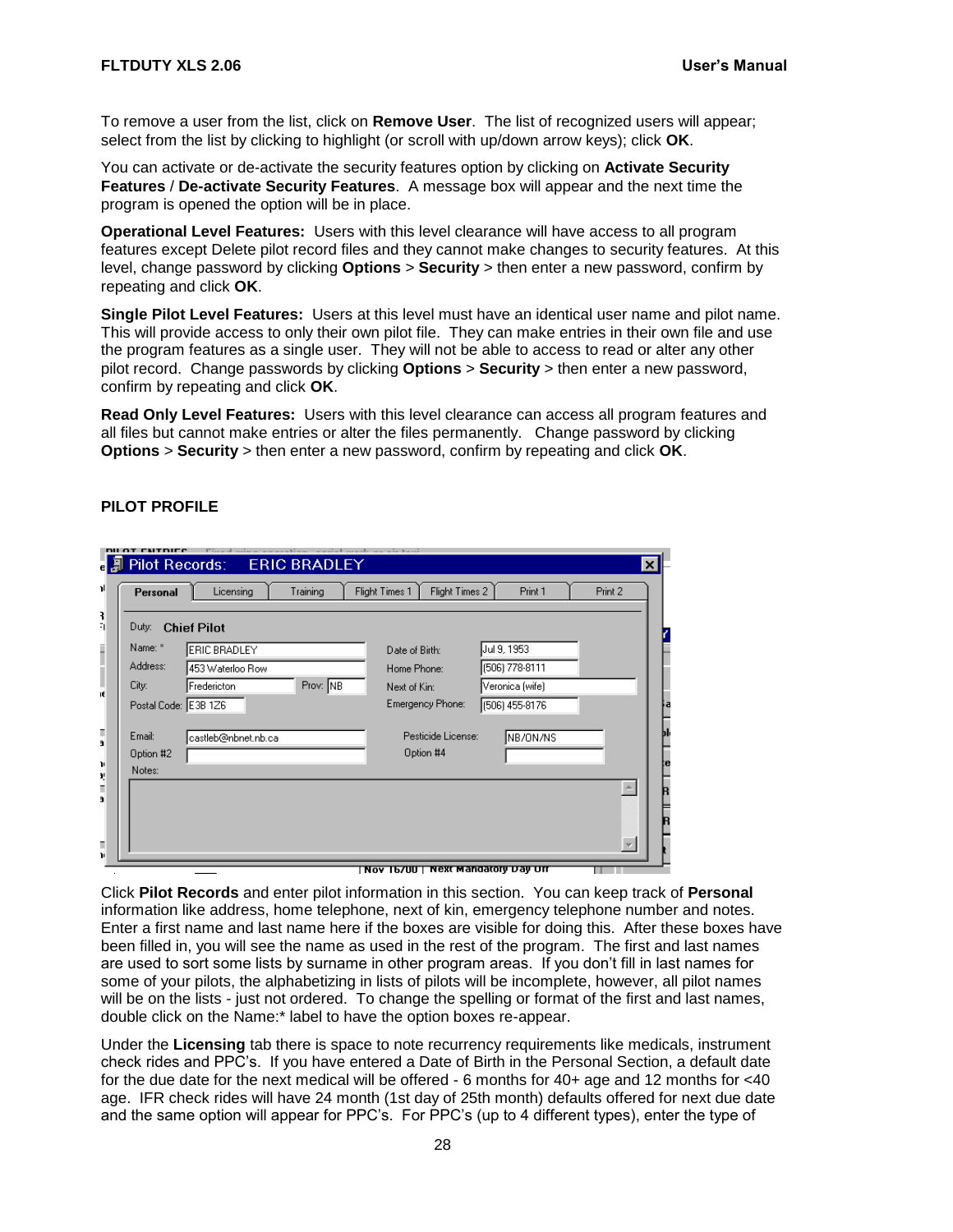aircraft, then the date of the PPC check ride - the next due date will be offered as a default. If this is an initial PPC and the validity is for only 6 months, you can highlight and type over the default to enter the correct date. Any default can be deleted and replaced normally.

Under **Training** information, enter the dates of initial and recurrency exams for aircraft, company operations and Transport Canada requirements. There are boxes for up to 4 sets of exams and ground training that should correspond with the PPC entries. The labels will show the types entered under PPC's. If you have tests and training for non-PPC'd types, you can enter a type in the PPC type column in Licensing without any dates and the labels in Training will show the types. You have two options for entering dates under recurrent training. (1) You can record the date on which exams and tests were completed. The due dates can be seen by holding the mouse cursor over the date box and the pop up window will display the "Next due by..." date. When today's date approaches the due date, the background colour of the date box will change to yellow within the warning period and then red when overdue. (2) You can enter the due dates for the current set of tests and ground training in the date box as a future date. The mouse cursor will cause the pop up window to appear with the second next due date showing. The background colour of the date box will change to yellow when today's date approaches the due date as presented. If you use this method, the Search features in Print 2 tab will not find your 30, 60, 90-day due dates unless you enter a reference date 1 year in advance.

There are 6 boxes for other recurrent exams. The default labels show Dangerous Goods, Surface Contamination, Ops Manual, and First Aid but if you want to change these, just double click on the default label and enter what you want. All pilot records will reflect the changes to the labels you make here. If you enter a label in one of the Option spots, this will be unique to the particular pilot record that is open. You will need to enter the Option label in each pilot record to have it customized. All the dates in this section will all show 13 month validity period.

If you want to show a category that has a validity period longer than 1 year (13 months) like High Altitude Indoctrination Training or First Aid, you can double click on the Label text and enter new text that includes the word 'Next' or the word 'due'. (Like "Next HAIT:" or "First Aid due:") Enter the date for the end of the validity period as a future date. The Next due by … date when you hold the mouse over the box will be the date you have entered and the reports will select the next due date as entered. Warning colour changes will occur on time as you approach the due dates.

**Flight Times** can be entered as of a particular point in time (such as at the hiring date, or annually updated) and are not automatically updated by FLTDUTY XLS but can be amended manually as appropriate. The exception to this is the **Total Calculated Flight Time** at the bottom of Flight Times(1). This entry can be set as of any date within the pilot record period and then FLTDUTY XLS will automatically add Flight Time entries to the total for a current running total. To set initially or reset the total, as an update in case your pilot record does not include all flying such as might happen in seasonal work, click on **Reset**. A new frame will appear for you to enter the date and total flight time that is correct. Click on **Set** and the new updated total will be used and calculations made from that point forward from FLTDUTY XLS entries.

You can create your own labels for the section under **Other**. If you want all your pilot records to reflect the same label, use the top row in the **Other** section. Double click on the label text (Helicopter, Seaplane, XCountry, Instructor) and type your preferred heading into the box. The label will be changed here and for all your pilots. To establish a custom or unique label for a single pilot, click on the "Option #" label in this and the other sections and it will highlight. You can type in this spot and the new text will be saved. If you want the same header for other pilots, you will need to enter the Option # change in each record. Only date information can be entered here.

Background colour will change to yellow within the warning period (default 30 days but you can set by clicking **Options** > **Warnings**) and red when appointments for exams or check rides are overdue.

Dates are always displayed like Jan 1, 2000.

There are 2 tabs for print information. In **Print 1**, each pilot is separate. Select one or as many of the pilot names as you want from the list, then select the specific areas from within the Tab sheet sections that you want. Check Separate Pages if you want each pilot to have a separate full page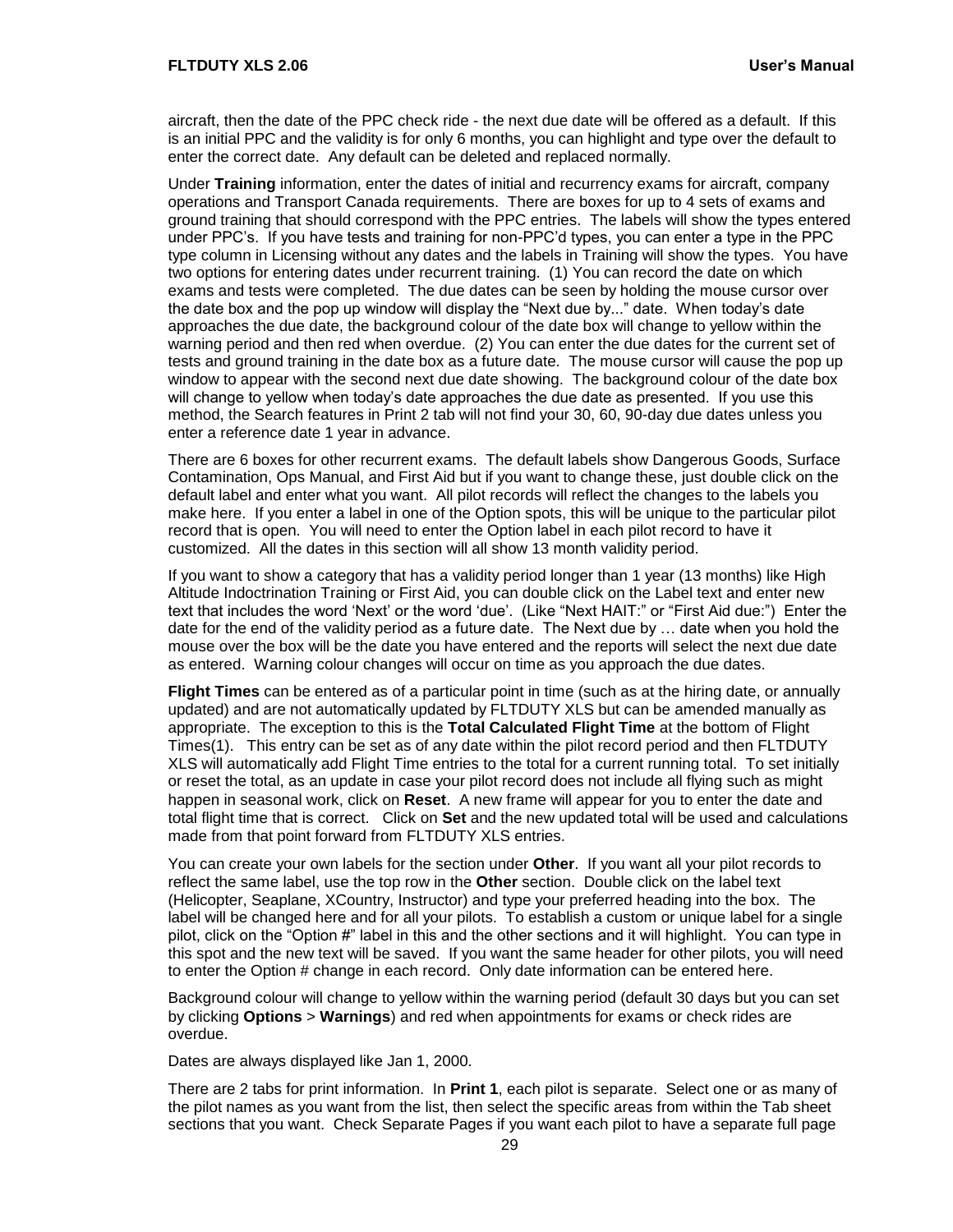report and click Print. You can print as little or as much of the information as you'd like to make the reports more specific. In **Print 2**, you can have the entire record searched for due dates and the report will show these in order from the earliest to the latest. You can restrict the period. For example, you can have all the medicals due within the next 30, 60 or 90 days for your pilot staff. If you have entered hire dates in the Training section, you can get a pilot seniority list here. If you have the same hire date for a number of pilots, you can enter a Lottery # and set the order for seniority within the same date – lowest number is more senior.

In the database version of the program, you can preview the reports prior to printing - click **Show**.

# **Expanded Features (PLUS edition)**

In the PLUS edition of FLTDUTY XLS, there are expanded features in the Pilot Records Section (expanded from 150 to 400 user inputs). This edition contains entry boxes for all of the original information plus an expanded Initial Training, Recurrent Training and Licensing sections as well as additional Personal information spaces. There are boxes for Initial training on 10 aircraft types (from only 1 type in the standard edition). There is Recurrent Training for 16 different items (from 6 in the standard edition) and under Licensing there is room for up to 7 different aircraft types (4 in the standard edition) and 15 different list items associated with each type (6 in the standard edition not type specific). Some of the training requirements able to be displayed and tracked include medicals, IFR, Dangerous Goods, First Aid, Surface Contamination, WHMIS, CFIT, High Altitude, CRM, Fire Fighting, PPC, PCC, right seat conversion, aircraft servicing, route checks, MEL, RVR 1200 checks as well as the original flight training, ground training and exams. All of these can be changed as needed and additional empty spaces are provided for customization.

The PLUS edition features expanded lists for tracking training and personnel record items. These are usually paired in columns for entering "Last …" and "Next…". Validity periods can be set from 6 months to 5 years as anniversary dates or due on the  $1<sup>st</sup>$  day of the next month. Each can be renewed within 90 days of the due date and have the same extension as if done on the due date, or not. All items in the lists will be consistent for all pilots. (There are no unique labels in this edition.)

All due dates are visible at all times (does not require the mouse to be held over to view the due date) and warning colour changes appear as set by the Warning settings. You do not need to include the word "Next" or "due" in the labels for due dates. All due dates are displayed in the right column and reports are generated using the dates only.

Almost all the labels set by default for the lists can be customized to anything the user wants and may be specific to your particular operation. These are set in pairs for Last and Next which usually is automatically filled in. To change any label, double click on the text. A new window will appear with the old label highlighted. Type in any new label for items in the list and click OK. If you are modifying the left hand column, the corresponding Next pair on the right hand side will also be modified. Leaving a blank in the box will bring back the existing label by default.

#### PERSONAL

There are extra boxes for entering dates for qualifications and status changes for each pilot. The default list has 6 paired boxes which could be used for check outs for First Officer and Captain for up to 6 of the company aircraft types, but these can be changed and grouped any way you'd like.. There are 4 options which can be entered as non-dates – like email address, cell phone. There are also 5 options to enter non-training type due dates – like passports, drug tests. Some labels can be customized. Hold your mouse arrow over the label to see if the Double Click text appears or test by double clicking. Validity periods can be customized and 90 day renewal can be set.

#### LICENSING

There is a sub folder with 7 lists for up to 7 aircraft types. These are identical to start with but you can change any to customize. To set the aircraft type, place your mouse in the space that says "Enter company aircraft type here." And click. The text will highlight. Type in your aircraft type for Type 01 – like PA-31 Piper Navaho or CV580 Convair. This will appear across the top of the page,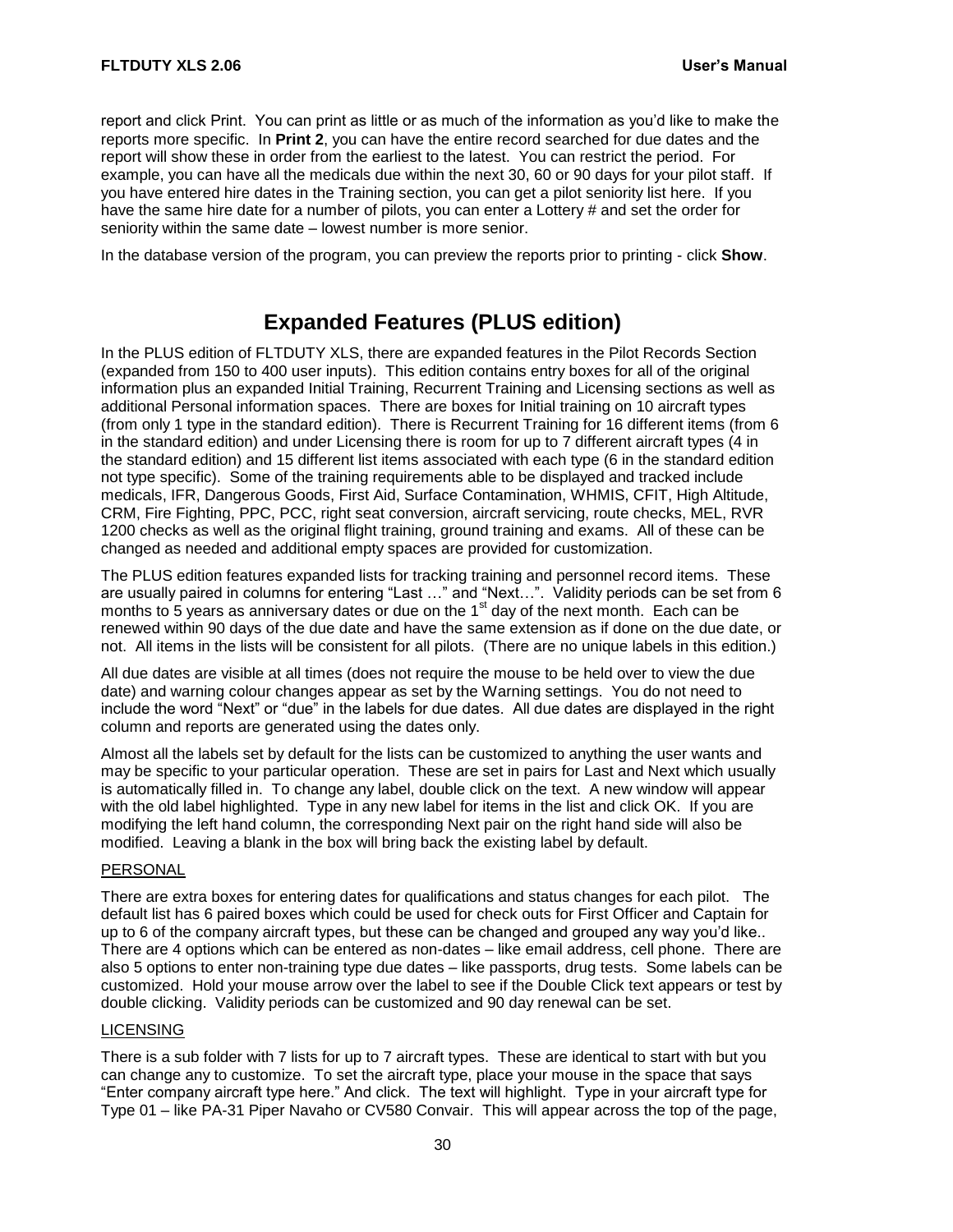the tab will change to a short version and other lists will display the new type. Repeat for each of the Type pages for your fleet of aircraft.

Enter things here in the Last/Next list that are on a recurring basis and are type specific. This can include PPC, PCC, Flight Training, Right Seat Conversion, Ground School, A/C Exam, Emergency Procedures, A/C Servicing, Route Check, RVR1200, MEL and others. All labels can be customized in pairs. Each Type page can have a different list. All validity periods and renewal options can be set initially or changed at any time. (Double click on the validity period text and make changes by selecting from the list of options and check or blank the "same as 90 day" option box.)

#### RECURRENT

There are the original recurrent items here like medicals (with validity set by birth date in Personal page) and IFR but all the other labels can be customized by double clicking. All the validity periods, including medical default and IFR, can be changed or set at any time. Enter items here that are general and not aircraft type specific. These can be things like Dangerous Goods, First Aid, Surface Contamination, WHMIS, CFIT, High Altitude, CRM, Fire Fighting and others.

There are 3 items at the bottom of the Recurrent page that do not follow the convention of double clicking and entering the new label. These labels can be changed by single clicking on the text. You will see "Enter new label here." text highlighted. Type over this and insert your new label. This will set the new label here and for all pilots and otherwise be the same as the upper list.

#### FLIGHT TIMES

If you are making aircraft type associations with your flight time using the Flight Times Detail screen, you will see your total accumulated flight times on types in the second Flight Times page. There is an archive second page here for Setup Previous Experience where you can enter previous flight time on types that is not included in the duty time record – before Day 1- for a current time on types total. Click on the Setup page and enter types exactly as you have them entered elsewhere with a flight time total **as of** the start of your record (or the first day you started keeping aircraft flown records with your duty time). Enter the time on type from before the record. Click back to the Experience on Aircraft Types page and click Recalculate. Any duplicate entries by type from archive in setup and the flight time record will be totaled for display in the table.

#### INITIAL

There is space here for 4 items that occur at initial hire only – like Company Indoctrination, banking information, insurance sign on, or any other training or record you do initially. There are spaces for initial training record for up to 10 company aircraft types and these will be preserved as you do them. You can come back here and do an initial type check record as the pilot moves to more types within the company.

#### **Reports**

The original reports have been expanded to include the new items. There is also a new set of reports based on each aircraft type in Print 2.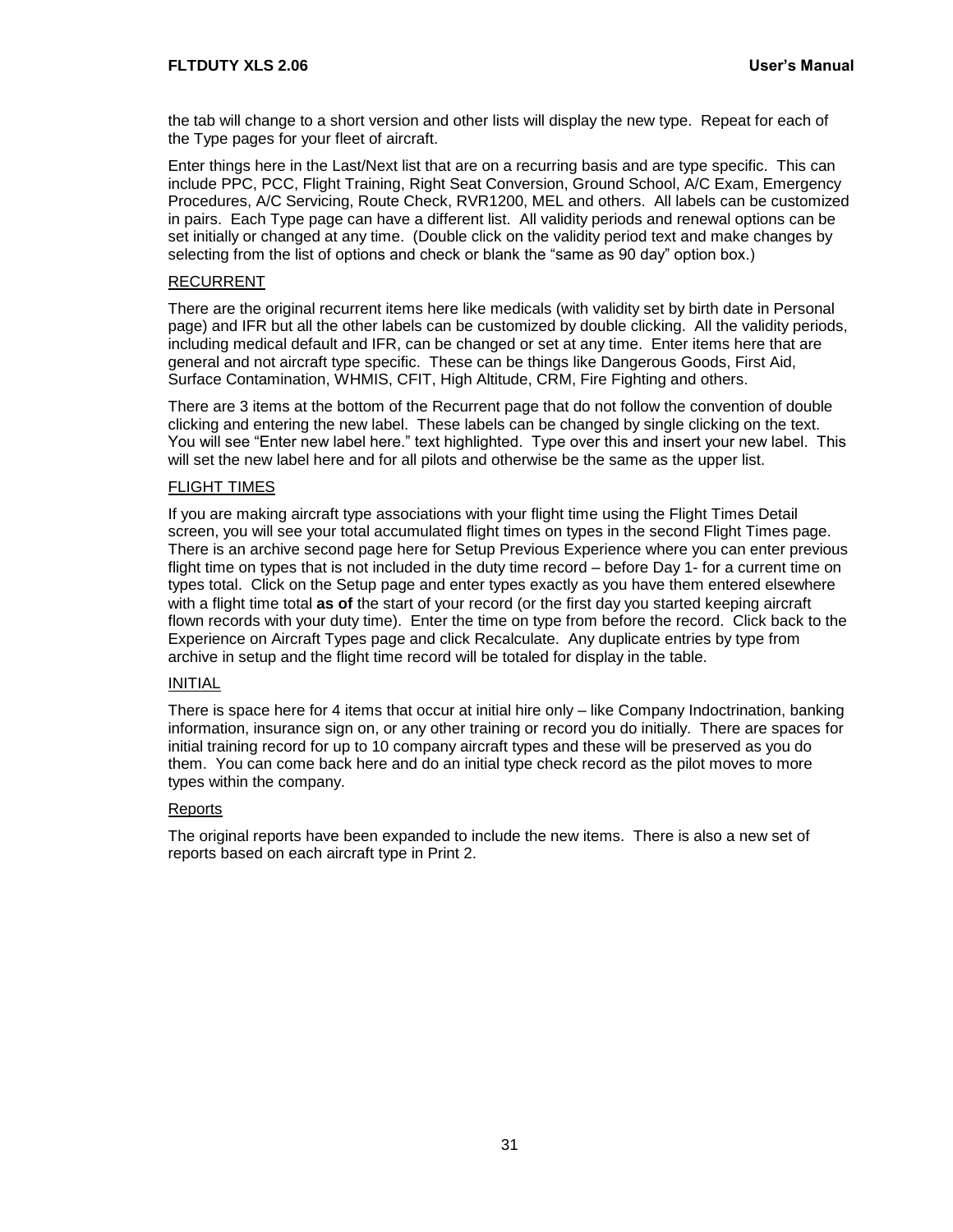| AT-802                      | Type 02      | Type 03            | Type 04                     | Type 05                    |              | Type 06 | Type 07               |
|-----------------------------|--------------|--------------------|-----------------------------|----------------------------|--------------|---------|-----------------------|
|                             |              | AT-802 Air Tractor |                             |                            |              |         |                       |
| Last PPC:                   |              |                    | Next PPC:                   |                            |              |         | 1st day of 25th month |
| Last PCC:                   | Apr 25, 2003 | Hrs                | Next PCC:                   |                            | May 01, 2004 |         | 1st day of 13th month |
| Last Training Drops:        | Apr 26, 2003 | 1.2                | Next Training Drops:        |                            | May 01, 2004 |         | 1st day of 13th month |
| Last Right Seat Conversion: |              |                    | Next Right Seat Conversion: |                            |              |         | 1st day of 13th month |
| Last Ground School:         | Apr 23, 2003 |                    | Next Ground School:         |                            | May 01, 2004 |         | 1st day of 13th month |
| Last Aircraft Exam:         | Apr 23, 2003 |                    | Next Aircraft Exam:         |                            | May 01, 2004 |         | 1st day of 13th month |
| Last Emergency Procedures:  | Apr 23, 2003 |                    |                             | Next Emergency Procedures: | May 01, 2004 |         | 1st day of 13th month |
| Last Primary Controls Insp: | Apr 22, 2003 |                    | Next Primary Controls Insp: |                            | May 01, 2004 |         | 1st day of 13th month |
| Last Route Check:           |              |                    | Next Route Check:           |                            |              |         | 1st day of 13th month |
| Last RVR 1200:              |              |                    | Next RVR 1200:              |                            |              |         | 1st day of 13th month |
| Last MEL:                   |              |                    | Next MEL:                   |                            |              |         | 1st day of 13th month |
| Last Option:                |              |                    | Next Option:                |                            |              |         | 1st day of 13th month |
| Last Option:                |              |                    | Next Option:                |                            |              |         | 1st day of 13th month |
| Last Option:                |              |                    | Next Option:                |                            |              |         | 1st day of 13th month |
| Last Option:                |              |                    | Next Option:                |                            |              |         | 1st day of 13th month |
| Notes:                      |              |                    |                             |                            |              |         |                       |
|                             |              |                    |                             |                            |              |         |                       |
|                             |              |                    |                             |                            |              |         |                       |
|                             |              |                    |                             |                            |              |         | $\overline{\nabla}$   |

<span id="page-35-0"></span>*For information on updating to include the expanded Pilot Records feature, contact the vendor.*

> *Eric Bradley 453 Waterloo row Fredericton, NB E3B 1Z6*

*(506)455-8176 castleb@nbnet.nb.ca*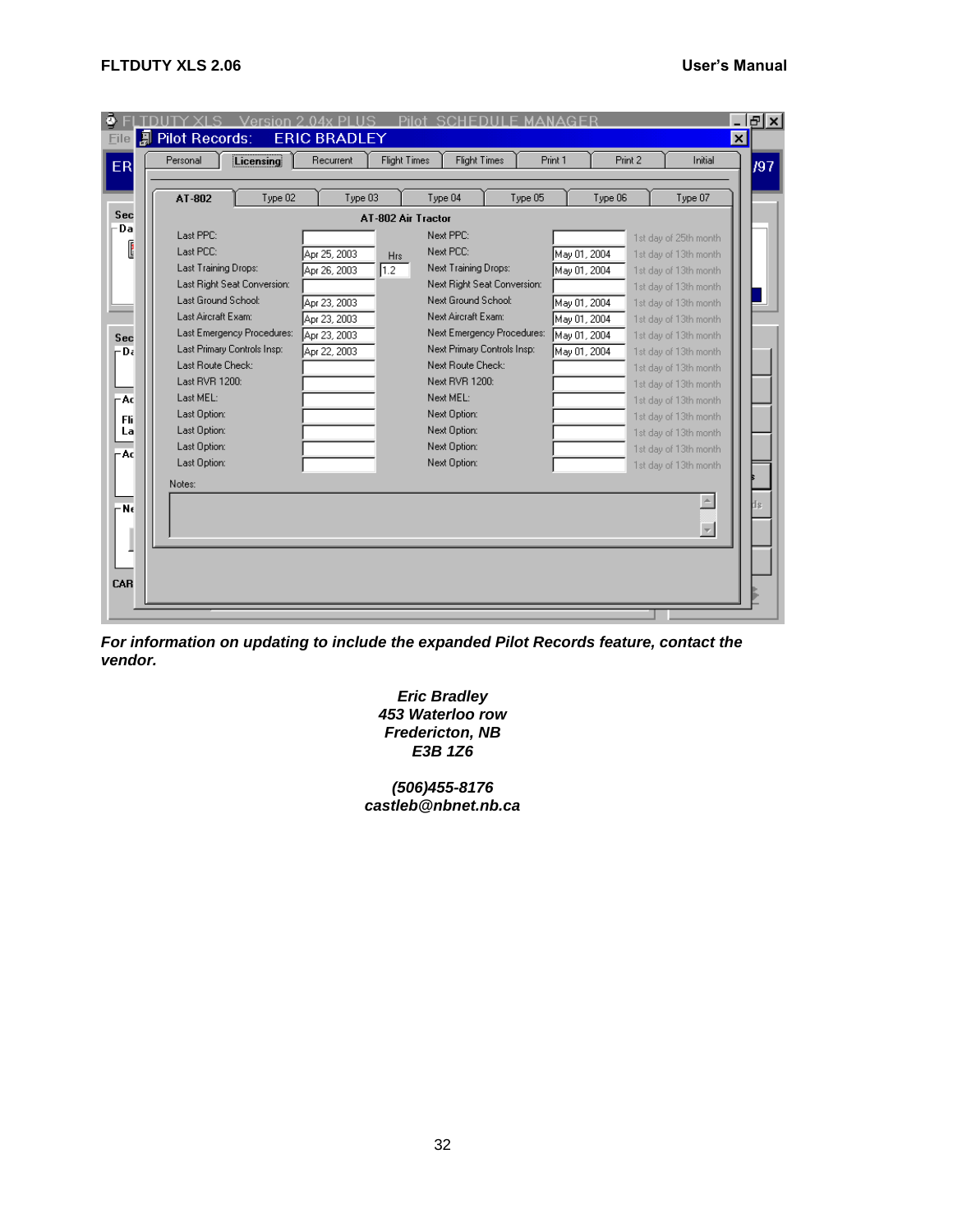#### **IMPORT/EXPORT FILES**

You can cut copy and paste the pilot record files by using Windows My Computer or Explorer or you can use the features within the program for maintenance.

#### **The internal features are:**

For file delete, you can select the pilot name from the list on the multi-pilot startup screen and click **Delete** button. There is no Recycle Bin so after the prompt (Are You Sure?) the record will be permanently erased.

To create a copy of a pilot record on a flash drive, click the **BackUp** button on the main screen in the Command Button section when you have that record open. To backup any or all of your pilot records, click on **File** > **Complete BackUp** and select all and check to "Include Profile information" and "Include Label text" to have the complete list and all data and formatting backed up automatically.

To transfer pilot records from one copy of the program to another, click on **File** > **Import/Export** and select either **Import Pilot File** or **Export Pilot File**. You can send a copy of a pilot record to a flash drive or delete the record from the original program and store it on a flash drive for transfer out. You can add a record to your list from a copy on a flash drive and either copy it and save the backup on the flash or remove it from the flash and add it to the second copy of the program. Check to include pilot profile information and a separate file will be added to the Profiles section.

#### **Export Files**

Click **File** > **File Import/Export** > **Export Pilot File** to bring up the form. Check **Include Profile Information** if you want the personal data to be transferred also. Select the pilot name from the list on the left and then select a drive (usually the flash drive) and a folder (usually the root directory) and click either **Move** or **Copy**.

To keep a record on the original program, click **Copy**. A copy of the pilot record file will be made on the flash drive and the original program will maintain the original record. This can be used if you expect the pilot to return at some point to the original computer or if 2 copies of a pilot's record are to be maintained. This is like clicking on **BackUp**.

If the transfer is permanent and you don't expect the pilot to return, then use **Move** and the pilot file will only appear on the flash. This is like clicking on **Delete** after a backup has been made. The Pilot Records will be lost unless you also check **Include Profile Information**. The pilot profile data is copied to a separate folder on the destination disk (Profiles) and a small file is created (PilotProfiles.txt) which contains the personal information and can be imported along with the flight duty time record. (See below.)

#### **Import Files**

Click **File** > **File Import/Export** > **Import Pilot File** to bring up the form. Select the source drive (usually importing from a flash drive) and a folder (usually the root directory) and then select the pilot name from the list. Click on either **Move** or **Copy**.

To keep a copy of the file as a backup, use **Copy** and the record will be added to the program and the pilot name added to the lists while preserving the file on the flash. If you just want to make a clean transfer to the new computer, use **Move** and there will only be one record.

If you have included the pilot Profile information during the Export, you can check **Include Profile Information** here and the data will be brought in and included with the other pilot records. There will be a separate folder called Profiles on the source disk and a small file called PilotProfiles.txt that includes the copied profile data. This file will remain on the disk unless all pilot record files have been moved rather than copied.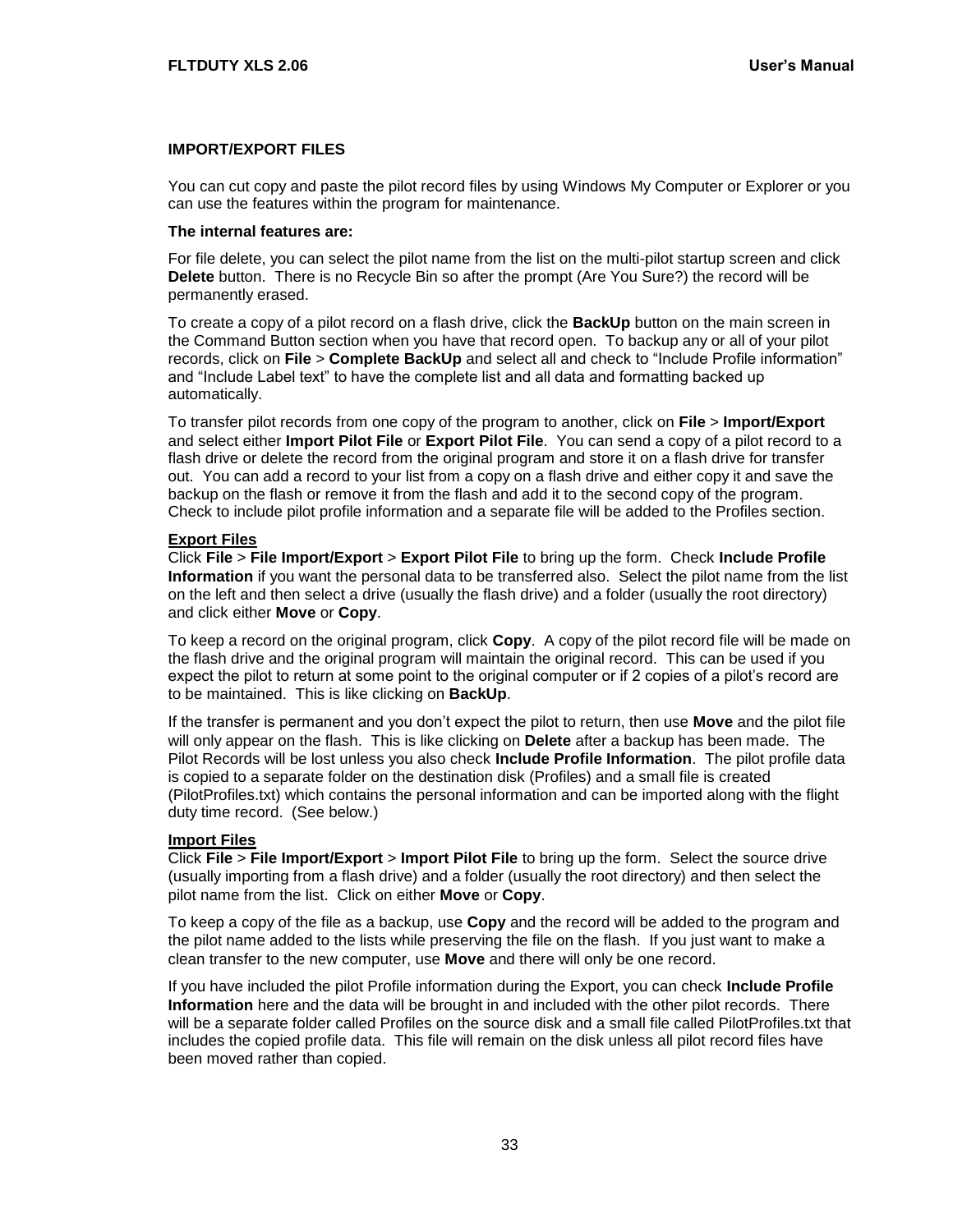The program will warn you if there is a file of the same name already on the list. If you want to

import and overwrite, then click Yes at the prompt. Overwriting means that the copy coming in from the flash will be preserved and the copy on the computer will be lost. Be sure the imported copy is complete. If you're not sure, make a backup of the copy on the computer before making the import in case there have been changes on one and not the other. Importing is overwriting not merging.

|          | <b>ICDMAN INVALI</b>                                                                                                                                                                                                                                                                               |                         |
|----------|----------------------------------------------------------------------------------------------------------------------------------------------------------------------------------------------------------------------------------------------------------------------------------------------------|-------------------------|
|          | ≋. Import Pilot Files                                                                                                                                                                                                                                                                              |                         |
| R        | To import a pilot record from another copy of FLTDUTY, select drive, folder and highlight file name.<br>Click Move to erase the original and place in this copy of the program or click Copy to create a<br>duplicate of the record. To update an existing record on specific dates, click Update. |                         |
|          | TRANSFER FROM:                                                                                                                                                                                                                                                                                     | Include<br>⊽<br>profile |
|          | ERIC BRADLEY.txt<br>la:                                                                                                                                                                                                                                                                            | information             |
| وا<br>in | James Clancy.txt<br>la:\<br>Profiles                                                                                                                                                                                                                                                               | <b>Update</b>           |
|          | TO FLTDUTY XLS                                                                                                                                                                                                                                                                                     | Move                    |
|          |                                                                                                                                                                                                                                                                                                    | Copy                    |
|          |                                                                                                                                                                                                                                                                                                    | Cancel                  |

#### **Update records**

If you are using the program with multiple copies in the field and a master copy at head office, you may want to export files for your pilots to keep up when they are away from home base and then import these back upon their return. If you have concerns about overwriting existing records when a Move or Copy command is done, you can protect your earlier records and choose to update the master copy by updating rather than doing a total import from the other copy.

To do an update, rather than a complete overwrite, select the pilot file from the import source (flash) and click on **Update**. Enter the range of dates that you wish to be imported from the copy and inserted into the master record on your computer. Click **OK** and the imported file will be read, the records for only those dates that you have selected will be copied into your record in FLTDUTY XLS and all other entries will remain untouched.

**NOTE:** *You can use this method to import completely different files from any other copy of FLTDUTY. If a pilot had an original record, or started one on his own, you can amend your copy of his file by selecting the dates. As long as the dates are included in the imported record, you can have them added to yours. Any gaps will be inserted as days off.* 

*(With a little creative file shuffling, this is one way to add records before Day 1… Move the pilot file onto a flash drive; create another file of the same name with the start date farther back; Import the original file back as an update selecting all the dates that had entries to be added.)* 

#### **Or you can use standard Windows features:**

For manual transfers, the records are in C:\FLTDUTY XLS\Pilots and can be recognized by the pilot name filename and the .txt extension. To remove a pilot from the list, you can delete or move his file from the folder. To take a pilot's record from one copy of FLTDUTY XLS to another on a different computer, just copy the Pilot Name.txt file to a flash and then copy it into the new C:\FLTDUTY XLS\Pilots folder. To transfer pilot profile information manually (not possible in database version), you must open the PilotProfiles.txt file in FLTDUTY XLS\Profiles folder. Highlight to select the line with the pilot name you are moving and cut and paste it to the new Profiles\PilotProfiles.txt file in the other computer. Each pilot has one long line of information, separated by commas, so be sure that you select the entire line after the pilot's name. Include everything on the same line as the pilot's name as well as everything on the next line if it doesn't start with another pilot's name. (The lines are so long that Notepad needs to wrap them to fit on screen.)

#### **Transfer Label Text and Format**

If you are using separate copies of FLTDUTY in different computers at different locations, you will want the formatting and order of all the optional labels to be identical in each copy. The label text settings are saved in each copy of Windows. To transfer from the master or original copy of the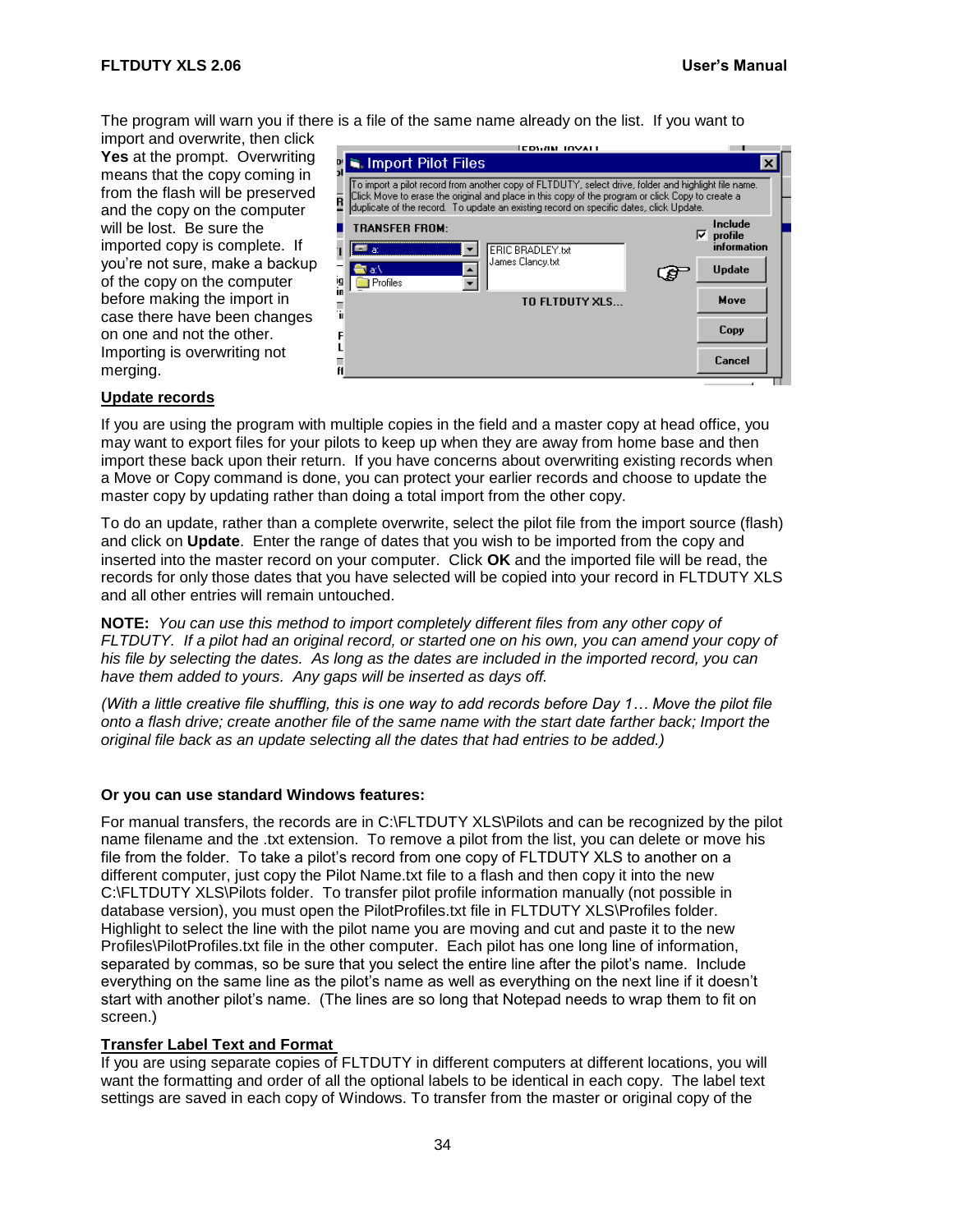program, you can use the Export/Import features and check to "Include text from Labels" while transferring pilot records or updating.

When you have a new copy of FLTDUTY in a new computer, use the Export feature to copy pilot records from the original. To have the new computer set up with the same labels in the Pilot Records section (like PPC's, recurrent training exams, MEL, CFIT, Human Resource training, initial check out exams or checks…) make sure you check the box to "Include text from Labels" during an initial transfer. A small file will be created on the Export destination in the Profiles folder. Use this disk or storage device to Import the records into the new computer. Check "Include text from Labels" during import to the new computer and all the custom labels will be transferred as well as the specific pilot record information. All copies of FLTDUTY should have identical custom labels so reports are consistant.

You only need to do this once to transfer label text unless you change custom labels and want to make changes on all copies on all computers.

#### <span id="page-38-0"></span>**UPGRADE/CONVERSION**

In the course of the development of this program, the format for the data storage has changed as more features were added. Pilot record files created by early versions of the program cannot be read immediately by the current version. The conversion procedure need only be done once. Once a file is converted, however, there is no facility for returning to the original format.

If you have made an upgrade to FLTDUTY, it is important that you upgrade all copies of your program. When you first install the new version, all pilot records currently in use will be automatically converted (you will see a message as this is happening). If you have other records stored elsewhere, like backup files, when you import these to the new version, you will be reminded that conversion is required and will be directed to the screen.

In the main menu bar under **Help**, click on **Upgrade/Conversion** to convert pilot records from early versions of FLTDUTY to the current version.

Select the file name (Pilot Name.txt) and click **Convert** and the update will be completed at the source. If the file is already in the FLTDUTY XLS\Pilots folder (manually copied in rather than Imported using the program features), you should see the offender in the file list box. If the file is on a flash and being imported, you should also see it and the contents of the flash in the file list box. If you do not see the file you want to convert. Use the drive and directory lists to select your file. If you have trouble finding the FLTDUTY folder (C:\FLTDUTY XLS\Pilots), click on **Find?** and the folder will be automatically shown with all your current pilot names in the file list box.

If the old file is on a flash, it will be amended on the flash. Then you can import it into the FLTDUTY program the usual way. Be sure there is room on the flash for a larger upgraded file. The new files are 25% larger than the old files.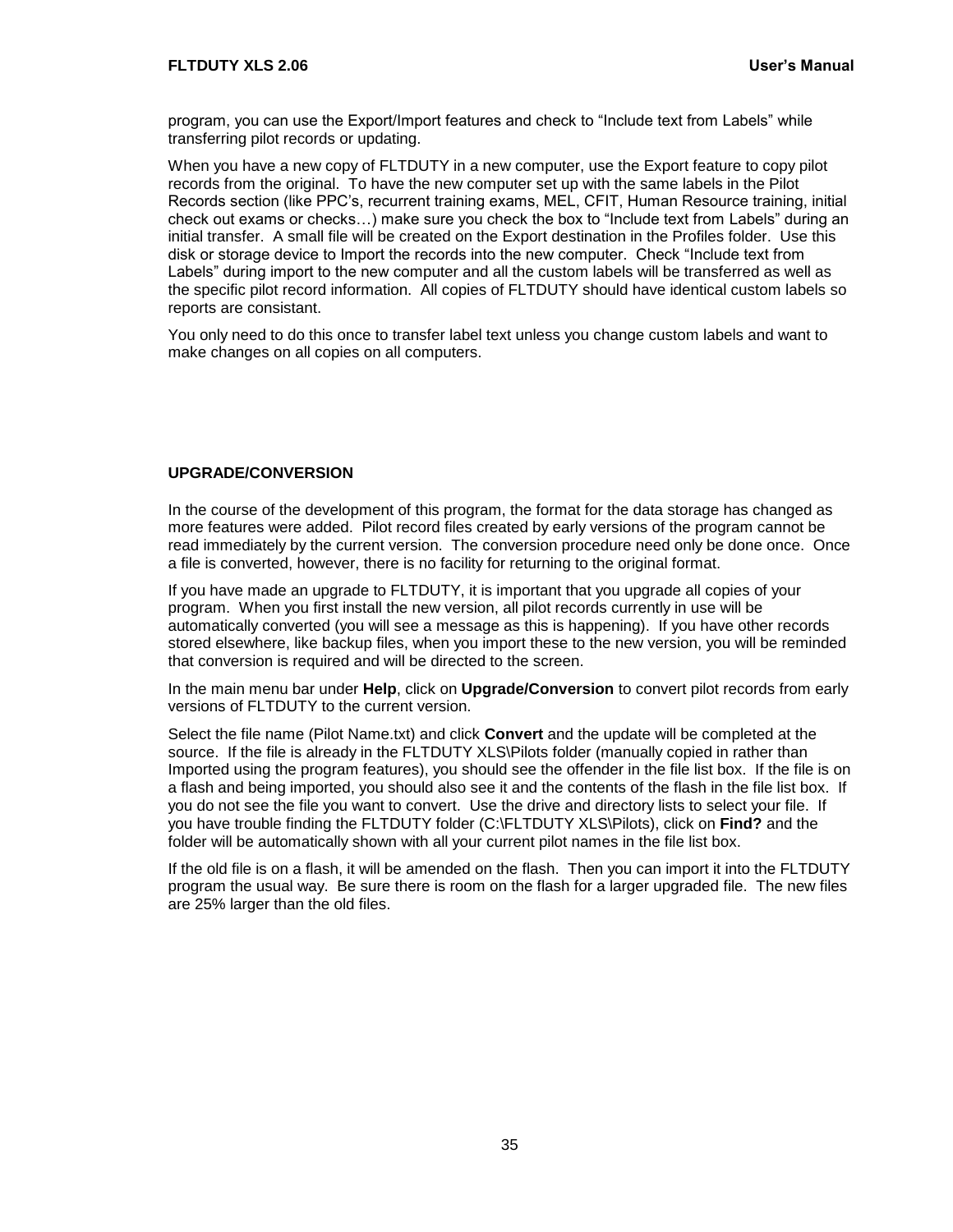#### <span id="page-39-1"></span><span id="page-39-0"></span>WHAT IT ALL MEANS

#### **WARNINGS**

The real value of this program is that it not only creates a record of your flight duty times and flight times, but it will offer warnings as a limit defined by the CARs is approached. It will also note any violations that incur as a result of ignoring these warnings, which may or may not be a good thing...

| Day/Month/Year<br>k or air taxi.                                               |                                                                          |
|--------------------------------------------------------------------------------|--------------------------------------------------------------------------|
| <b>Special</b><br><b>Split</b><br><b>Reset</b><br><b>FLIGHT</b><br><b>TIME</b> | <b>TOMORROW OFF!</b><br><b>FLIGHT TIME LIMITS</b><br><b>CARs DAY OFF</b> |
|                                                                                | $Day$ 70<br>Save                                                         |

The warnings and violations appear in

different places on the main screen but in general are marked by (1) Changes in background colour; (2) Warning labels on the right side of Section 1; and (3) Message boxes that appear over

the main screen and require an acknowledgment. Yellow colour means WARNING - A LIMIT IS APPROACHING Red colour means VIOLATION. Other labels may simply mark a specific even such as a Day Off as defined by the CA (24 consecutive hours free from flight duty), or a Split Duty Day (characterized reduced rest overnight and a midday re period between flight duty periods in an aerial application operation).

**IU4:UU PM** 

ax Fligh

itv Time

州国 Fli  $\mathbf{I}$ 

s Off

Lа ys Off

**JLATIO** FLIGHT TIME LI

Ŧ

Split

 $\boxed{11}$ 

Your Acci

limit. Ton hours.

Days Off

|                 | Daily Times-                                                                                                            |
|-----------------|-------------------------------------------------------------------------------------------------------------------------|
| s<br>١G.        | <b>Max Flight</b><br>Overnight Rest<br>7.0<br>16.0<br>Period<br>Duty Time                                               |
| ١t              | Accumulated Flight Times                                                                                                |
| <b>\Rs</b><br>ع | FlightTime<br>Flight Time<br><b>Flight Time</b><br>59.1<br>89.3<br>- 1<br>Last 7 Days  <br>Last 30 Days<br>Last 42 Days |
| d by            | Accumulated Days Off:<br>Split                                                                                          |
| est             | Days Off<br>Days Off<br>11<br>Last 30 Days<br>Last 90 Days                                                              |
|                 | Next Mandatory Day Off.                                                                                                 |
|                 | <b>Deas to First</b>                                                                                                    |
| TU:UU PM        | J.b                                                                                                                     |
|                 |                                                                                                                         |
| MITS            | ×                                                                                                                       |
|                 | ımulated Fliqht Time tomorrow will be close to a<br>1.7 norrow's maximum flight time cannot exceed                      |

Actual

A violation will always be accompanied by an explanation and a reference to the specific CARs will come up if you double click. Click **CARs ON** to read the specific regulation or standard.

 $-42$ 

 $\overline{\textbf{OK}}$ 

| 5/42 | Days to<br>Go                                                                 | Jun 3700<br>Jun 10/00<br>Jun 11/00 | NEXL MariualUI!<br><b>Second Next D</b><br><b>Third Next Dav</b> |
|------|-------------------------------------------------------------------------------|------------------------------------|------------------------------------------------------------------|
|      | CARs VIOLATIONS: Flight Time 30 Day limit exceeded after On Call (100 hours). |                                    |                                                                  |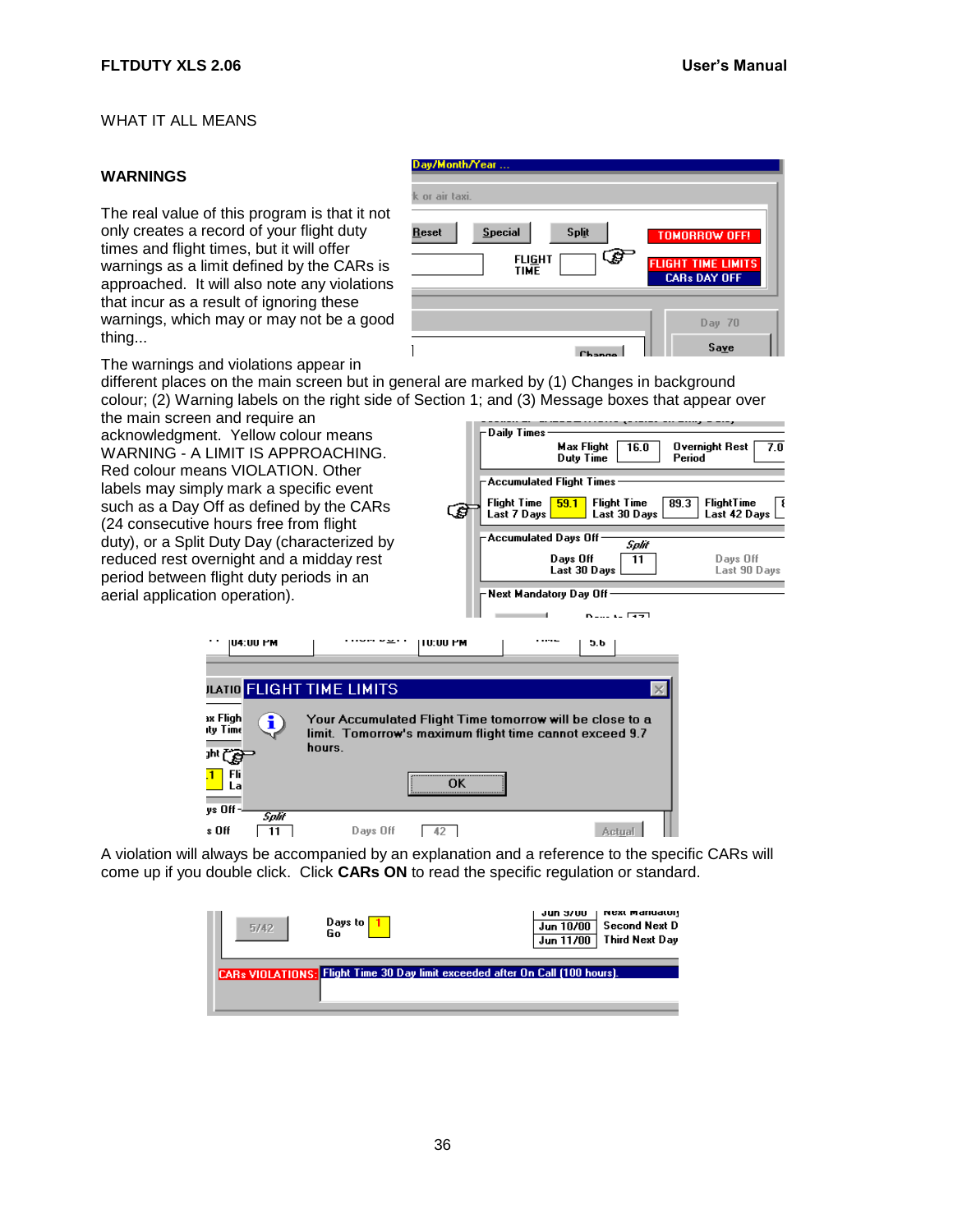You can set the warning period by clicking on **Options** > **Warnings**. The default is set for 7 days prior to a potential violation for rest and for when the accumulated flight time is less than 10 hours from a limit and 30 days before an appointment.



| <b>WARNING AS IT</b>                  |                                                                                                                                                                                                                                                                                                |                                                                                                                                                                                                                                                                                |
|---------------------------------------|------------------------------------------------------------------------------------------------------------------------------------------------------------------------------------------------------------------------------------------------------------------------------------------------|--------------------------------------------------------------------------------------------------------------------------------------------------------------------------------------------------------------------------------------------------------------------------------|
| <b>APPEARS IN</b><br><b>SECTION 1</b> | <b>WHAT CAUSES THE WARNING TO</b><br><b>COME UP</b>                                                                                                                                                                                                                                            | <b>HOW THE WARNING IS</b><br><b>PRESENTED IN SECTION 2</b>                                                                                                                                                                                                                     |
| <b>TOMORROW OFF!</b>                  | This warning comes up when the<br>days to go reaches 1.                                                                                                                                                                                                                                        | Days To Go background colour is<br>yellow and printing is red.                                                                                                                                                                                                                 |
|                                       | It also comes up when flight time<br>limits have been exceeded and you<br>need to have days without flight time<br>to get the total reduced to within the<br>limit.                                                                                                                            | Flight Time Accumulated Total in<br>specific period background colour is<br>red.                                                                                                                                                                                               |
|                                       | See Note.                                                                                                                                                                                                                                                                                      |                                                                                                                                                                                                                                                                                |
| <b>FLIGHT TIME LIMITS</b>             | This warning comes up with a yellow<br>background and black print when any<br>accumulated flight time total is within<br>10 hours of a limit.                                                                                                                                                  | <b>Accumulated Flight Time values</b><br>background colour will be yellow                                                                                                                                                                                                      |
|                                       | The background changes to red and<br>the printing to white when any flight<br>time total is over the limit.                                                                                                                                                                                    | <b>Accumulated Flight Time values</b><br>background colour will be red.                                                                                                                                                                                                        |
| <b>SPLIT DUTY DAY</b>                 | This label shows for aerial<br>application operations when a rest<br>period is reduced below 8 hours and<br>a midday rest is allowed to satisfy the<br>requirements for a split duty day.<br>This option is not available unless<br>the pilot can show 5 days off in the<br>previous 30 days.  | If the 5 days off in 30 days is the<br>limiting factor in determining the next<br>mandatory day off, the Days Off in<br>Previous 30 Days box will have a note<br>above it indicating Split and with Auto<br>Calculate OFF the number "5+"<br>instead of "3+" for no violation. |
|                                       | For non-aerial application operations,<br>this label appears when a flight duty<br>period has been extended beyond<br>the normal limits but the flight duty<br>period included a rest period in<br>suitable accommodations.                                                                    | A split duty day in other than aerial<br>application has no later consequences<br>other than required rest following the<br>flight duty.                                                                                                                                       |
| <b>CARS DAY OFF</b>                   | This label shows when there has<br>been a 24 consecutive hour period<br>without flight duty. It shows for the<br>entry date following 24 consecutive<br>hours off even if there is a duty<br>period on that date. This date will be<br>considered to be a day off for further<br>calculations. | A CARs day off usually causes the<br>next mandatory day off to shift ahead<br>and the days off in the previous 30<br>and 90 days to increase.                                                                                                                                  |

#### **Table of Warning Labels and Background Shading**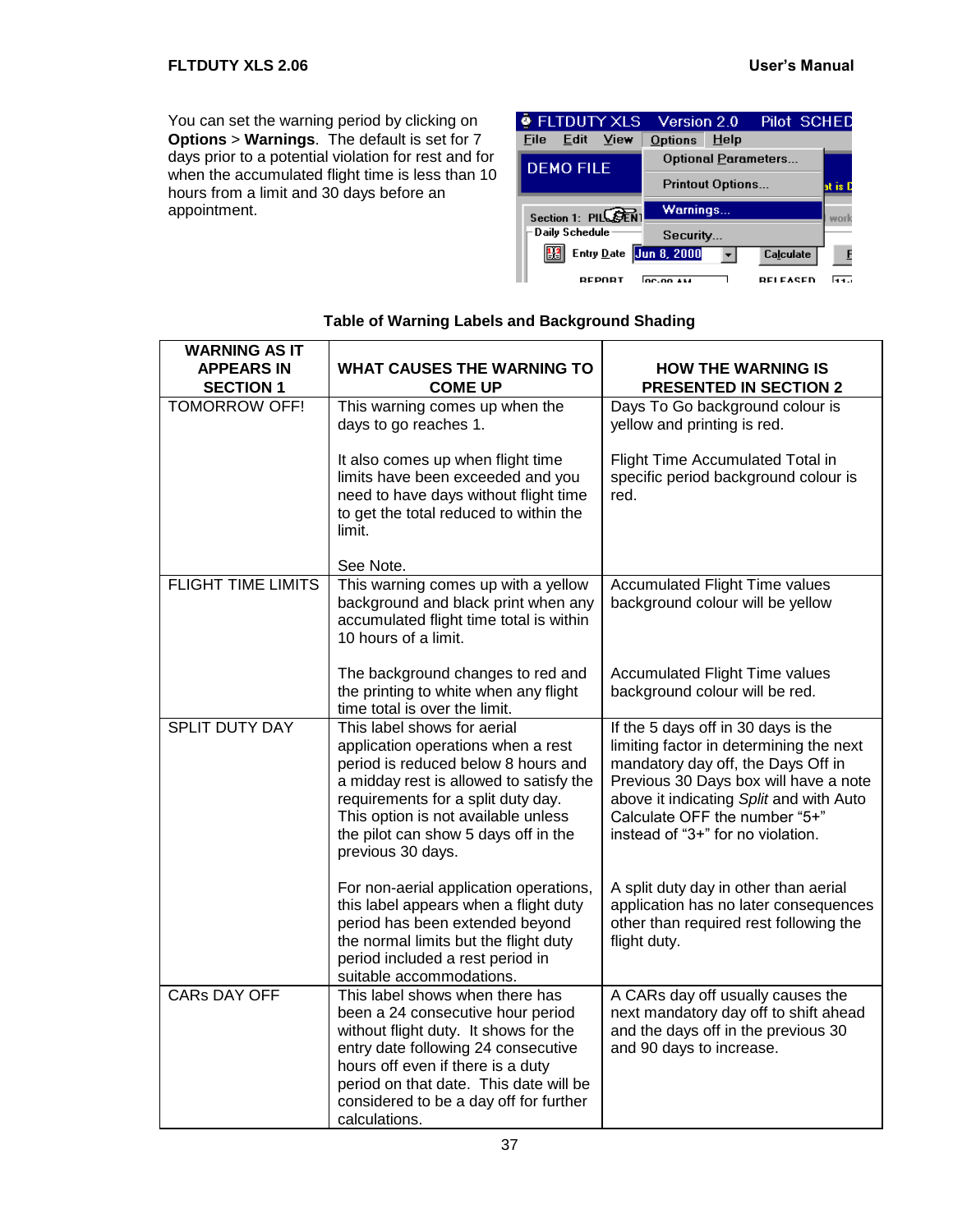| <b>Extension Report</b> | This label appears when the<br>Unforeseen Circumstances has been<br>checked and a limit has been<br>exceeded but no violation occurs. If<br>you have claimed unforeseen<br>circumstances pushed you over a<br>limit, a report must be filed and<br>Transport Canada notified. This is a<br>reminder | Flight Duty or Flight Time values<br>background colour change to yellow.                                |
|-------------------------|-----------------------------------------------------------------------------------------------------------------------------------------------------------------------------------------------------------------------------------------------------------------------------------------------------|---------------------------------------------------------------------------------------------------------|
| <b>REST OVERDUE</b>     | This warning occurs when a violation<br>of time free from duty has occurred.                                                                                                                                                                                                                        | TOMORROW OFF! is always also on.<br>CARs Violation is shown in the bottom<br>list box with description. |
| DAY OFF SOON            | This warning appears when the Days<br>To Go is less than 8 days.                                                                                                                                                                                                                                    | Days To Go background colour is<br>vellow.                                                              |

**Note:** Occasionally TOMORROW OFF! will come up when in fact, if you have flight duty on the next day, there will be no violation. If you suspect this may be the case, select tomorrow's date and enter a flight duty period and calculate. If no violation occurs, you are all right for flight duty. The reason is that on the previous day you had a requirement in place but by the next day, the requirement has expired even though it was not met. You might also have gone to a higher limit because of the type of flight and have some extra that wasn't available the day before. (See DEMO FILE June 21 and 22)

| <b>WARNING</b>                                                         | <b>MEANING</b>                                                                                                                                                                                                                                                                                                                                                                                                                                                                                                                                                                                                    |
|------------------------------------------------------------------------|-------------------------------------------------------------------------------------------------------------------------------------------------------------------------------------------------------------------------------------------------------------------------------------------------------------------------------------------------------------------------------------------------------------------------------------------------------------------------------------------------------------------------------------------------------------------------------------------------------------------|
| <b>CARs Violation red</b><br>background, white printing<br>(Section 2) | This means a violation has occurred and there will a note in the list box<br>describing it. Double click on the description and a reference to the<br>CARs will show the particulars. For detailed description of the relevant<br>CARs, click on CARs ON and look up the reference.                                                                                                                                                                                                                                                                                                                               |
| <b>Entry Errors Message Box</b><br>(Overlay)                           | Anytime you make an inappropriate entry, either in value or format, a<br>message box will offer some help and offer you the chance to change<br>your entry.                                                                                                                                                                                                                                                                                                                                                                                                                                                       |
| Flight Duty Time label<br>printing red<br>(Section 2)                  | This will happen when flight duty time in an aerial application split duty<br>day has exceeded 14 hours as per CARs in the previous 24 consecutive<br>hours. This is different from the normal period for flight duty time in that<br>this limit is defined by total flight duty time rather than longest stretch of<br>uninterrupted flight duty. The value for flight duty time may be less than<br>14 hours on the date, but considering yesterday's schedule, has<br>exceeded the limit. The CARs Violation will indicate flight duty time limits<br>exceeded and the reference will be for a split duty day. |
| Flight Time label printing<br>red.<br>(Section 1)                      | This happens when flight time daily limits (24 consecutive hours) has<br>been exceeded even though the time on the entry date is less than the<br>limit. It reflects the influence of the previous day's flying. Daily limits<br>exist for single pilot IFR and flight duty time extensions. If the entry on<br>the date is over the limit, the background colour will change to red.                                                                                                                                                                                                                             |
| Next Mandatory Day Off<br>date printing red<br>(Section 2)             | This happens when you go past a mandatory day off without taking the<br>break. The CARs Violation box will describe the violation, REST<br>OVERDUE and TOMORROW OFF! will also be visible and Days to Go<br>will show less than 1 or "-?".                                                                                                                                                                                                                                                                                                                                                                        |
| Report for Duty entry<br>background red<br>(Section 1)                 | This will happen when the required rest period overnight on a split duty<br>day does not allow the required 5 hours between 2000h and 0600h as<br>per CARs. The report time is too early to allow for the required rest.                                                                                                                                                                                                                                                                                                                                                                                          |

#### **Table of other Warnings and Meanings in Section 2.**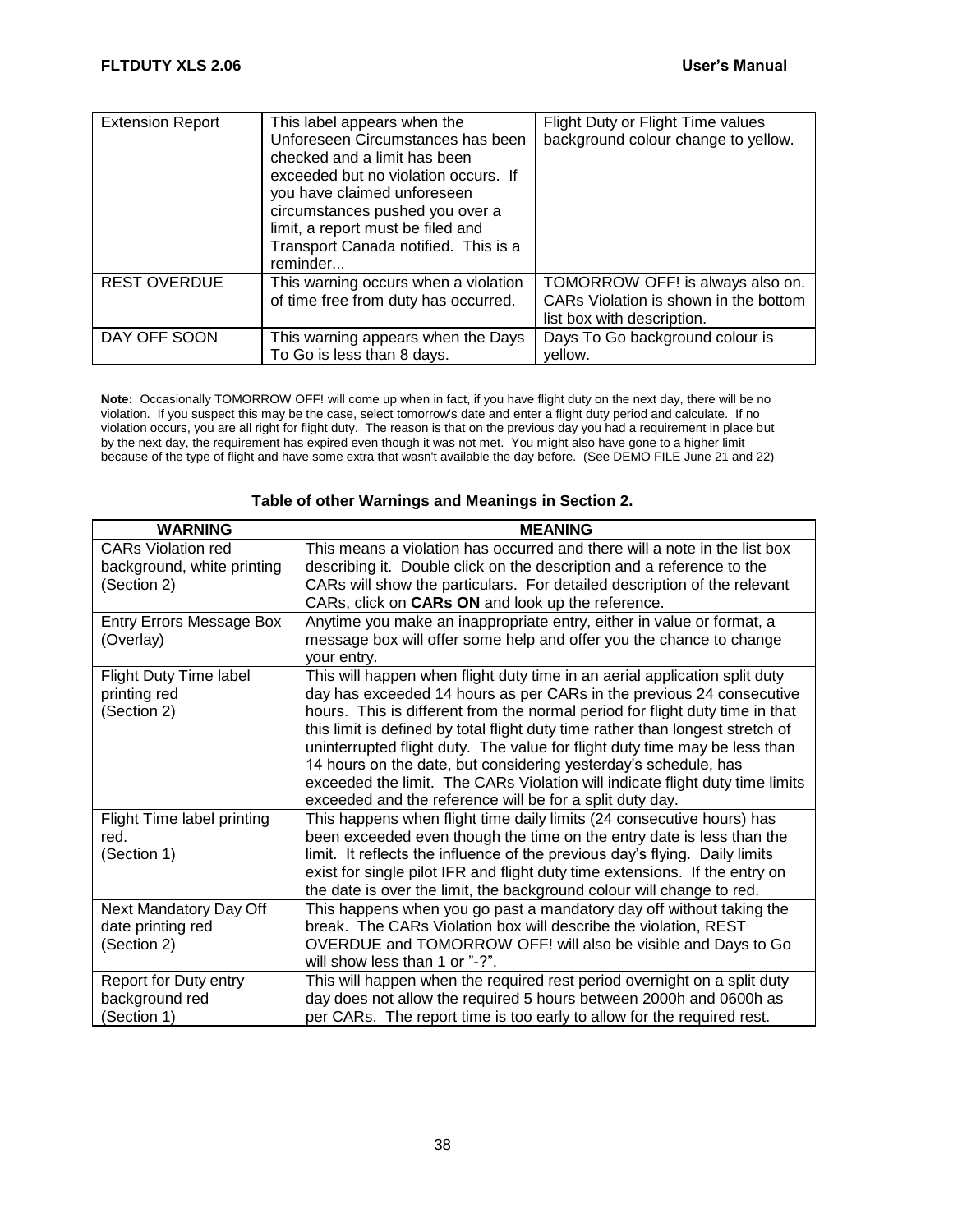| Tomorrow's Flight Time | If an accumulated flight time limit is approaching and less than 12 hours     |
|------------------------|-------------------------------------------------------------------------------|
| Message Box            | of flight time tomorrow will put you over that limit, this box appears with a |
| (Overlay)              | calculation of the amount of flight time you can log tomorrow without         |
|                        | going over the limit. This number is not based on today's value short of      |
|                        | the limit but on tomorrow's calculation before the start of the day. You      |
|                        | may be within 10 hours of a limit today and not be tomorrow, or you may       |
|                        | have 5 hours to go today but more tomorrow, depending on the day's            |
|                        | flight time at the start of the accumulating period.                          |

#### <span id="page-42-0"></span>**TABLES**

High Limits Summary, Violation Summary and Pilot Record Update Summary tables can be created from **View** in the main menu bar. In addition, there are two types of Table that can be created and displayed with **Table ON** and **Daily Status Report**. Either type will appear over Section 2 when you create it, with scroll bars to allow you to view the entire table. You can print these tables by clicking on **File** on the menu bar and then **Print Table** after you have them made and showing in Section 2. The format for the printed versions is similar to what you see in Section 2. If you have selected many columns from **Options** > **Printout Options** or the larger font sizes, your printer may need to be in landscape orientation for these columns to print. You can change your printer settings before the print instructions go to your printer by clicking on **Set/Check Printer Settings** or from the main menu bar on the main screen under **File** > **Printer Setup**. (Change your printer settings beforehand through the Windows Task Bar. Click **Start** > **Settings** > **Printers** > click on your printer using the right mouse button and choose **Properties**.) The default printout fits on portrait paper orientation in small font.

In the tables:

- Day Off column will be either Yes for a CARs day off on that date or will be a blank showing no CARs day off.
- CARs column will be either OK for no CARs violations under this part for this date, or X for one or more violations on this date.
- Special column shows type of operation: Private Ops, 702-703 or 704-705. It will also show if special circumstances like On Call or an extension to flight duty time due to unforeseen circumstances has been entered. (May be truncated by space limitations. You can drag the column boundary to size as you like.)
- Notes column will show the first 20 characters (or until line shift) of Notes section for each date.
- Flight Duty column will show the maximum stretch of consecutive hours of flight duty in effect on the date.
- Flight Time column will show total flight time for the date.
- Rest Since Last Duty column will show hours since last flight duty (minus 1 hour for overnight rests) or the entered actual rest period for the date.
- Flight Time 7 Days column shows accumulated flight time total over 7 days for that date.
- Flight Time 30 Days column will show the accumulated flight time over 30 days or since last 5 consecutive day break, whichever is less.
- Flight Time 42 Days column will show the accumulated flight time over 42 days or since last 5 consecutive day break, whichever is less.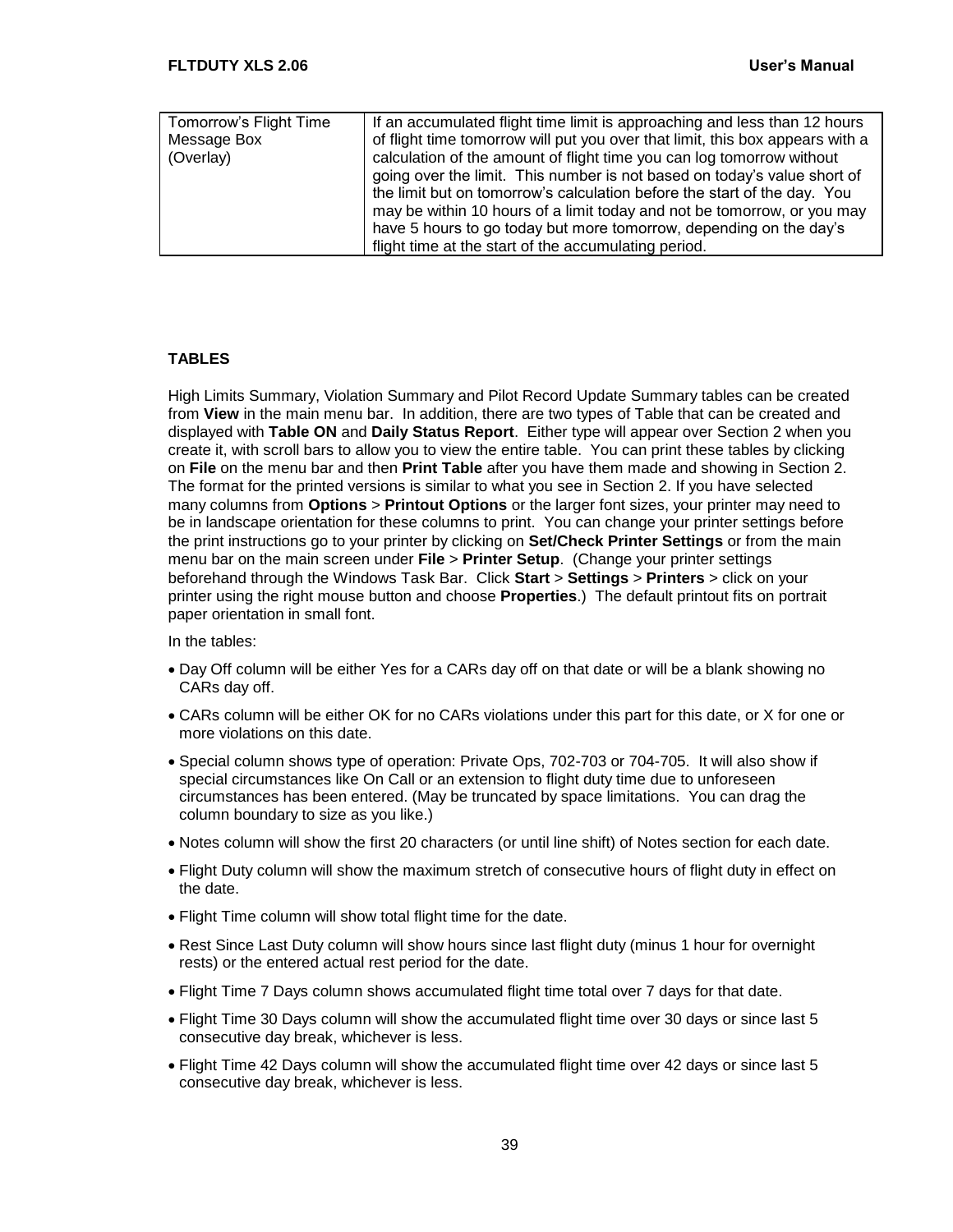- Flight Time 90 Days column will show the accumulated flight time over 90 days or since last 5 consecutive day break, whichever is less.
- Flight Time 180 Days column will show accumulated flight time over 180 days (or to start of record if less than 180 days).
- Flight Time 365 Days column will show accumulated flight time over 365 days (or to start of record if less than 365 days).
- Days Off Last 30 Days column will show the number of CARs days off in the previous 30 days (or with Auto Calculate OFF will show the number or 3+ or 5+).
- Days Off Last 90 Days column will show the number of CARs days off in the previous 90 days (or with Auto Calculate OFF will show the number or 13+).
- Days to Go column will show number of days to go before a mandatory day off (without using the Extension Option).
- Mandatory Day Off columns will show the date of the next mandatory days off if no breaks are taken before this date.
- The Options columns will show the values in the Optional Parameters in the Notes section and the Option Total columns will show the accumulating totals between resets.

| FLTDUTY XLS Version 2.0          |             |      |                                         |                                                                                                                                      | Pilot SCHEDULE MANAGER        |                       |                        |                      |                    |                     | - Ialxi              |
|----------------------------------|-------------|------|-----------------------------------------|--------------------------------------------------------------------------------------------------------------------------------------|-------------------------------|-----------------------|------------------------|----------------------|--------------------|---------------------|----------------------|
| File<br>Edit                     | <b>View</b> |      | <b>Options</b>                          | Help                                                                                                                                 |                               |                       |                        |                      |                    |                     |                      |
| <b>ERIC BRADLEY</b>              |             |      |                                         |                                                                                                                                      |                               |                       |                        |                      |                    |                     | Beginning: Apr 13/97 |
|                                  |             |      |                                         |                                                                                                                                      | Date format is Day/Month/Year |                       |                        |                      |                    |                     |                      |
| <b>Section 1: PILOT ENTRIES</b>  |             |      |                                         |                                                                                                                                      |                               |                       |                        |                      |                    |                     |                      |
|                                  |             |      |                                         | Select the dates that you want to see in the Table. Remember that this<br>operation takes more time, the longer the selected period. |                               |                       |                        | <b>Enter</b>         |                    |                     |                      |
|                                  |             |      |                                         |                                                                                                                                      |                               |                       | Press                  | Cancel               |                    |                     |                      |
| 匷                                |             |      | Starting from: <mark>Jun 1, 2000</mark> | Until:                                                                                                                               | Jun 30, 2000                  |                       | Tab or<br>Enter        | Hide                 |                    |                     |                      |
|                                  |             |      |                                         |                                                                                                                                      |                               |                       |                        |                      |                    |                     |                      |
| Section 2: TABLE OF CALCULATIONS |             |      |                                         |                                                                                                                                      |                               |                       | <b>Actual Days Off</b> |                      | <b>Reset Dates</b> |                     | Day 1175             |
|                                  |             |      |                                         |                                                                                                                                      |                               |                       |                        | Rest                 | <b>Flight</b>      | Flight <sup>-</sup> | Save                 |
| <b>DATE</b>                      | Day<br>Off  | CARS | Special                                 | <b>Notes</b>                                                                                                                         |                               | <b>Flight</b><br>Duty | <b>Flight</b><br>Time  | <b>Since</b><br>Last | Time               | Time<br>30          | <b>Table OFF</b>     |
|                                  |             |      |                                         |                                                                                                                                      |                               |                       |                        | Duty                 | Days               | Days                |                      |
| Jun 1/00                         |             | 0K   | 702-703                                 | <b>BLUE ALERT</b>                                                                                                                    |                               | 7.5                   | 1.6                    | 17.0                 | 8.4                | 17.5                | <b>Notes ON</b>      |

#### **Summary Report Table:**

 $Jun 3/00$  Yes OK

**OK** 

702-703

702-703

**BLUE ALERT** 

**GREEN ALERT** 

**Jun 2/00** 

This is a table showing all of the calculations over a range of dates for a particular pilot. It is made by clicking on **Table ON** when you are in the main screen and have a pilot record open for entries or viewing. This table is useful to get an overall picture of the record over time as opposed to a snapshot on a single day. You can enter up to 5 years of the record in the range of dates. *This calculation takes about as long as making a single calculation times the number of days in the selected range. (10 seconds to make one calculation x 20 days = 3 minutes)*.

6.5

 $\mathbf{0.0}$ 

 $17.5$ 

 $31.0$ 

84

 $5.1$ 

16.2

 $14.1$ 

**CARs ON** 

 $0.0$ 

 $0.0$ 

Use the pop up calendar for help in selecting dates. Click the icon or use the main menu bar under **View** > **Calendar** (or press Ctrl + D).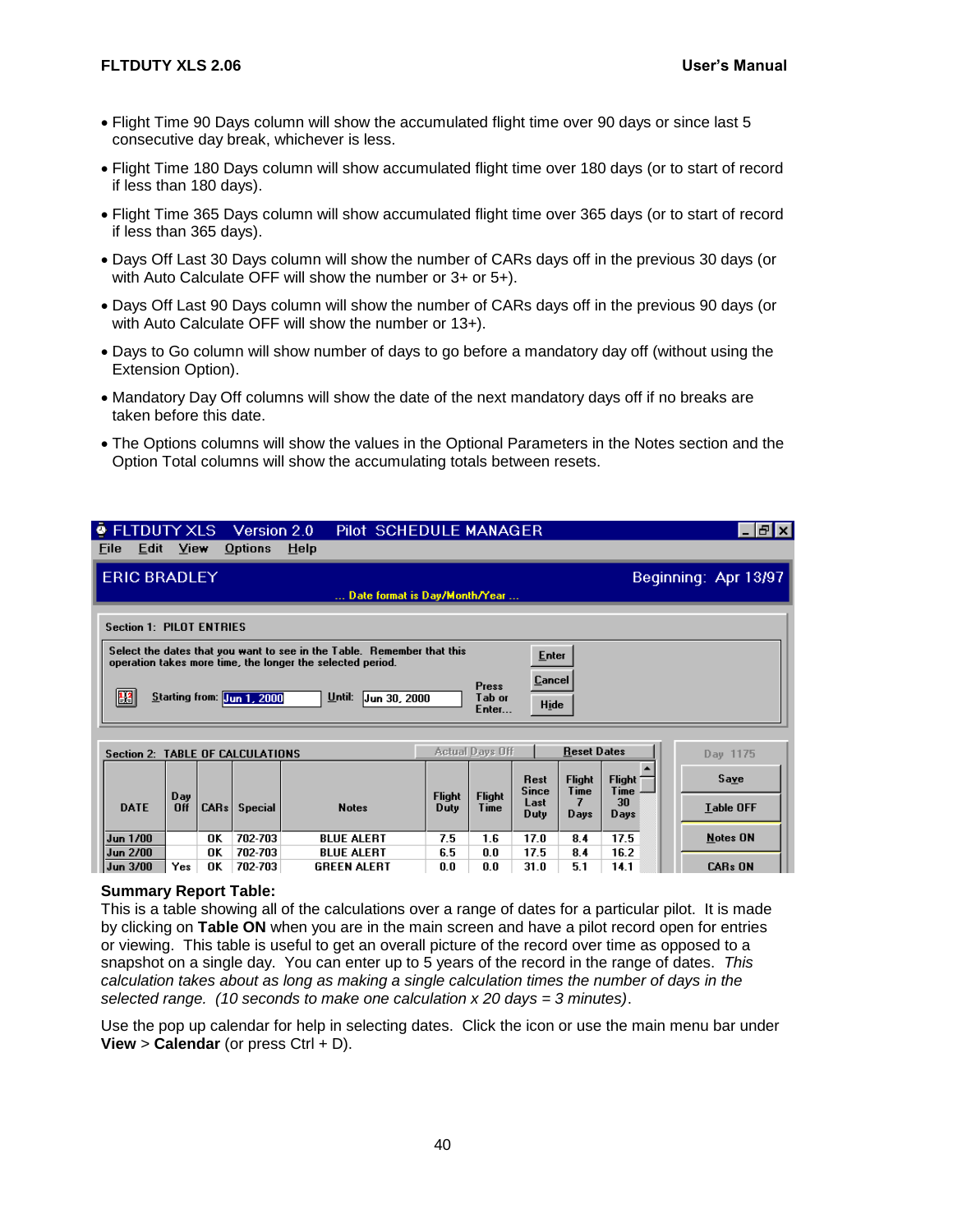#### **Daily Status Report Table:**

| <b>• FLTDUTY XLS</b>                                                                      |          | Version 2.0        |                 | Pilot SCHEDULE MANAGER                          |               |               |                             |                       |                              | - PI×                   |
|-------------------------------------------------------------------------------------------|----------|--------------------|-----------------|-------------------------------------------------|---------------|---------------|-----------------------------|-----------------------|------------------------------|-------------------------|
| Edit<br><b>View</b><br>File                                                               | Options  |                    | Help            |                                                 |               |               |                             |                       |                              |                         |
|                                                                                           |          |                    |                 |                                                 |               |               |                             |                       |                              |                         |
| Choose the Date for the Status Report. Then choose to show either all pilot names or user |          |                    |                 |                                                 |               |               |                             |                       |                              |                         |
| defined Groups. Select from the list, those you want included in the report.              |          |                    |                 |                                                 |               |               |                             |                       | <b>Show Table</b>            |                         |
| DATE:                                                                                     |          |                    | <b>RED TEAM</b> | <b>BLUE TEAM</b>                                |               |               |                             |                       | Return to Main               |                         |
| Jun 6, 2000<br>匷                                                                          |          | <b>Pilot Names</b> |                 | <b>SPRAY OFFICE</b>                             |               |               |                             |                       |                              |                         |
|                                                                                           | G Groups |                    |                 |                                                 |               |               |                             |                       | <b>Select All</b>            |                         |
|                                                                                           |          |                    |                 |                                                 |               |               |                             |                       |                              |                         |
|                                                                                           |          |                    |                 |                                                 |               |               |                             |                       | <b>Edit Groups</b>           |                         |
|                                                                                           |          |                    |                 |                                                 |               |               |                             |                       |                              |                         |
|                                                                                           |          |                    |                 |                                                 |               |               |                             |                       |                              |                         |
| <b>Section 2: TABLE OF CALCULATIONS</b>                                                   |          |                    |                 |                                                 |               |               |                             |                       |                              | Day ####                |
| AS OF:                                                                                    | Day.     |                    |                 |                                                 | <b>Flight</b> | <b>Flight</b> | <b>Rest</b><br><b>Since</b> | <b>Flight</b><br>Time | <b>Flight</b><br><b>Time</b> | Save                    |
| Jun 6, 2000                                                                               | Off      | CARS               | <b>Special</b>  | <b>Notes</b>                                    | Duty          | Time          | Last<br>Duty                | 7<br>Davs             | 30<br>Days                   | Table ON                |
| <b>BLUE TEAM</b>                                                                          |          |                    |                 |                                                 |               |               |                             |                       |                              | Notes ON                |
| <b>BOB MCKINNON</b>                                                                       |          | OK                 | 702-703         | <b>BLUE ALERT</b>                               | 6.0           | 1.2           | 18.0                        | 4.2                   | 11.2                         |                         |
| <b>ROBERT LEBLANC</b>                                                                     |          | OK                 | 702-703         | <b>BLUE ALERT</b>                               | 6.0           | 1.2           | 18.0                        | 4.4                   | 13.6                         | <b>CARs ON</b>          |
| <b>JOHN MACNEIL</b>                                                                       |          | OK                 | 702-703         | <b>BLUE ALERT</b>                               | 6.0           | 1.3           | 18.0                        | 3.6                   | 11.6                         |                         |
| <b>GLEN MACDORMAN</b>                                                                     |          | OK                 | 702-703         | <b>BLUE ALERT</b>                               | 6.0           | 0.0           | 18.0                        | 1.0                   | 11.8                         | <b>Pilot Records</b>    |
| <b>PAUL BLACKMORE</b>                                                                     |          | OK                 | 702-703         | <b>BLUE ALERT</b>                               | 10.0          | 2.7           | 14.0                        | 3.2                   | 10.1                         |                         |
| <b>RED TEAM</b>                                                                           |          |                    |                 |                                                 |               |               |                             |                       |                              | <b>Aircraft Records</b> |
| <b>ERIC BRADLEY</b><br><b>IOUN COMANY</b>                                                 |          | OK<br>ΠK           | 702-703         | <b>BLUE ALERT</b><br><b>702 702 DI HE ALEDT</b> | 6.0<br>бn     | 0.0<br>n n    | 18.0<br>10 N                | 6.1<br>БC.            | 15.1<br>0 <sup>2</sup>       |                         |

This table is only available from the start up screen that appears either when you first open the program in a multi-pilot operation, or from the main screen menu bar, click on **File** > **Open**. Enter a Date for your report (use the Calendar - click on the icon), choose either pilot names or groups to be shown in the list and then select from the list all those you want included. Click on **Show Table** and the table will be presented in Section 2. The table shows all of the calculations for each pilot on the date you selected. This table is valuable for posting current status of all your pilots daily. Print the table by clicking on **Print Table** from **File** in the main menu bar.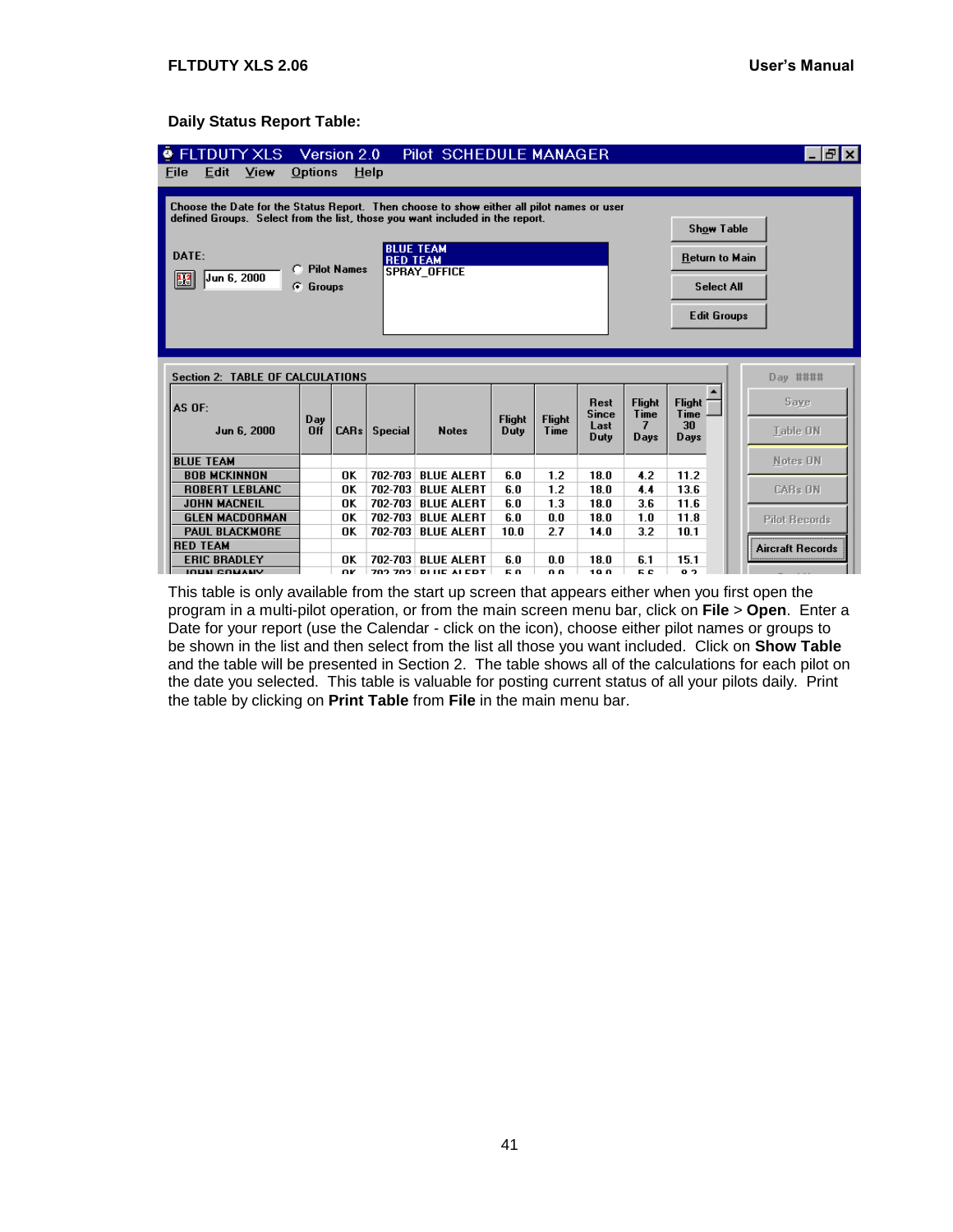#### <span id="page-45-0"></span>**SCHEDULE PRINTOUT**

You can have a printout of the entries that you have made for a range of dates by clicking on **File** in the menu bar and then clicking on **Print Schedule**.... This will bring up a frame asking you to set a range of dates. Enter the start and end dates that you are interested in and click on **Print**. A very basic table of the dates and the Report and Released times and flight times that you have entered for each date will be printed. This creates a hard copy of the data you have entered but does not do any calculations on the data. This is a printout of your schedule straight from your entries.

| $\bullet$ FLTDUTY XLS                              | Version 2.0    | Pilot SCHEDULI                            |
|----------------------------------------------------|----------------|-------------------------------------------|
| Edit<br>View<br>File                               | <b>Options</b> | HeIp                                      |
| New                                                | Ctrl+N         |                                           |
| $Q$ pen                                            | $Ctrl + O$     | Date format is Day/W                      |
| Save                                               | $Ctrl + S$     |                                           |
| Close                                              |                | wing operation, aerial work or ai         |
| <b>Printer Setup</b>                               | Ctrl+T         |                                           |
| <b>Print Schedule</b>                              |                | Print Schedule<br>$\times$<br>Reset       |
| <b>Print Table</b>                                 | have printed.  | Enter the range of dates that you want to |
| Import/Export<br>Complete BackUp                   | Starting:      |                                           |
| Exit<br>Daily Times:                               | Ending:        |                                           |
| Max Flig<br>Duty Tim                               |                | Check/Set Paper Orientation               |
| <b>Accumulated Flight Tir</b>                      |                | <b>Print</b><br><b>Time</b>               |
| <b>Flight Time</b><br>F<br>2.1<br>Last 7 Days<br>г |                | << Done >>                                |
| -Accumulated Days Off                              |                |                                           |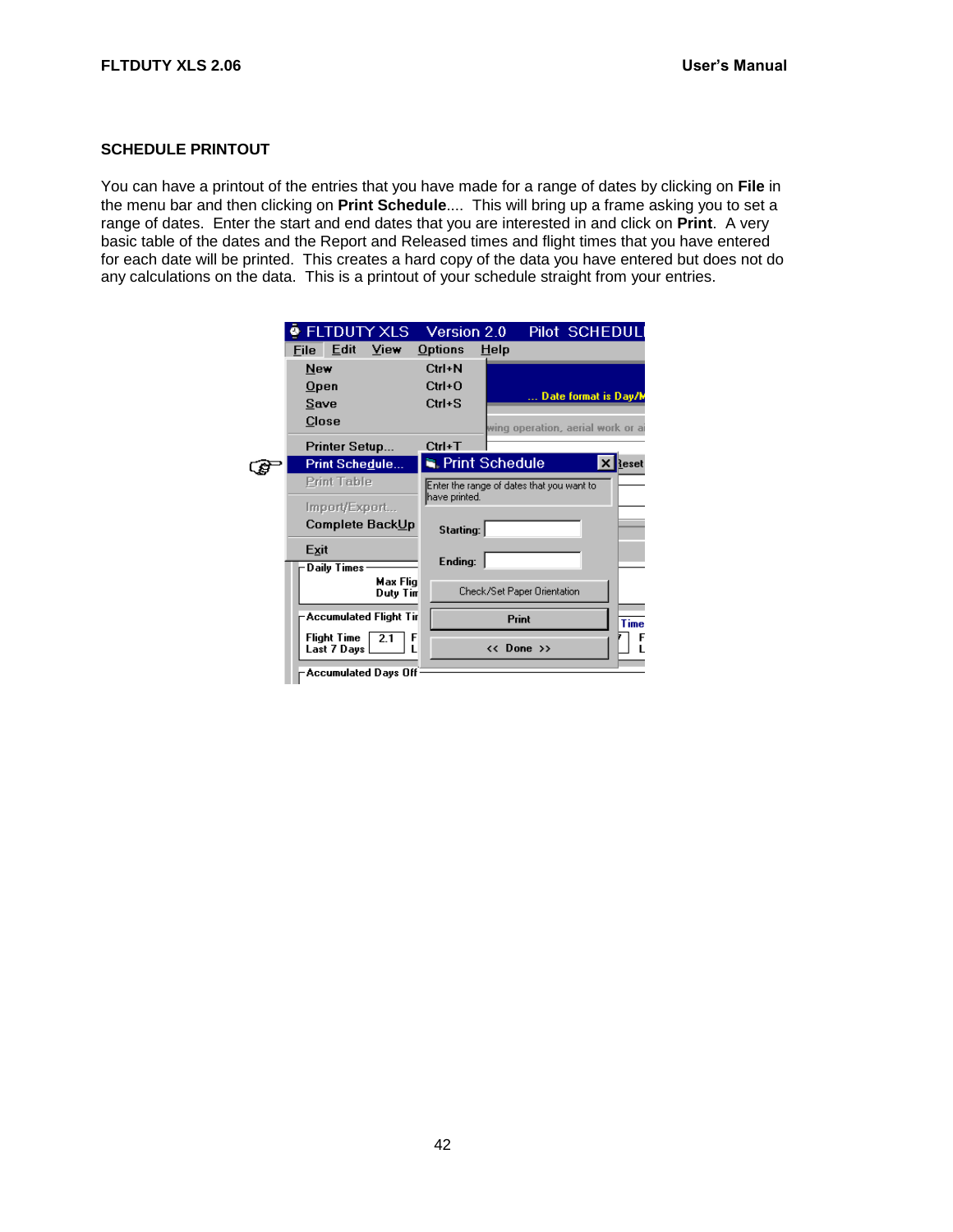# <span id="page-46-0"></span>*TROUBLESHOOTING*

#### <span id="page-46-1"></span>**YOUR DISPLAY**

**You can't see the lower sections:** Hide your taskbar by Start > Settings > Taskbar - uncheck Always on Top.

**Your titles and menu bar do not look like illustrations in this manual:** You can change and customize your display through Control Panel. I have made mine look more like Windows 3.1 - old habits... I use larger fonts for the titles, menus and messages (8, 10 and 12 pitch fonts) and the old colour for title bars. I started with Windows Standard (Large) scheme under Appearance and modified some. You can suit yourself on the presentation of your windows.

**Date formatting or date error messages:** Your Regional Settings must be set to English(Canada) - in Windows Control Panel. (Click Start > Settings > Control Panel > open language settings > select English(Canada) from the list. Under Date your Short Date format must be in the order dd/MM/yy.) French(Canada) and English(United States) cause problems and will not work.

#### <span id="page-46-2"></span>**WORKING WITH THE PROGRAM**

**Date Out of Range problems:** In any one session, if you are making entries into the future, the program will only allow 120 days ahead from today's date. If you reach this limit, you can force the program to jump ahead to allow another 120 days by closing the pilot record and re-opening it. You cannot go to dates before the start date.

**Multiple entries in a single session:** If you must make entries for many days, and you have **Auto Calculate OFF** (unchecked), you can get away with not checking the calculations or saving as long as you are not in an extension (under the 42 days rule from the CARs) or following a 5 day break in Aerial Work or Air Taxi operations when the option to reset flight time totals to zero may come up. Any valid entries will be stored as you change dates in the Entry Date box including Notes and Actual Flight Duty Times and Rest Periods in Section 2. Click on **Save** regularly if you want the new data to be permanently saved in the data file. It can speed up your data entry time if there is no reason to expect you have entered a period where the extension option is used. All calculations can be done whenever you return to a date entered this way, and all future calculations will take these entries into account.

**Keyboard Shortcuts:** Use Tab to change focus and move cursor along entry boxes and command buttons. Use Enter to start calculations after date selected or flight time entered. Enter will cause command buttons to be clicked if they have focus. Shift focus to command buttons and text boxes with Alt + hot key (underlined letter in label). Use up/down arrow keys to move down lists. Use left/right arrow keys to move through search results in key word search of CARs text. Ctrl + hot key will bring down lists in main menu. Esc will close overlays.

**Long waits for calculations to complete:** To get more flexibility in moving around the record, leave **Auto Calculate OFF** (from **View** on the menu bar or at initial start screen when selecting a pilot name). If you are still waiting too long to get calculations, you have a long record and it takes time for the program to run. If this gets too annoying, especially in a record that is more than a few months long, you might consider starting a new record and foregoing the information calculated for the long periods like 180 and 365 day flight times. Start a new record each season if your operation is seasonal.

Faster computers can handle the calculations for any length of record. The furthest back the program needs to look is 365 days and your calculations should never be much slower than at about the 90 day point.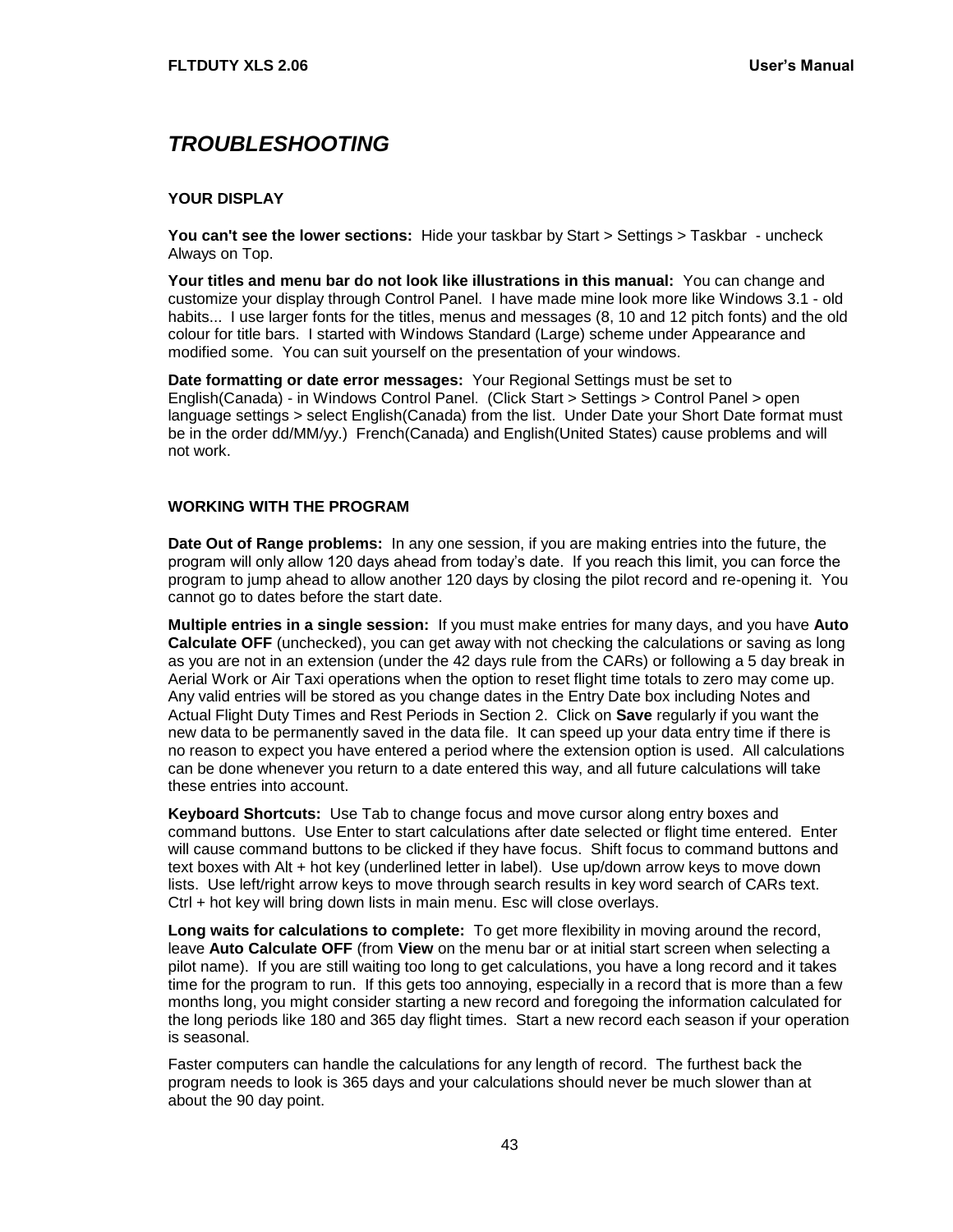**Making an entry for midnight:** The program sees the notation 0000 and 2400 on any date as the same and doesn't know whether it is the start of the day or the end of the day. The notation 12:00 AM is interpreted as midnight at the start of the day. (The notation 0000 will cause an error message that suggests 12:00 AM as an alternative. Accept that.) The notation 12:00 PM is interpreted as noon, so for a notation at the end of the day, the best solution is to enter 11:59 PM (or 2359). The extra minute probably won't make any difference in calculations. For a 24 hour entry, such as for On Call, the best report time would be 12:01 AM (0001) and released time as 11:59 PM (2359).

If your flight duty period overlaps midnight (graveyard shift...), enter the start time and end time normally on the same Entry Date. If you have made a split duty shift and the rest is less than the required rest (8 hours) between shifts, then enter the second part of the split on the same date as the first, even if it starts after midnight. Otherwise, enter report time on the date that it actually was.

#### *It is not recommended to use Co-ordinated Universal Time (UTC) entries because the warnings for days off and required time free from duty when shown as a date will be the date in UTC and may actually be referring to the day before in local time.*

#### <span id="page-47-0"></span>**IF YOU NEED TO USE YOUR BACKUP FILES**

If you have had some sort of malfunction and lost data on your pilot files, you can re-install your backup files and recover the data since your last backup. This should minimize any loss if you have been conscientious about maintaining your backup files.

You can import your backup files using **File** > **Import/Export** > **Import Pilot File** on the main menu bar, or you can use Windows Explorer or My Computer to manually transfer files.

Using Windows Explorer, find the directory where FLTDUTY XLS 2.06 is stored on your hard drive (probably in C:\FLTDUTY XLS if you used the standard SetUp). You should see the pilot data files listed as "pilot name.txt" files in a separate folder called "Pilots". From your backup disk, using Explorer, find the last saved copy of the file you are having trouble with. Highlight the file name by clicking on it. Press **Ctrl** and drag the highlighted file to the FLTDUTY XLS\Pilots directory on your C: drive and drop it there. If your corrupted file is still there, there will be a query about overwriting the existing file. If that is what you want, the file will be replaced by the backup version.

#### **For Advanced Users:**

If you are having other problems or errors suddenly appear in a pilot record, you might try looking for the problem in the "pilot name.txt" file using Windows Notebook. Make a copy of the problem file and store it somewhere else (in another directory or on a flash) before you start to modify the data file. You may do more damage than good... Double click on the file name and the data file will open. The entries are arranged by date (#date#), line by line (one line per day plus comments from the notes section), separated by commas. Find the date that causes the error and see if you can find what it might be. Entries should be substantially the same format day by day. Computers aren't perfect, and errors in copying and saving may creep in over time. You can delete entries from the last one back to get beyond the trouble spot if your backup habits have been poor. Do not delete a date in the middle of a record. You can delete values in individual data fields if you can match the format between the commas. Do not change the basic structure of the commas. Watch for quotation marks (""). Good luck!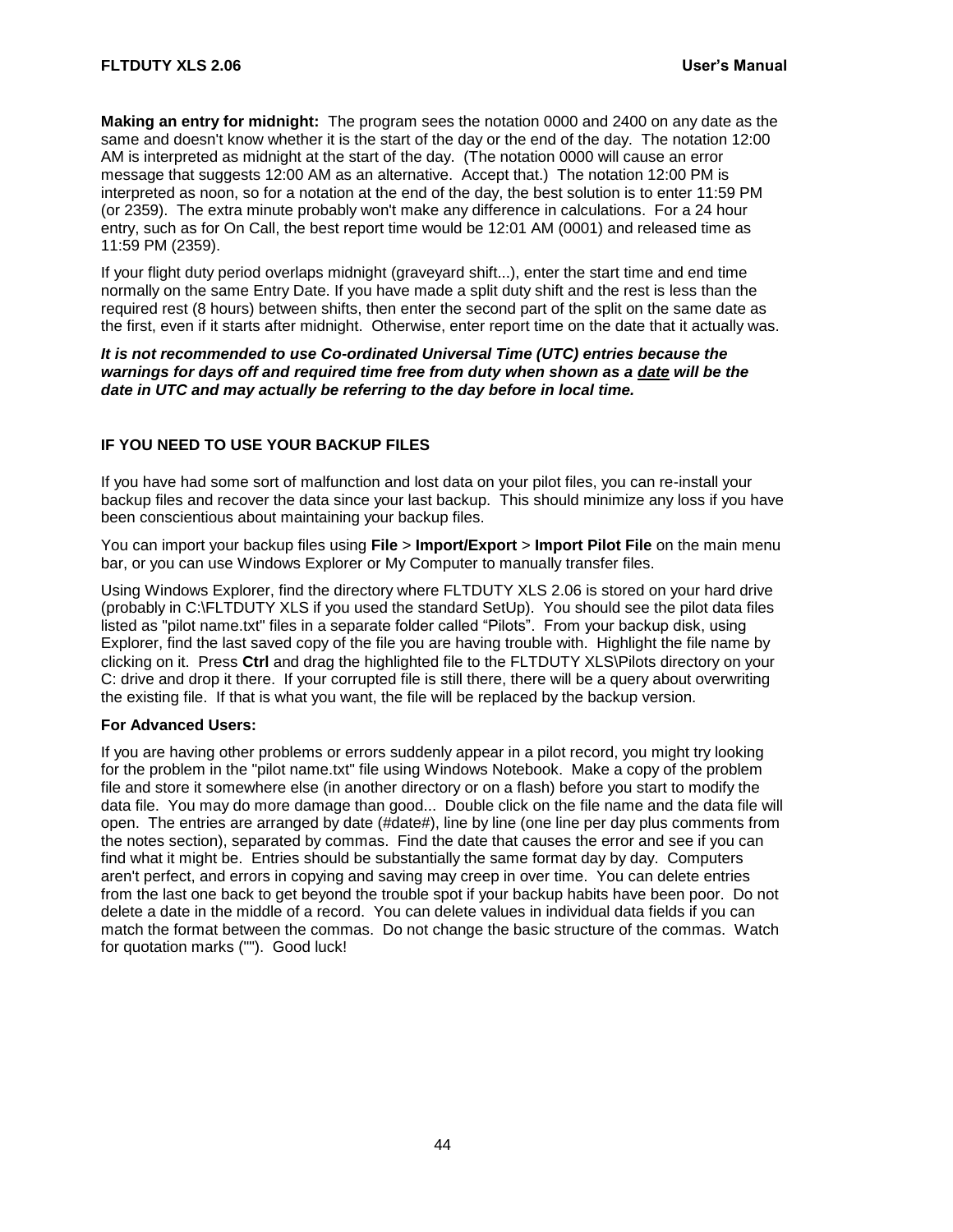# <span id="page-48-0"></span>*GLOSSARY OF TERMS*

| Calendar<br>F                      | A pop up calendar is included as a program feature. Click on the icon and<br>select a date. Click on Done and the date will be entered in the text box. The<br>calendar can be used when selecting an entry date, when picking a range of<br>dates for a table or the date of the daily status report.                                                                                                                                                                                                                                                                                                                                                                                                                                                                                                                                                                                                                                                     |
|------------------------------------|------------------------------------------------------------------------------------------------------------------------------------------------------------------------------------------------------------------------------------------------------------------------------------------------------------------------------------------------------------------------------------------------------------------------------------------------------------------------------------------------------------------------------------------------------------------------------------------------------------------------------------------------------------------------------------------------------------------------------------------------------------------------------------------------------------------------------------------------------------------------------------------------------------------------------------------------------------|
| CARs                               | Canadian Aviation Regulations.<br>FLTDUTY XLS 2.06 is concerned with commercial operations under Part VII,<br>Division II and private operations under Part VI, Subpart 4, Division IV for flight<br>time, flight duty time and rest requirements.                                                                                                                                                                                                                                                                                                                                                                                                                                                                                                                                                                                                                                                                                                         |
| Day Off                            | Under the CARs, a day off is described as 24 consecutive hours free from<br>flight duty. Examples: (1) Any date on which there was no flight duty would<br>be a day off. (2) If flight duty concluded on Monday at 3:00 PM and the next<br>flight duty didn't start until after 3:00 PM on Tuesday, then Tuesday would be<br>considered a day off in spite of the late flight duty.                                                                                                                                                                                                                                                                                                                                                                                                                                                                                                                                                                        |
| Days To Go                         | FLTDUTY XLS 2.06 counts the days from the entry date to the next<br>mandatory day off and indicates the days to go between the two dates. When<br>the days to go count reaches 1, then the entry date is the last day that can<br>have scheduled flight duty without a violation. The next day (tomorrow) must<br>be scheduled with 24 consecutive hours free from flight duty before any flight<br>duty.<br>FLTDUTY XLS 2.06 displays the days to go and the background color<br>changes to yellow when there is less than a week before a mandatory day off.                                                                                                                                                                                                                                                                                                                                                                                             |
| <b>Decline Extension</b><br>Option | On the first day going in to the extension option after failing to get 3 days off in<br>the previous 30 days and more than 30 consecutive days of flight duty<br>assignments, you are given the choice to use this option or not. If you decide<br>not to use the extension option, you will incur a violation of the CARs on that<br>day and every day until you have regained a total of 3 days off in the previous<br>30 days. If you accept the option, you are committed to getting 5 consecutive<br>days off before the end of the extension period instead of only 3 days off in the<br>previous 30 days.<br>If you later change your mind about declining the extension option, you can go<br>back to the first day, click on Reset to void your entries (including checking<br>the Decline Option box) and re-enter your schedule and flight times as they<br>were but when the choice comes up again, leave the Decline Option box<br>unchecked. |
| Early recall from<br>Reserve       | If a flight crew member was not able to get 8 hours rest while On Reserve<br>status and was assigned to flight duty between 2200h and 0600h or was<br>required to report for flight duty between 2200h and 0600h, the CARs can still<br>be satisfied (720.21(1)) by restricting the flight duty time to 10 hours and<br>extending the required rest following by one half the flight duty time.<br>(720.21(2))<br>FLTDUTY XLS 2.06 allows early recall to be entered in the "Special" list of<br>options. The user must determine if the circumstances warrant it as an entry.<br>The increased rest and restricted flight duty time will be applied.                                                                                                                                                                                                                                                                                                      |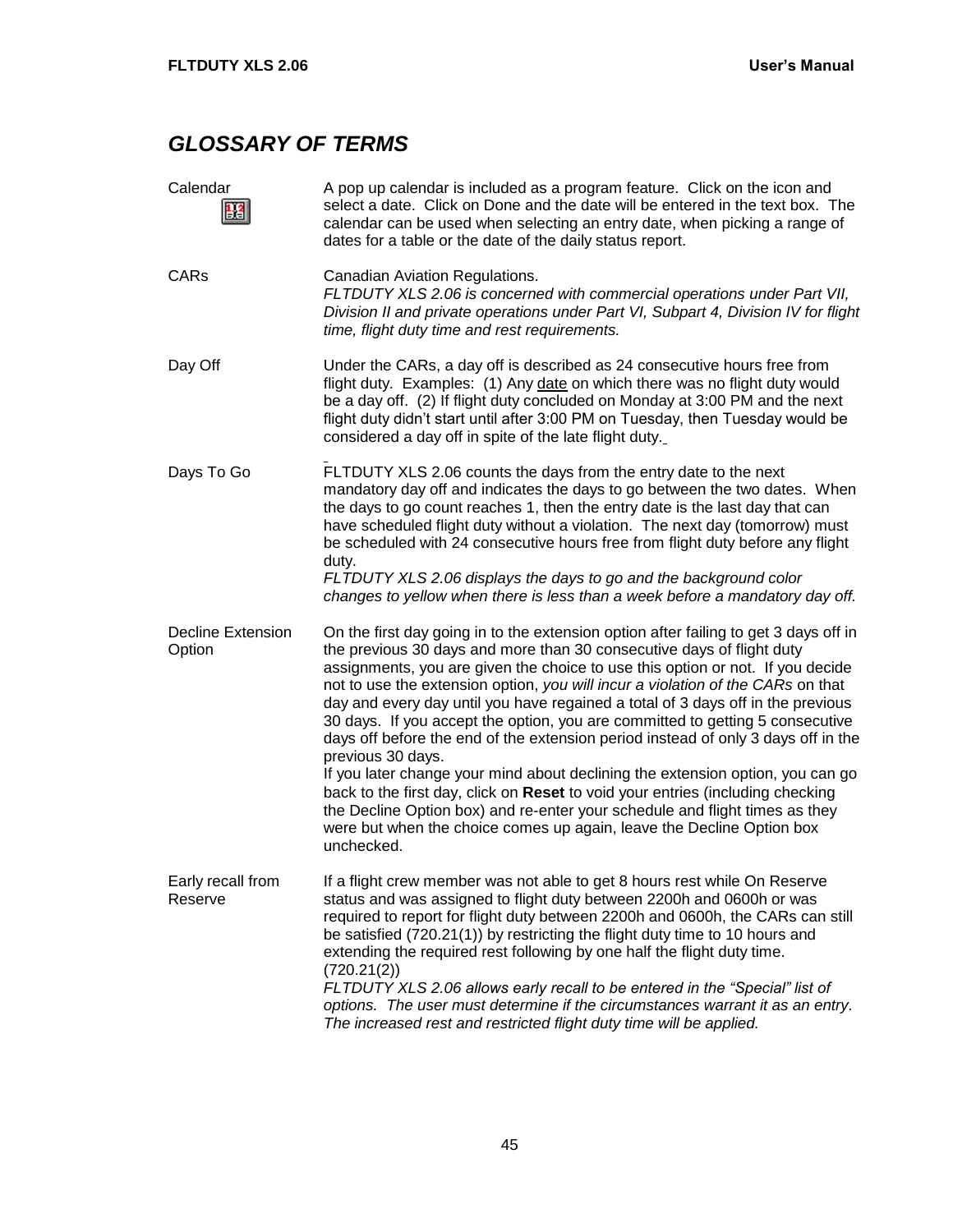#### **FLTDUTY XLS 2.06 User's Manual**

| <b>Entry Errors</b>       | Warning boxes will appear if an entry is not acceptable. This could be due to<br>formatting differences or impossible values. There are two types of warnings.<br>(1) A Message Box appears with a message and an OK command button<br>that requires acknowledgment (click on OK or press Enter) and then<br>disappears. (2) An Input Box appears with a message and a space to put a<br>corrected entry, with a default suggestion, and OK and Cancel buttons. Enter<br>a correct value in the Input Box space and click on OK or accept the default<br>by clicking OK or Cancel the entry altogether by clicking on Cancel.<br>In some circumstances an impossible entry will cause the rest of the record to<br>be reset to blank automatically. Try again.                                                                                                                                                                                                                                                                                                                                                                                                                              |
|---------------------------|---------------------------------------------------------------------------------------------------------------------------------------------------------------------------------------------------------------------------------------------------------------------------------------------------------------------------------------------------------------------------------------------------------------------------------------------------------------------------------------------------------------------------------------------------------------------------------------------------------------------------------------------------------------------------------------------------------------------------------------------------------------------------------------------------------------------------------------------------------------------------------------------------------------------------------------------------------------------------------------------------------------------------------------------------------------------------------------------------------------------------------------------------------------------------------------------|
| <b>Flight Time</b>        | This is flight time as defined by the CARs and is the time the pilot logs in his<br>personal logbook.<br>Enter this as a total flight time for the flight duty period if there have been<br>multiple flights. The total flight time cannot exceed the flight duty time except<br>for recreational flying (which has no flight duty time).                                                                                                                                                                                                                                                                                                                                                                                                                                                                                                                                                                                                                                                                                                                                                                                                                                                   |
| Groups                    | Pilots can be arranged into convenient groupings to make common entries<br>and reduce repetitive daily entries. The groupings can be used for daily<br>reports as well. Each group must have a distinct descriptive name. Any<br>individual pilot can be assigned to any number of groups. Common entries<br>can be made for any number of groups.                                                                                                                                                                                                                                                                                                                                                                                                                                                                                                                                                                                                                                                                                                                                                                                                                                          |
| Max Flight Duty<br>Time   | This is shown initially in Section 2: Daily Times as a calculated maximum<br>period for consecutive duty hours in any 24 consecutive hour period. The<br>number that appears here is the flight duty time in consecutive hours that was<br>the largest after flight duty begins on the entry date. If there was little flight<br>duty time scheduled early on the entry date, and a long period of flight duty<br>time the day before, the value here could be the day before's value or part of it<br>since, over 24 consecutive hours, the earlier flight duty period was the longest.<br>CARs limits for flight duty time generally are for consecutive hours of flight<br>duty over 24 consecutive hours rather than total flight duty time on a particular<br>date. The exception to this is the total flight duty time over 24 consecutive<br>hours set as a 14 hour limit during a split duty day in an aerial application<br>operation.<br>FLTDUTY XLS 2.06 offers this calculation as a maximum that occurred during<br>the period of flight duty on the entry date. If there was no flight duty on an<br>entry date, there will be no flight duty time associated with that date. |
| <b>Midday Rest Period</b> | This value appears in Section 2: Daily Times if a split duty day has been<br>entered. During a split duty day in an aerial application operation, the gap<br>between flight duty periods throughout an entry date is calculated as a<br>maximum time allowed for rest to make up for reduced rest overnight. The<br>value displayed here is the time between the duty periods, or from the end of<br>the last duty period until the day is over at midnight, whichever is the greatest,<br>minus 1 hour for meals, hygiene and travel. A midday rest will be indicated<br>whether the flight duty period qualifies as a split duty day or not.<br>FLTDUTY XLS 2.06 offers this calculation as a maximum. The value can be<br>changed to reflect actual circumstances by clicking on Change and entering<br>the time. Some impossible combinations will be disallowed. This option is<br>only available if there is more than one flight duty time entry. If you need a<br>value here and there is no place visible, click on Split to expose another set of<br>flight duty time boxes and enter your flight duty period as two sessions<br>surrounding the rest period.                     |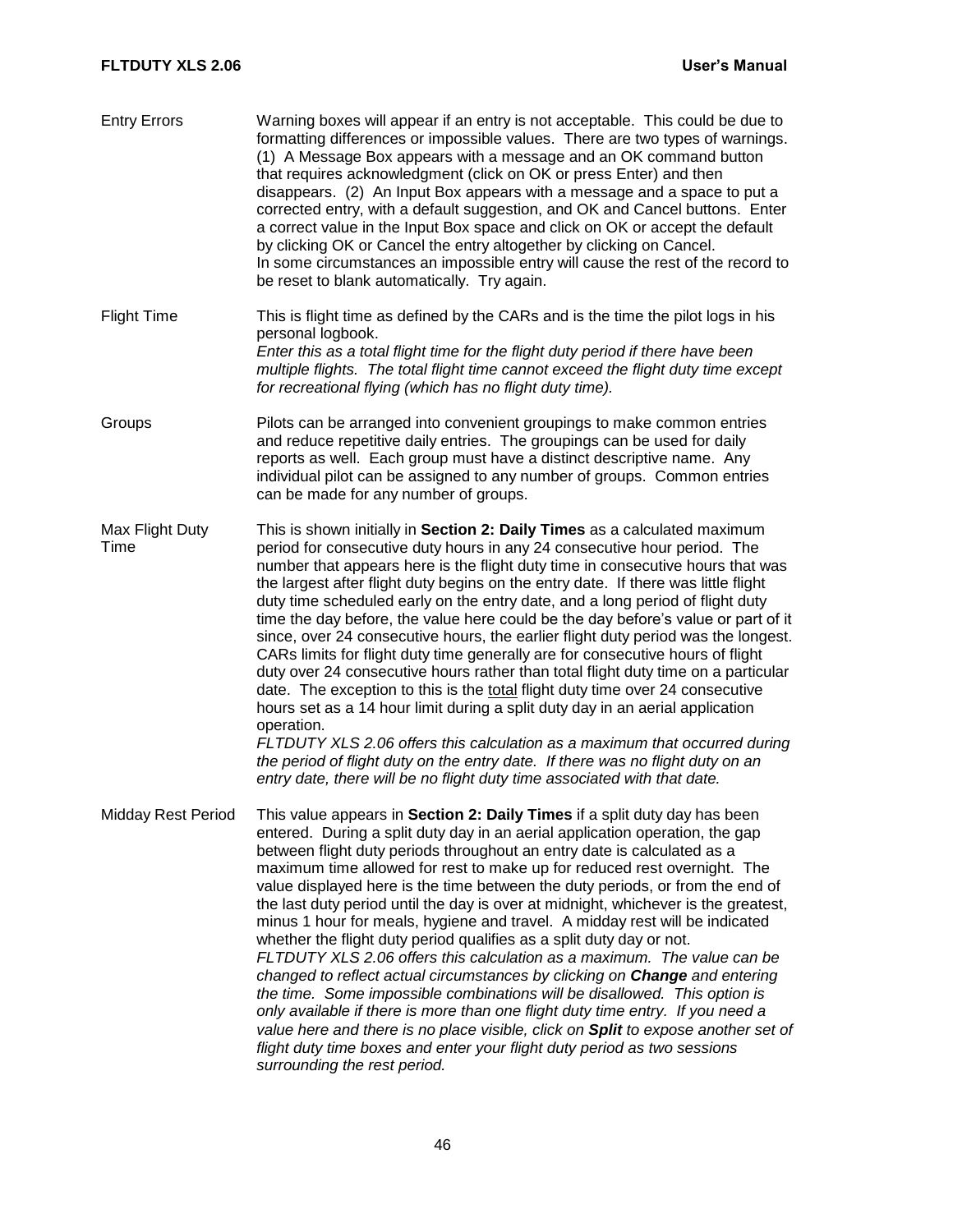| <b>Next Mandatory</b><br>Day Off | When there is a requirement for a specific number of days off in a defined<br>period, such as three 24 consecutive hours free from flight duty within 30<br>days, this means that from every date, looking back 30 days, there must be at<br>least 3 periods that qualify as days off.<br>The next mandatory day off is calculated, assuming no days off until that date,<br>as the latest date before a day off must be scheduled. There will be no<br>violation prior to that date if there are no days off. If that date is not given as a<br>day off, after no days off from the entry date to the next mandatory day off<br>date, then flight duty scheduled on that date will result in a violation.<br>The next mandatory day off shifts when a day off is scheduled, when special<br>circumstances change the requirements under the CARs or when flight time<br>limits are exceeded and a break must be given to allow accumulated totals to<br>fall below limits. The shift ahead is not consistent and depends on the<br>requirements and the previous schedule.<br>FLTDUTY XLS 2.06 warns of the Next Mandatory Day Off and counts down<br>towards that date. If the next day is far off, there should be no real concern<br>unless no days off are planned or possible. If the next day is close, then a<br>day off must be scheduled before the next mandatory day off or else<br>scheduling flexibility is eliminated.                                                          |
|----------------------------------|------------------------------------------------------------------------------------------------------------------------------------------------------------------------------------------------------------------------------------------------------------------------------------------------------------------------------------------------------------------------------------------------------------------------------------------------------------------------------------------------------------------------------------------------------------------------------------------------------------------------------------------------------------------------------------------------------------------------------------------------------------------------------------------------------------------------------------------------------------------------------------------------------------------------------------------------------------------------------------------------------------------------------------------------------------------------------------------------------------------------------------------------------------------------------------------------------------------------------------------------------------------------------------------------------------------------------------------------------------------------------------------------------------------------------------------------------------------------------------------------|
| On Call                          | Status that involves a pilot being available for a flight with 1 hour or less<br>notice, but without any specific location defined. This time is not considered<br>flight duty, but is also not considered time free from duty. Example: Pilot<br>wearing a pager with immediate response required. (Medevac pilots, charter<br>pilots, fire suppression pilots)<br>The consequence of using the On Call designation for a Subpart 2 or 3 or<br>helicopter operation is a drastic reduction in the time before a mandatory day<br>off. The requirement goes from 3 days off in 30 days to 36 hours off in 7 days<br>or 3 consecutive days off in 17 days.<br>It is possible to avoid the On Call designation by allowing the specified<br>location in the Standby status to extend to a wider range (like within town<br>limits or within 20 miles of the base). This designation involves flight duty time<br>(see Standby) but the daily limits for these operations are high (generally 15<br>hours) and extend beyond daylight hours in most cases.<br>Check On Call box in "Special" list. Enter as Report and Released time in the<br>yellow shaded boxes that appear. If the on call period is overlapped with a<br>flight duty period, enter the Report time for the start of the on call status and<br>the end time for the final release from on call status, no matter if there is<br>overlap or not. This will affect your available rest period but not your flight<br>duty time. |
| On Reserve                       | Status that involves the pilot being available for flight duty on more than 1 hour<br>notice. Time spent on reserve is not considered flight duty time and is also<br>not considered time free from duty. Time entered here does not affect flight<br>duty totals and limits but does affect the rest period. There is required rest for<br>the minimum rest period of 8 hours in every 24 consecutive hours. Examples:<br>A standby pilot who is expected to be able to report when called but is not<br>required to be on site or nearby (1 hour). A pilot who gets his assignments<br>well in advance but is not on a regular schedule. (Partime employees,<br>occasional fill-ins, designated days off with a "hook").<br>FLTDUTY XLS 2.06 records reserve time and will monitor for the required rest<br>but does not automatically keep track of notice (required 10 hours prior to<br>flight duty). An early recall from reserve can be noted in the "Specials" section<br>and there are limits and rest requirements that FLTDUTY XLS 2.06 will<br>monitor once this designation has been made.                                                                                                                                                                                                                                                                                                                                                                                        |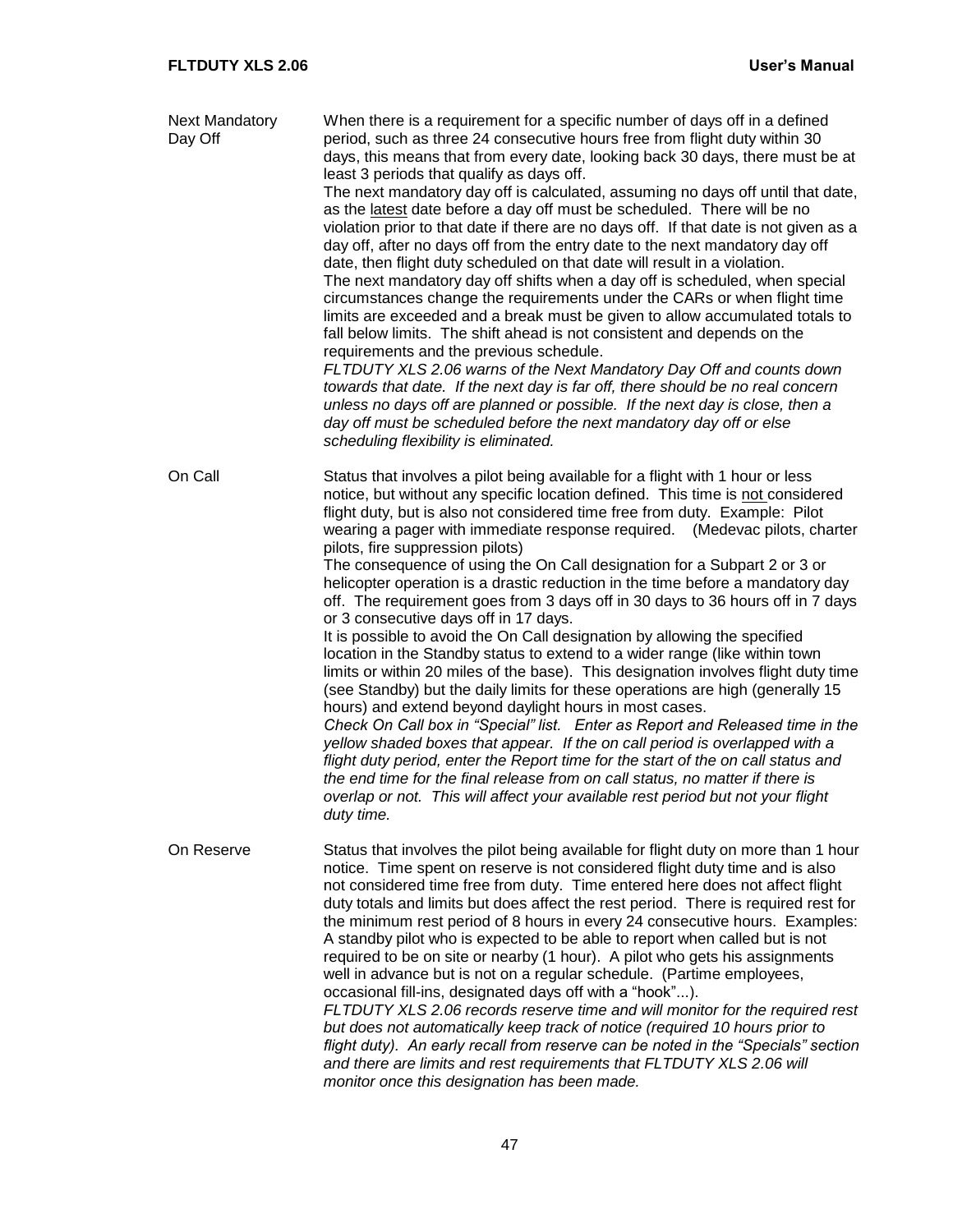| Optional<br>Parameters    | Refers to the label text in the Notes section totalizers. These parameters can<br>be set by the user to indicate the specifics of the optional totals. The label can<br>be changed following a reset to zero (checking the lower right side check box)<br>and reflect different options at different times. There can be up to 4 different<br>parameters being tracked at any one time.                                                                                                                                                                                                                                      |
|---------------------------|------------------------------------------------------------------------------------------------------------------------------------------------------------------------------------------------------------------------------------------------------------------------------------------------------------------------------------------------------------------------------------------------------------------------------------------------------------------------------------------------------------------------------------------------------------------------------------------------------------------------------|
| Password                  | With the security features in place (optional), password protection and access<br>restrictions can be implemented. Passwords can be any length and any<br>character and are shielded on entry. Entering the password is not case<br>sensitive. Passwords can be altered by the user from within the program.                                                                                                                                                                                                                                                                                                                 |
| <b>Private Operator</b>   | Only passenger carrying operations using turbine or large aircraft have<br>specific requirements for flight duty time, flight time and rest. These are<br>similar to the Part VII airline operations but even less restrictive. Private<br>operators in other non-passenger carrying specialty operations have no<br>requirements under the CARs for flight duty time, flight time and rest.<br>FLTDUTY XLS 2.06 shows the Part VI CARs in the text box and applies these<br>limits when Private Op (Passenger) is checked in the "Special" list.                                                                            |
| Recognized date<br>format | Any combination of characters that Windows will recognize as a date.<br>Whether day appears before month depends on Control Panel settings for<br>your computer (English (United States) = month before day, English (Canada)<br>= day before month). Your computer MUST BE SET TO English (Canada)<br>Examples for July 9, 2000 (Canadian): "9/7/00", "9/7/2000", "07/09/00", "July<br>9, 2000", "9-Jul-00", "9-July-2000", "9 July 2000", "9 Jul 00", "Jul 9, 2000"<br>FLTDUTY XLS 2.06 will prompt you if your entry is not in a correct format.<br>The display of dates will always be like "Jul 9, 2000" or "Jul 9/00". |
| Recognized time<br>format | Any combination of characters that Windows recognizes as a time. FLTDUTY<br>XLS 2.06 also accepts 4 digits with no separator on a 24-hour clock.<br>Examples for 9 o'clock in the morning: "9:00:00", "09:00", "9:00:00 AM", "9:00<br>AM", "9:00 am", "900", "0900"<br>Examples for 9 o'clock at night: "21:00:00", "21:00", "9:00:00 PM", "9:00 PM",<br>"9:00 pm", "2100"<br>FLTDUTY XLS 2.06 will prompt you if your entry is not in a correct format.<br>The display of times will always be like "09:00 AM" and "09:00 PM".                                                                                              |
| Recreational flying       | Any flying done by the pilot that is not for a commercial or private operator<br>including flight training if done outside the work environment. This is not<br>considered flight duty time, is considered time free from duty and does<br>accumulate for total flight times. Example: pilot flying private aircraft, or<br>training done for upgrade or renewal. (Ultralight pilots, aircraft owners,<br>instrument rating renewal)<br>Enter as total flight time with no Report or Released times. Check recreational<br>flying in "Special" list (There will be a prompt).                                                |
| Regulations               | For FLTDUTY XLS 2.06, the relevant regulations are in the CARs, Part VII,<br>Division II, 700.14 to 700.23 and Part VI, Subpart 4, Division IV, 604.26 to<br>604.33. These are the actual regulations governing flight time, flight duty time<br>and rest requirements and limits. (See Standards)                                                                                                                                                                                                                                                                                                                           |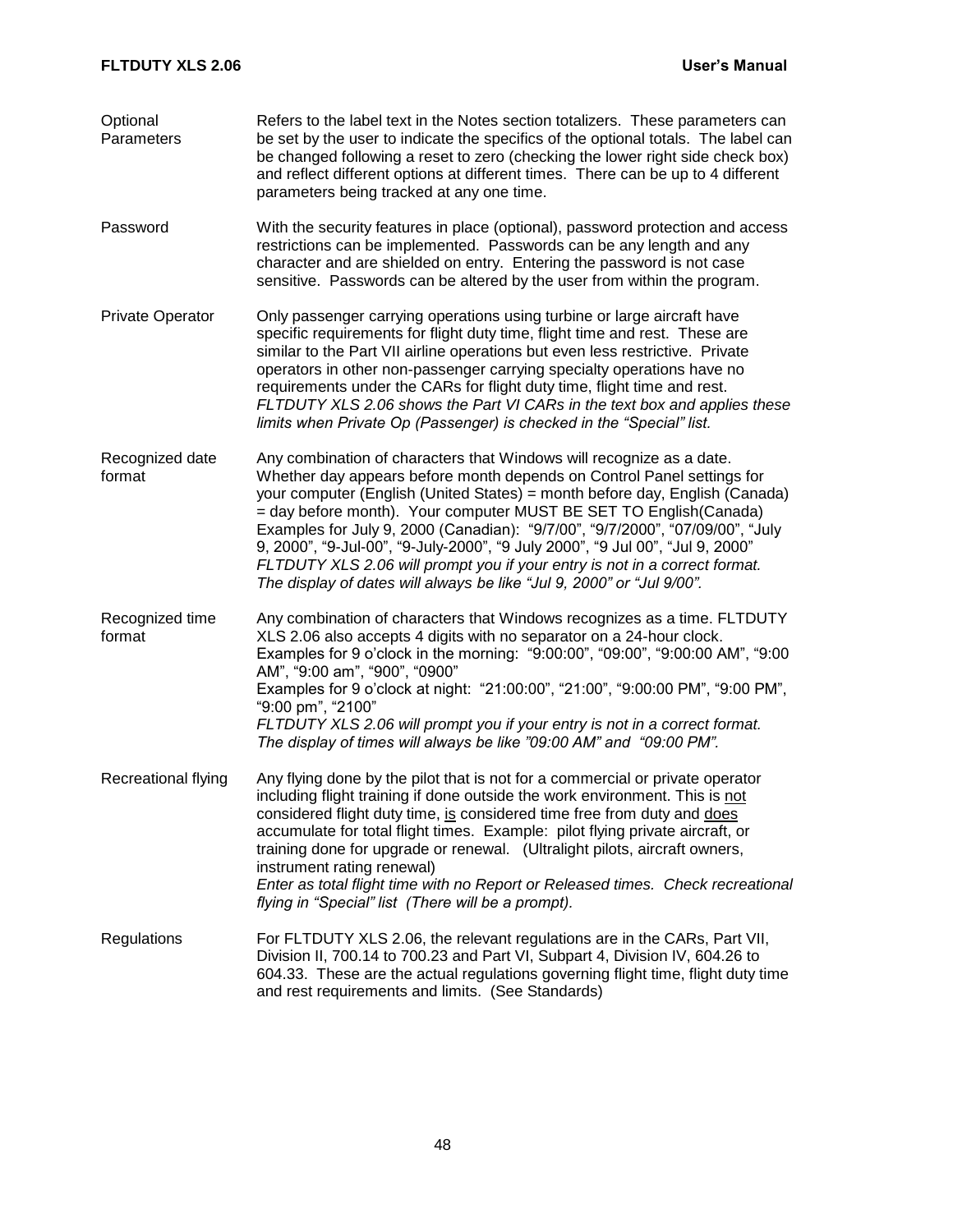| <b>Released from Duty</b><br>time            | This is the time of day that the pilot completes the flight and any related<br>duties. After being released from duty the pilot is free to leave and is not<br>responsible for any flight related duties and his time is his own (except for the<br>responsibility to get the required rest). If the pilot, on completion of a flight, is<br>expected to remain on site for further assignment, then the flight duty time<br>continues as standby time. If the pilot is released with the expectation that he<br>can be recalled (with less than 1 hour notice), then a new period of "On Call"<br>status begins after he is released from the current flight duty.<br>Enter as a time of day in a recognized time format.                       |
|----------------------------------------------|--------------------------------------------------------------------------------------------------------------------------------------------------------------------------------------------------------------------------------------------------------------------------------------------------------------------------------------------------------------------------------------------------------------------------------------------------------------------------------------------------------------------------------------------------------------------------------------------------------------------------------------------------------------------------------------------------------------------------------------------------|
| Report for Duty time                         | This is the time of day that the pilot reports either for standby or a flight. On a<br>schedule, this would be the time expected for the pilot to be at work, on site,<br>ready to go flying. This time includes any pre-flight and related duties but<br>does not include traveling.<br>Enter as a time of day in a recognized time format.                                                                                                                                                                                                                                                                                                                                                                                                     |
| <b>Rest Period Since</b><br><b>Last Duty</b> | This value appears in Section 2: Daily Times as a calculated value for the<br>maximum rest that could have been obtained between flight duty times<br>entered in the schedule. If the gap between duty periods is overnight, the<br>value here is the time between the latest period on the previous date, and the<br>earliest period on the entry date minus 1 hour. This represents the maximum<br>time that could be devoted to rest after meals, hygiene and travel have been<br>assigned a minimum period of 1 hour.<br>FLTDUTY XLS 2.06 offers this calculation as a maximum. The value can be<br>changed to reflect actual circumstances by clicking on Change and entering<br>the time. Some impossible combinations will be disallowed. |
| <b>Second Next</b><br>Mandatory Day Off      | A calculated date assuming no days off are given between the entry date and<br>the next mandatory day off, then the next mandatory day off is given. The<br>second next mandatory day off is the next date requiring a scheduled day off.<br>This date can be consecutive with the next mandatory day off or not,<br>depending on the requirements and the previous schedule.<br>FLTDUTY XLS 2.06 warns of the Second Next Mandatory Day Off so that<br>scheduling options can be exercised while there is still time. A consecutive<br>date with the Next Mandatory Day Off shows that there is a day off debt<br>building up and more discretion in scheduling is indicated.                                                                   |
| <b>Security Features</b>                     | FLTDUTY can be setup to open with a password. Users can be assigned to 4<br>different security clearance levels with corresponding user privileges.<br>Administrators have control over setting the users/passwords and clearance<br>levels. Operational users cannot delete pilot records or change clearance<br>levels, but they can change their own password. Single Pilot users can open<br>their own pilot record and make entries but cannot open or change any other<br>record. They can change their own password. Read Only users can open all<br>pilot records but cannot permanently save any entries or changes. They can<br>change their own password.                                                                             |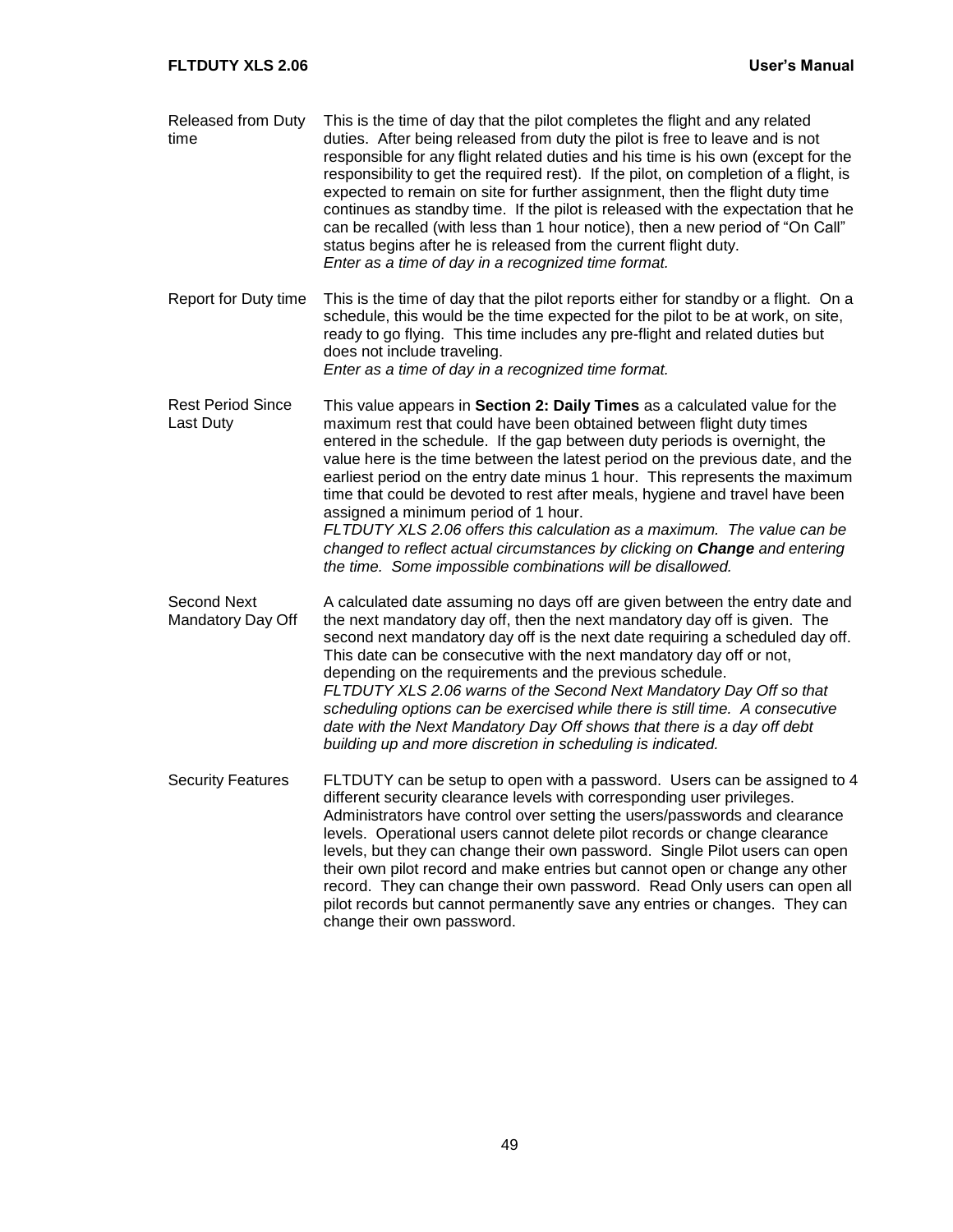| Split Duty Day                         | (1) For Aerial Application operations<br>A split duty day occurs when rest is less than 8 hours overnight, and some<br>midday rest is supplied to make up. This is not a violation of the rest<br>requirements as long as the pilot is warned ahead of time of the situation.<br>There are restrictions for total flight duty time extending for 24 consecutive<br>hours rather than consecutive hours of duty. The required time free from duty<br>is increased from 3 days in 30 days to 5 days off in 30 days and the extension<br>option to 42 days without a day off is not available. See CARs 720.16 (5).<br>Example: A spray pilot has several consecutive days of early morning and<br>evening spray sessions, but has midday rests.<br>Enter as more than 1 duty period (if that is the case) and check Aerial<br>Application in the "Special" list. If the actual rest and flight duty time is<br>different from the calculated maximums, enter a change manually.                                                                   |
|----------------------------------------|-------------------------------------------------------------------------------------------------------------------------------------------------------------------------------------------------------------------------------------------------------------------------------------------------------------------------------------------------------------------------------------------------------------------------------------------------------------------------------------------------------------------------------------------------------------------------------------------------------------------------------------------------------------------------------------------------------------------------------------------------------------------------------------------------------------------------------------------------------------------------------------------------------------------------------------------------------------------------------------------------------------------------------------------------|
|                                        | (2) For non-Aerial Application operations<br>A split duty day occurs when the flight duty time is extended beyond the<br>normal limits, but a rest period in suitable accommodation was supplied<br>during the flight duty period. This is not a violation of the daily flight duty time<br>limits if there was forewarning and appropriate rest. Rest requirements for the<br>next flight duty period are increased because of the extended flight duty time.<br>Example: A charter pilot has an early flight and is laid over for the day with a<br>late return. If he is expected to hang out in the pilot lounge all day, a violation<br>will occur after 15 hours of flight duty time. If he is sent to a motel to rest, a<br>split duty day results and no violation.<br>Enter as more than 1 duty period around the midday rest period. If the total<br>flight duty time is over the normal limit, the "Split Duty Day" label will appear<br>automatically and no violation will be incurred if the other requirements are<br>satisfied. |
| <b>Standards</b>                       | For FLTDUTY XLS 2.06, the relevant standards are in the CARs, Part VII,<br>Division II, 720.14 to 720.23 for commercial operators and Part VI, Subpart 4,<br>Division IV, 624.29 to 624.30 for private operators. These are the<br>interpretation of the regulations and in some cases variances for special<br>circumstances. The reference number for the standard will be the same as<br>the regulation to which it applies plus 20. (ie. 720.15 is the standard for<br>700.15)                                                                                                                                                                                                                                                                                                                                                                                                                                                                                                                                                              |
| Standby                                | Flight duty status that involves being at a specific location to be available for a<br>flight within 1 hour or less and counts as flight duty time even if no flight is<br>associated with the flight duty time. Example: Pilot required to be at the<br>airport even when no flights actually scheduled. (Instructors, charter pilots<br>with other duties, fire suppression pilots)<br>Enter as Report and Released time with no flight time.                                                                                                                                                                                                                                                                                                                                                                                                                                                                                                                                                                                                 |
| <b>Third Next</b><br>Mandatory Day Off | A calculated date assuming no days off are given between the entry date and<br>the next mandatory day off, then the next mandatory day off is given, and the<br>second next mandatory day off is given without days off in between. The third<br>next mandatory day off is the next date requiring a scheduled day off. This<br>date can be consecutive with the second next mandatory day off or not,<br>depending on the requirements and the previous schedule.<br>FLTDUTY XLS 2.06 warns of the Third Next Mandatory Day Off so that<br>scheduling options can be exercised while there is still time. A consecutive<br>date with the Second Next Mandatory Day Off shows that there is a day off<br>debt building up and more discretion in scheduling is indicated.                                                                                                                                                                                                                                                                       |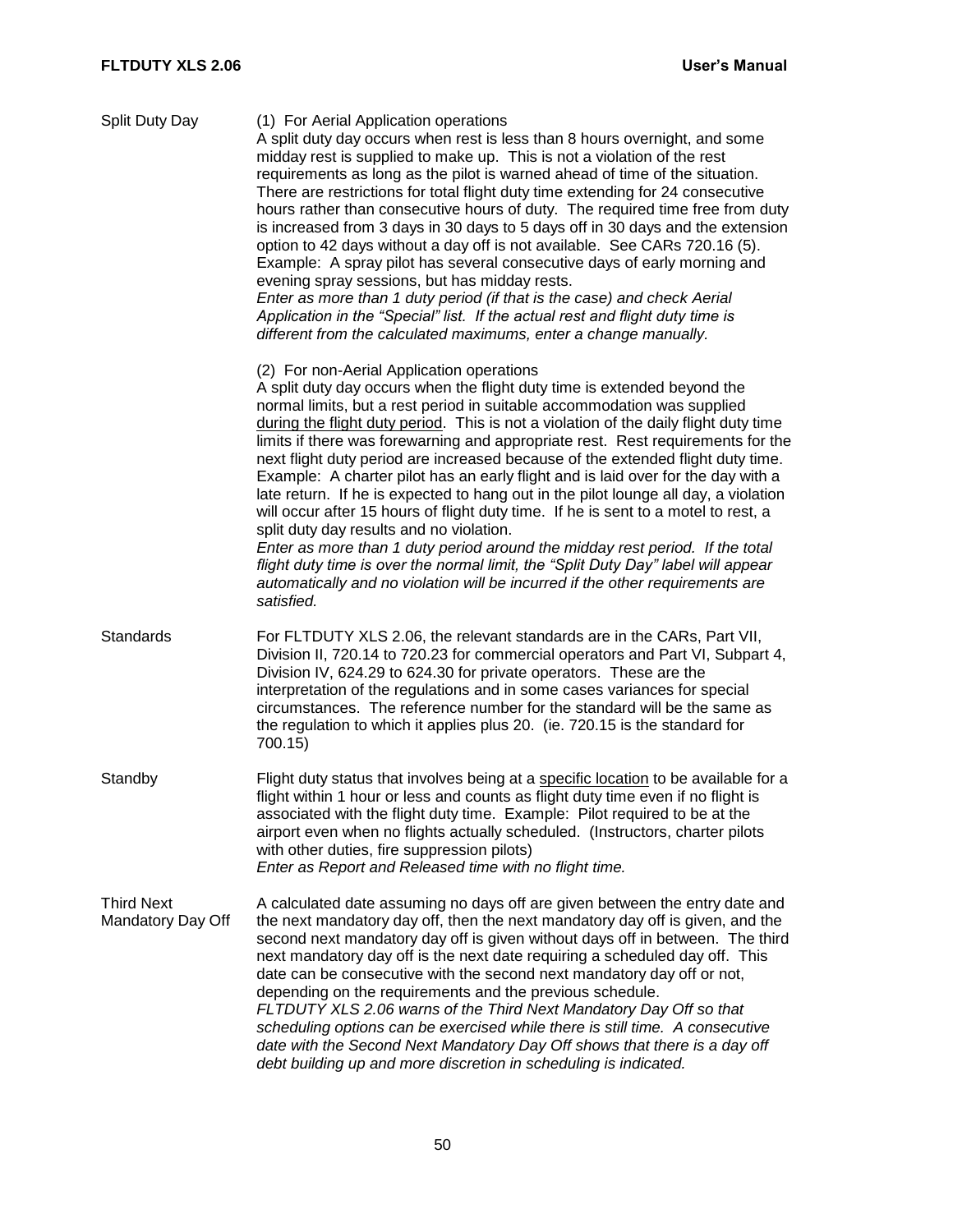# <span id="page-54-0"></span>*LIMITED WARRANTY*

The author reserves the right to make improvements in the product described in this manual at any time and without notice.

This program will perform substantially in accordance with the published specifications, documentation and authorized advertising. The author, when notified of significant errors within 90 days of purchase, will at his discretion either correct demonstrable and significant program errors within a reasonable period of time or provide a refund.

The author does not warrant that the functions of the software will meet your requirements, or that the software will operate error free or without interruptions, or that you will be free from prosecution from regulatory authorities solely as a result of using this product. The author has used reasonable efforts to minimize defects or errors in the software and errors in the interpretation of the regulations. You assume the risk of any and all damage or loss from use or inability to use the software.

The author makes no other warrants, express or implied, with respect to the manual or the software described in this manual. In no event shall the author be liable for direct or indirect, incidental or consequential damages resulting from any defect in the software, even if the author has been advised of the possibility of such damages.

#### *Thanks!*

Special thanks to John Lavigne, past Chief Pilot for Forest Protection Limited, for his continued support and enthusiasm in seeing this project through.

Thanks to Transport Canada staff in Ottawa: John Hamilton for getting me started and Judy Adamson for patiently answering all my questions, Roger Ayotte for continuing interpretations.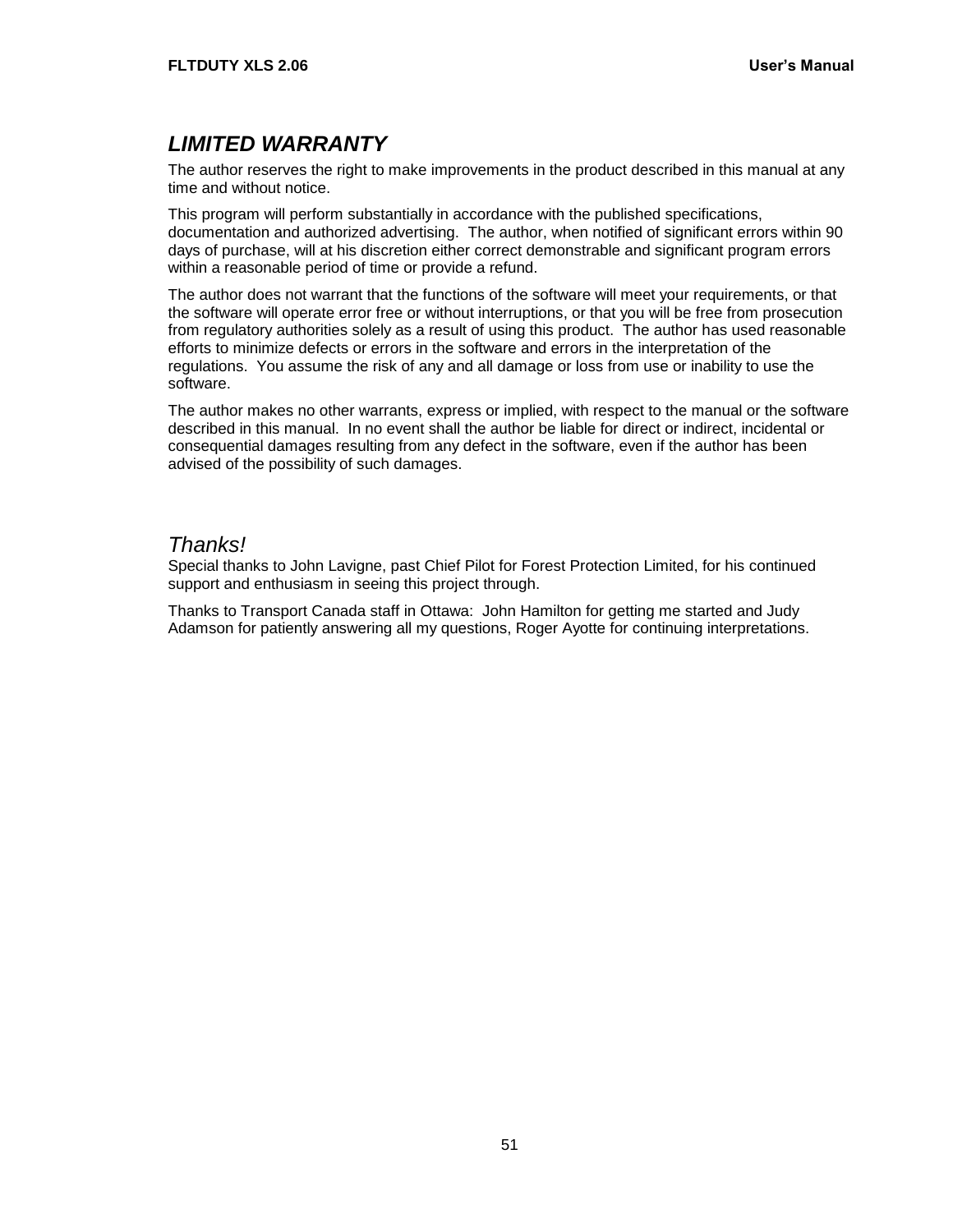# <span id="page-55-0"></span>*APPENDIX*

#### <span id="page-55-1"></span>**CHANGING THE SPLASH SCREEN PHOTO**

If you have a photo you want to use in the splash screen (the first screen you see when you open FLTDUTY XLS), you can create a Bitmap image of your own and place it in the FLTDUTY XLS folder.

The original bitmap image was created using Paint in Windows 95 after exporting a scanned photo from Adobe PhotoShop. The bitmap image attributes are Width 4.94" and Height 2.31". You will need to create an image of the same dimensions for it to fit in the form. If your photo is a different size, use the Paint features to crop or stretch your image to fit in a file with the attributes 4.94" x 2.31".

One way to accomplish the fit is to create a blank file in Paint with the attributes set to 4.94" x 2.31" size; then copy your scanned photo in a larger size and paste it to the sized file without expanding the attributes to fit your photo. Position the pasted image for the best display within the set dimensions and save it

Once you are satisfied with your 4.94" x 2.31" BMP file, save it as SplashScreen.bmp. Transfer this file (only a file named SplashScreen.bmp will be recognized) to C:\FLTDUTY XLS and when you open your copy of FLTDUTY, your new photo will be in place.

#### <span id="page-55-2"></span>**CHANGING THE COMPANY NAME**

You might want to alter the company name text that appears in the Splash Screen and on the header of the reports. You can make the form appear to make this entry by right clicking on the splash screen anywhere when it is in view at startup. The original form will be displayed and you can make changes in the text box and close. This can be left blank, set to upper or lower case letters, or changed as desired.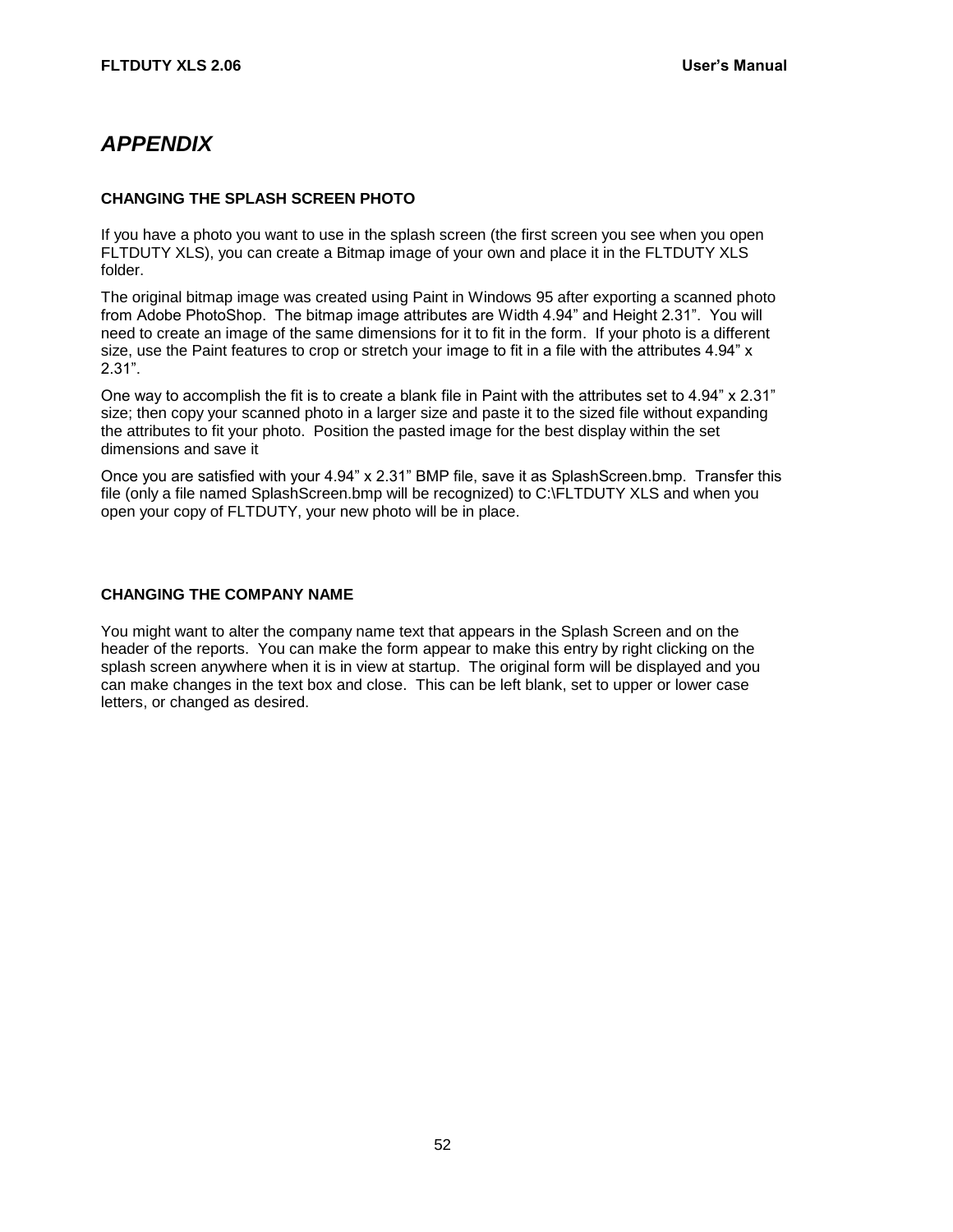# <span id="page-56-0"></span>*INDEX*

| <b>Accumulated Days Off</b>        |
|------------------------------------|
|                                    |
|                                    |
|                                    |
|                                    |
| <b>Accumulated Flight Times</b>    |
|                                    |
|                                    |
|                                    |
|                                    |
| <b>Auto Calculate</b>              |
|                                    |
|                                    |
|                                    |
| <b>BackUp files</b>                |
|                                    |
|                                    |
| using your backup files 44         |
|                                    |
| <b>Calendar</b>                    |
|                                    |
| <b>CARs</b>                        |
|                                    |
|                                    |
|                                    |
| <b>Co-ordinated Universal Time</b> |
|                                    |
|                                    |
|                                    |
| <b>Daily Status Report</b>         |
|                                    |
|                                    |
|                                    |
|                                    |
|                                    |
| <b>DEMO</b> file                   |
|                                    |
|                                    |
|                                    |
|                                    |
| <b>Deploved Operations</b>         |
| alternative requirements 10        |
| DHC-6                              |
|                                    |
| <b>Emergency MEDEVAC</b>           |
|                                    |
|                                    |
| <b>Extension Option</b>            |
|                                    |
|                                    |
|                                    |
| <b>File transfer</b>               |

| <b>Fire Suppression</b>          |
|----------------------------------|
| exemptions for On Call10         |
| <b>Font Size</b>                 |
|                                  |
| <b>Groups</b>                    |
|                                  |
|                                  |
|                                  |
| making shared entries 5, 11, 24  |
| <b>Help file</b>                 |
|                                  |
| <b>High Limits</b>               |
|                                  |
| Import/Export                    |
|                                  |
|                                  |
|                                  |
|                                  |
|                                  |
| <b>Installation</b>              |
|                                  |
|                                  |
|                                  |
| <b>Making Entries</b>            |
|                                  |
|                                  |
|                                  |
|                                  |
|                                  |
|                                  |
|                                  |
|                                  |
| recognized date format defined48 |
| recognized time format defined48 |
|                                  |
|                                  |
|                                  |
|                                  |
|                                  |
| <b>Mandatory Days Off</b>        |
| 36 hour break                    |
| <b>Max Flight Duty Time</b>      |
|                                  |
|                                  |
| <b>Midnight entry</b>            |
|                                  |
| <b>Multi-Pilot</b>               |
| add new pilot record 24          |
|                                  |
|                                  |
|                                  |